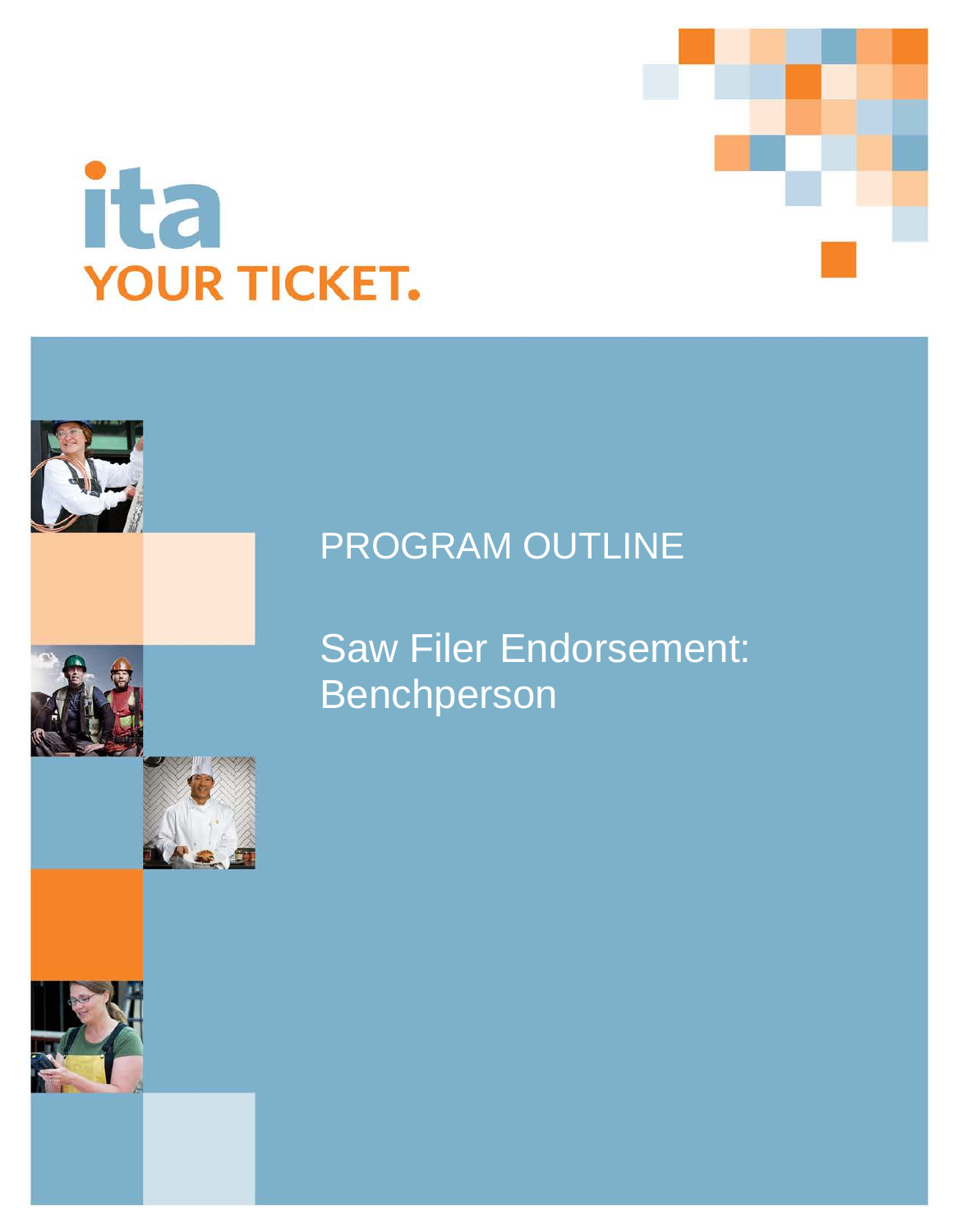# ita



The latest version of this document is available in PDF format on the ITA website [www.itabc.ca](http://www.itabc.ca/)

To order printed copies of Program Outlines or learning resources (where available) for BC trades contact:

Crown Publications, Queen's Printer Web: www.crownpub.bc.ca Email: crownpub@gov.bc.ca Toll Free 1 800 663-6105

### **Copyright © 2013 Industry Training Authority**

This publication may not be modified in any way without permission of the Industry Training Authority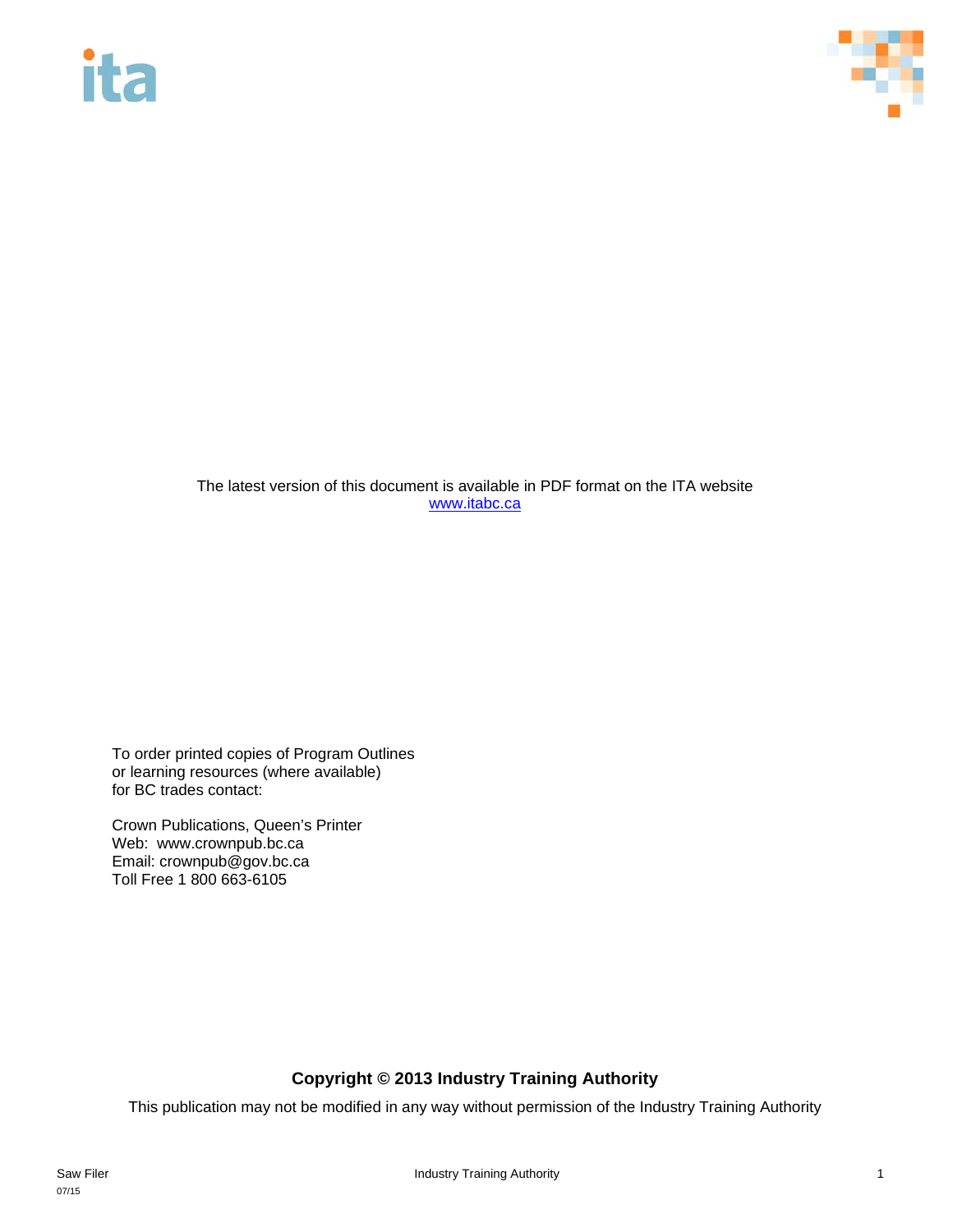



# **SAW FILER ENDORSEMENT: BENCHPERSON PROGRAM OUTLINE**

**APPROVED BY INDUSTRY**

**MARCH 2013**

**Developed by Industry Training Authority Province of British Columbia**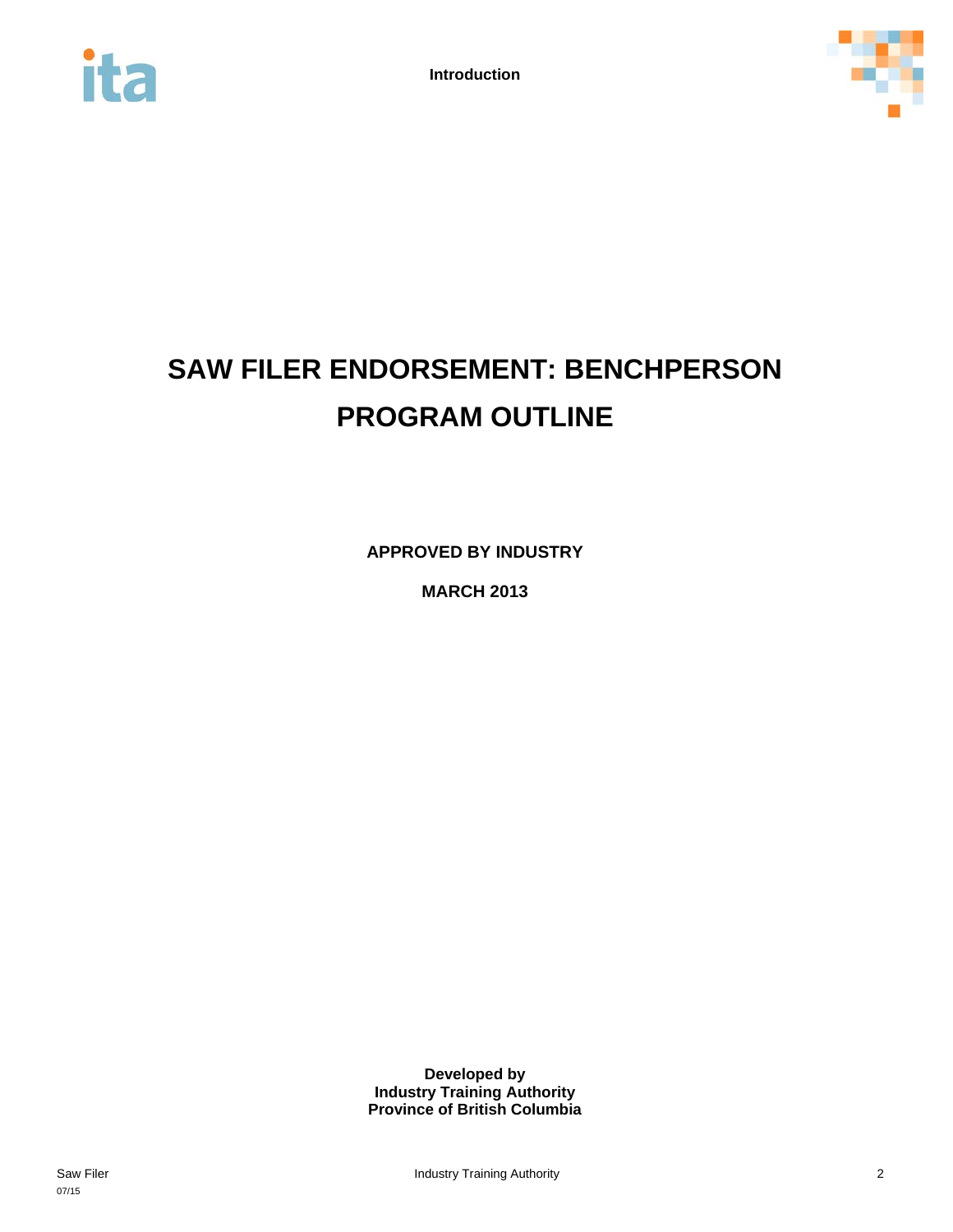



## **TABLE OF CONTENTS**

| <b>Level 1 Saw Filer</b> |  |
|--------------------------|--|
|                          |  |
|                          |  |
|                          |  |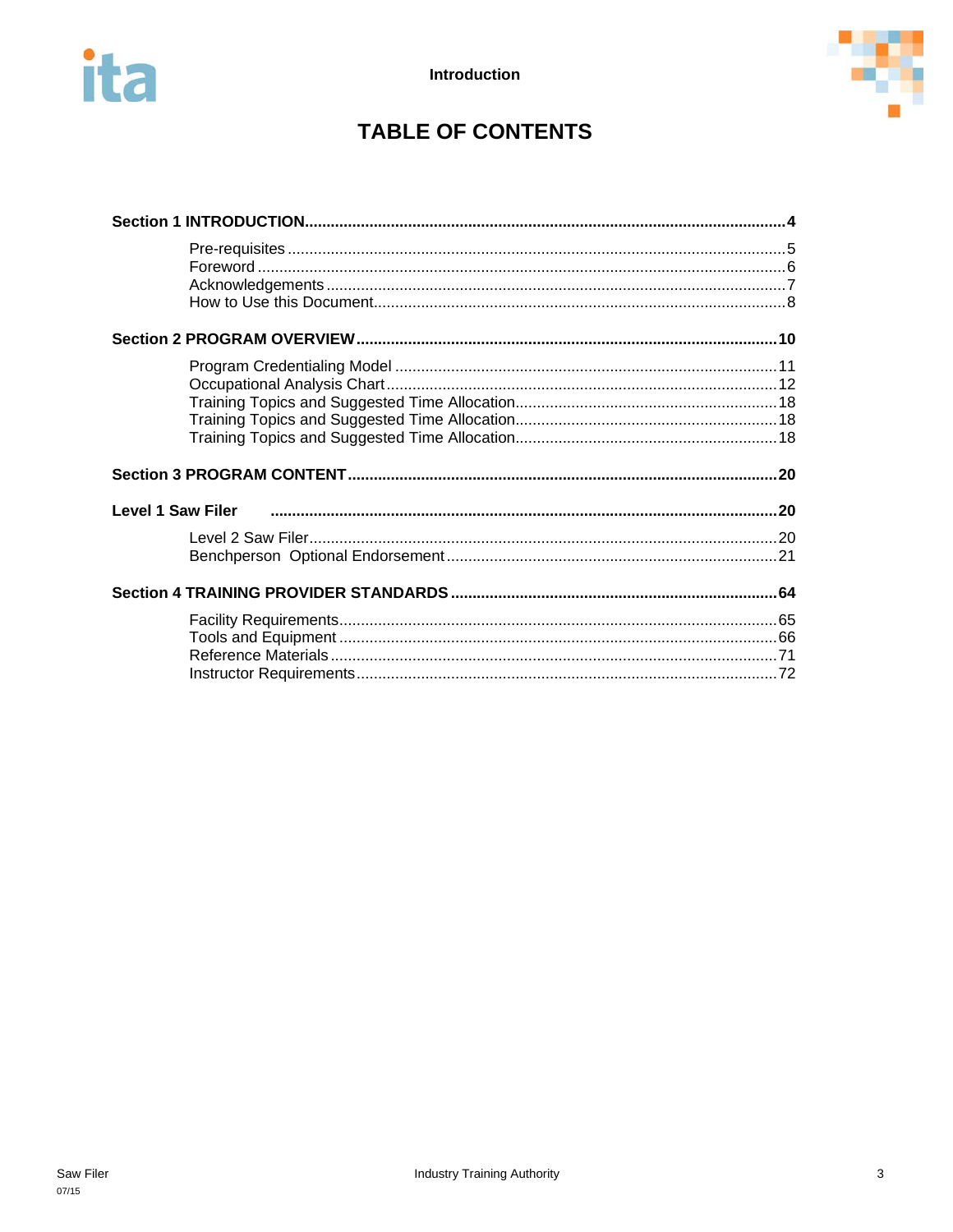<span id="page-4-0"></span>



# **Section 1 INTRODUCTION**

# **Saw Filer**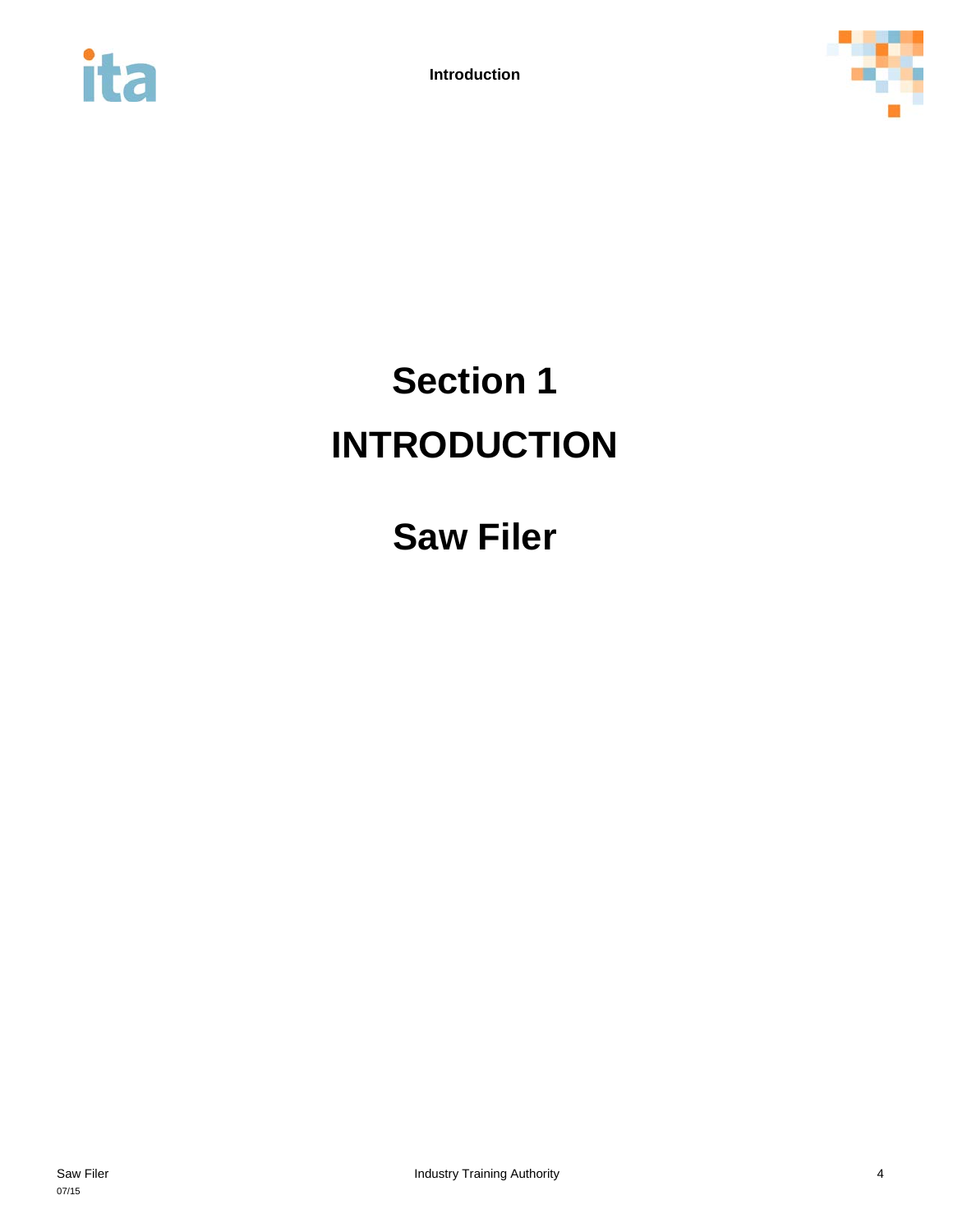



## **Pre-requisites**

<span id="page-5-0"></span>To register for this program you must hold a:

• Saw Filer – Certificate of Qualification

OR

• LMI Circular Sawfiler – Certificate of Qualification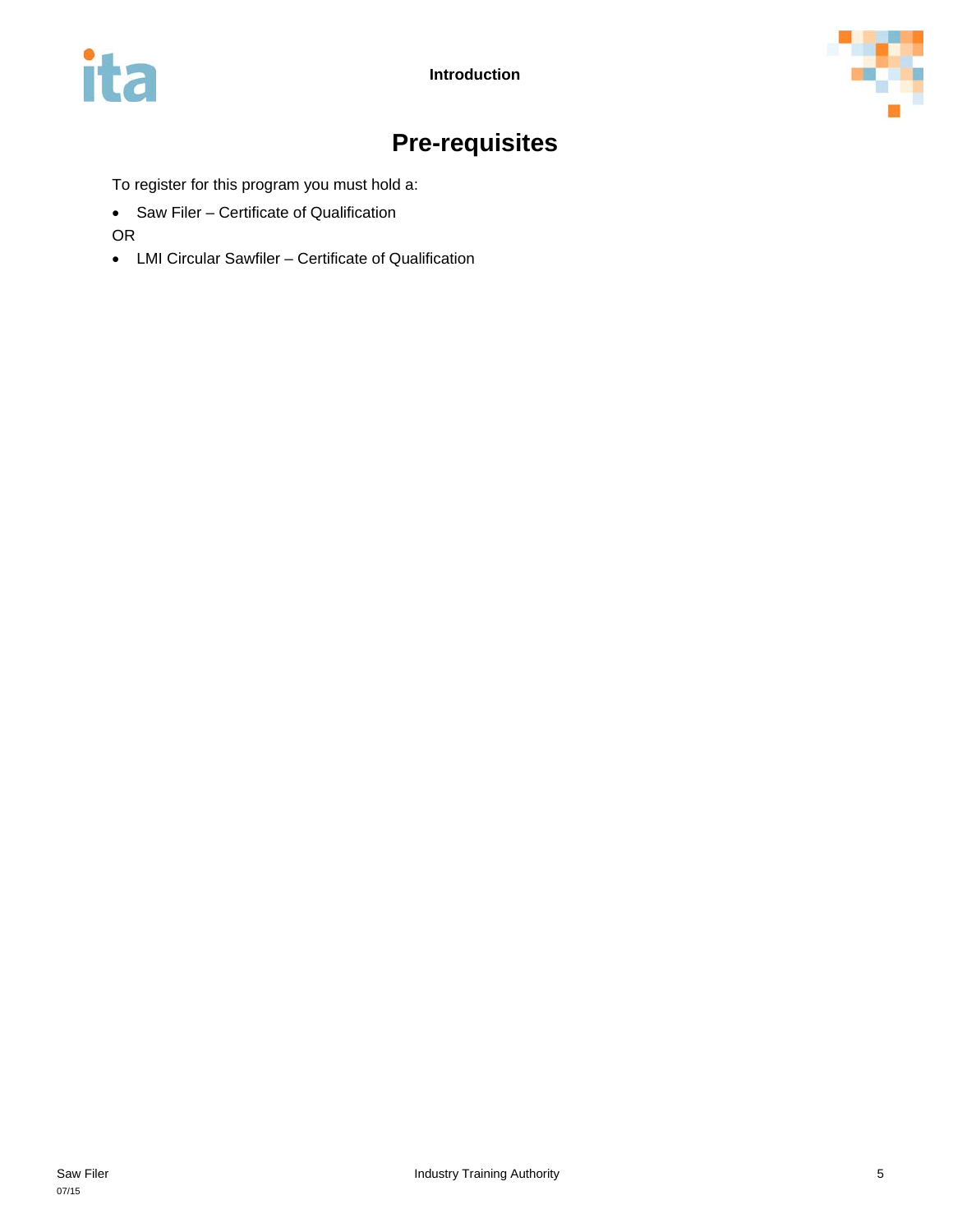



## **Foreword**

<span id="page-6-0"></span>This Program Outline is for use in Saw Filer Endorsement: Benchperson apprenticeship training classes sponsored by the Industry Training Authority and will be used as a curriculum planning guide for instructors in the formal classroom portions of apprenticeship training.

Practical demonstration and student participation should always be integrated with classroom sessions.

Safe working practices, though not always specified in each of the competencies and learning tasks, are an implied part of the program and should be stressed throughout the apprenticeship.

This Program Outline includes a list of recommended reference textbooks that are available to support the learning objectives and the minimum shop requirements needed to support instruction.

Achievement Criteria set a common minimum standard for training providers to measure achievement of practical competencies. Achievement Criteria are included only for competencies that require a practical assessment. Where Achievement Criteria are specified, the apprentice must achieve the specifications, safety standards and timeframes described.

Competencies that are solely theory-based will be assessed through a multiple choice test(s) for which the apprentice must achieve a minimum score of 70%.

### **SAFETY ADVISORY**

Be advised that references to the WorkSafe BC safety regulations contained within these materials do not/may not reflect the most recent Occupational Health and Safety Regulation (the current Standards and Regulation in BC can be obtained on the following website: [http://www.worksafebc.com\)](http://www.worksafebc.com/). Please note that it is always the responsibility of any person using these materials to inform him/herself about the Occupational Health and Safety Regulation pertaining to his/her work.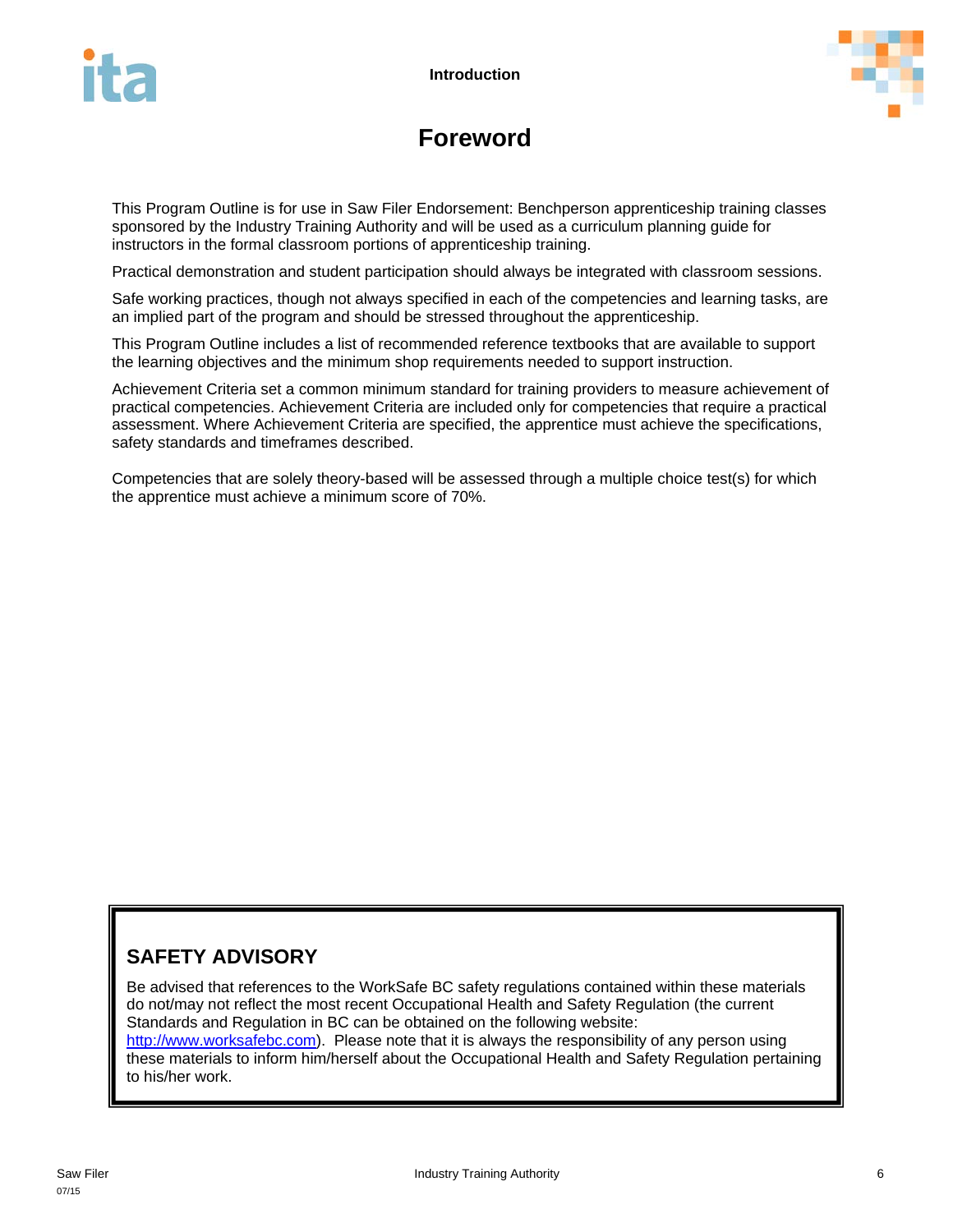



## **Acknowledgements**

<span id="page-7-0"></span>This Program Outline was developed with the advice and direction of an Industry Subject Matter Expert Committee convened by the Resource Training Organization of British Columbia with funding support from the Industry Training Authority, including:

- Dave Robertson, Tolko Armstrong
- John Hebert, Gorman Brothers Lumber
- Bruce Doroshuk, Tolko
- Garry Ponipal, Tolko Lavington
- Rock Lamont, Tolko Williams Lake
- Fred Hamre, Western Forest Products
- Allan Jantz, Tolko Kelowna

Consultants retained by the Resource Training Organization of British Columbia to develop standards documentation and to facilitate the project were:

- Dan McFaull North Pacific Training & Performance Inc.
- Mike McGrath North Pacific Training & Performance Inc.

The Industry Training Authority would like to acknowledge the dedication and hard work of all the industry representatives appointed to identify the training requirements of the Saw Filer occupation.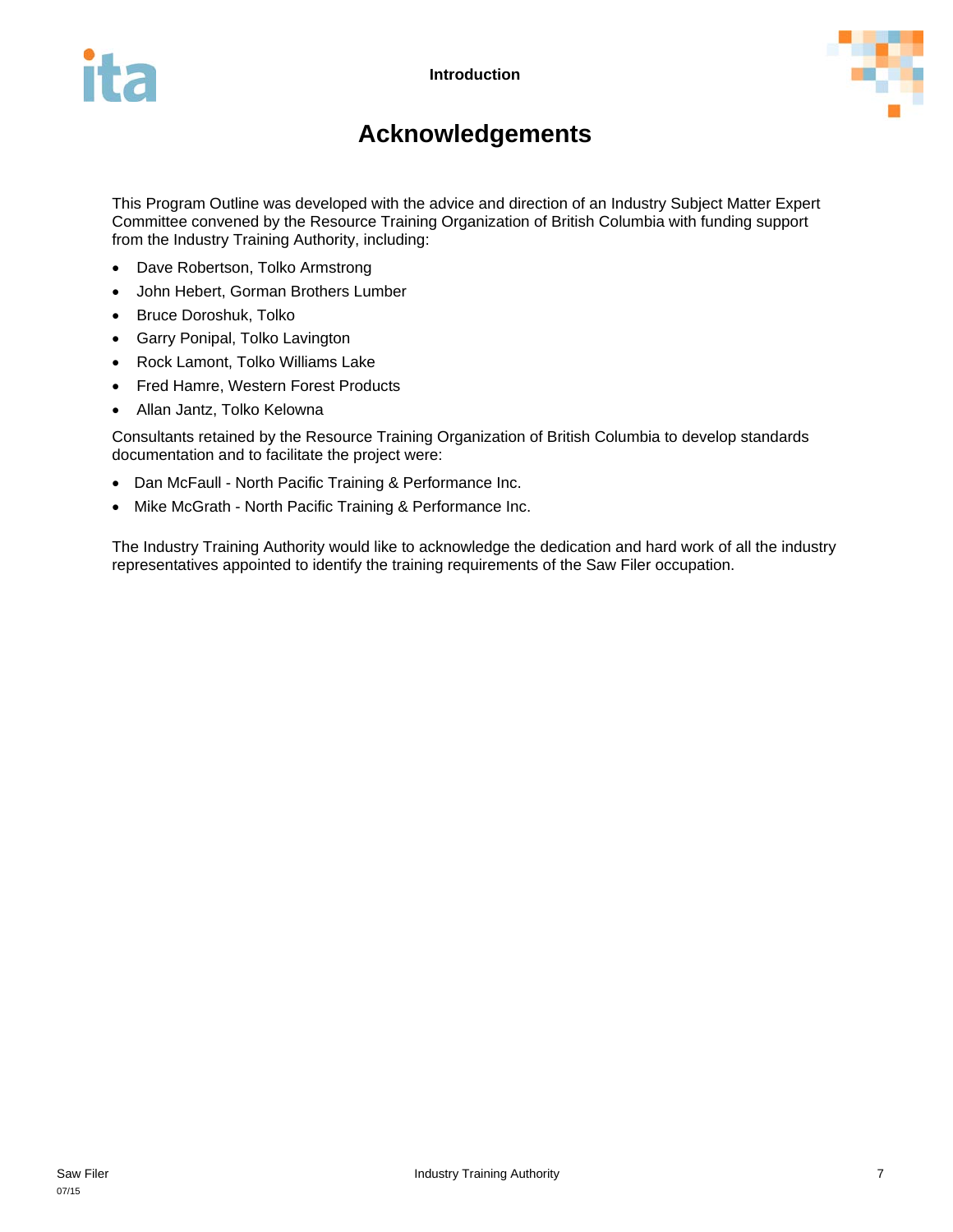

## **How to Use this Document**

<span id="page-8-0"></span>This Program Outline has been developed for the use of individuals from several different audiences. The table below describes how each section can be used by each intended audience.

| <b>Section</b>                                                                               | <b>Employers/</b><br><b>Training Providers</b><br><b>Sponsors</b>                                                                                                                                                                                        |                                                                                                                                                                                                                                                       | <b>Apprentices</b>                                                                                                                                                                                                                     | <b>Challengers</b>                                                                                                                                         |
|----------------------------------------------------------------------------------------------|----------------------------------------------------------------------------------------------------------------------------------------------------------------------------------------------------------------------------------------------------------|-------------------------------------------------------------------------------------------------------------------------------------------------------------------------------------------------------------------------------------------------------|----------------------------------------------------------------------------------------------------------------------------------------------------------------------------------------------------------------------------------------|------------------------------------------------------------------------------------------------------------------------------------------------------------|
| Program<br><b>Credentialing</b><br>Model                                                     | Communicate<br>program length and<br>structure, and all<br>pathways to<br>completion                                                                                                                                                                     | Understand the length<br>and structure of the<br>program                                                                                                                                                                                              | Understand the length<br>and structure of the<br>program, and pathway<br>to completion                                                                                                                                                 | Understand<br>challenger pathway to<br>Certificate of<br>Qualification                                                                                     |
| <b>OAC</b>                                                                                   | Communicate the<br>competencies that<br>industry has defined<br>as representing the<br>scope of the<br>occupation                                                                                                                                        | Understand the<br>competencies that an<br>apprentice is expected<br>to demonstrate in<br>order to achieve<br>certification                                                                                                                            | View the<br>competencies they will<br>achieve as a result of<br>program completion                                                                                                                                                     | Understand the<br>competencies they<br>must demonstrate in<br>order to challenge the<br>program                                                            |
| <b>Training</b><br><b>Topics and</b><br><b>Suggested</b><br><b>Time</b><br><b>Allocation</b> | Shows proportionate<br>representation of<br>general areas of<br>competency (GACs)<br>at each program level,<br>the suggested<br>proportion of time<br>spent on each GAC,<br>and percentage of<br>time spent on theory<br>versus practical<br>application | Understand the scope<br>of competencies<br>covered in the<br>technical training, the<br>suggested proportion<br>of time spent on each<br>GAC, and the<br>percentage of that<br>time spent on theory<br>versus practical<br>application                | Understand the scope<br>of competencies<br>covered in the<br>technical training, the<br>suggested proportion<br>of time spent on each<br>GAC, and the<br>percentage of that<br>time spent on theory<br>versus practical<br>application | Understand the<br>relative weightings of<br>various competencies<br>of the occupation on<br>which assessment is<br>based                                   |
| Program<br><b>Content</b>                                                                    | Defines the<br>objectives, learning<br>tasks, high level<br>content that must be<br>covered for each<br>competency, as well<br>as defining<br>observable,<br>measureable<br>achievement criteria<br>for objectives with a<br>practical component         | Identifies detailed<br>program content and<br>performance<br>expectations for<br>competencies with a<br>practical component;<br>may be used as a<br>checklist prior to<br>signing a<br>recommendation for<br>certification (RFC) for<br>an apprentice | Provides detailed<br>information on<br>program content and<br>performance<br>expectations for<br>demonstrating<br>competency                                                                                                           | Allows individual to<br>check program<br>content areas against<br>their own knowledge<br>and performance<br>expectations against<br>their own skill levels |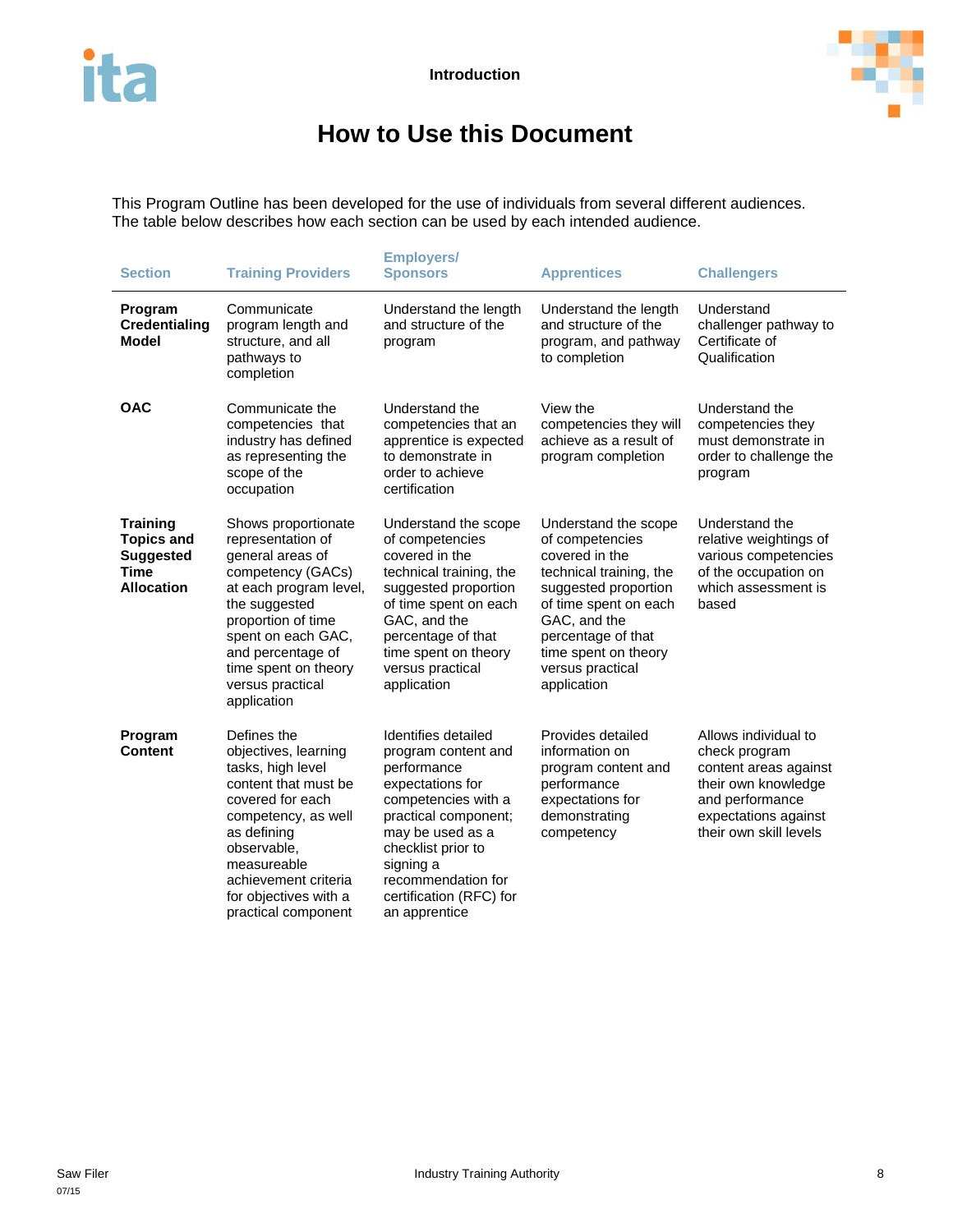



| <b>Section</b>                                         | <b>Training Providers</b>                                                                                                                          | <b>Employers/</b><br><b>Sponsors</b>                                                                                                                                                      | <b>Apprentices</b>                                                                                                                                                                                                                                    | <b>Challengers</b>                                                                                                                                                                   |
|--------------------------------------------------------|----------------------------------------------------------------------------------------------------------------------------------------------------|-------------------------------------------------------------------------------------------------------------------------------------------------------------------------------------------|-------------------------------------------------------------------------------------------------------------------------------------------------------------------------------------------------------------------------------------------------------|--------------------------------------------------------------------------------------------------------------------------------------------------------------------------------------|
| <b>Training</b><br><b>Provider</b><br><b>Standards</b> | Defines the facility<br>requirements, tools<br>and equipment,<br>reference materials (if<br>any) and instructor<br>requirements for the<br>program | Identifies the tools and<br>equipment an<br>apprentice is expected<br>to have access to:<br>which are supplied by<br>the training provider<br>and which the student<br>is expected to own | Provides information<br>on the training facility,<br>tools and equipment<br>provided by the<br>school and the<br>student, reference<br>materials they may be<br>expected to acquire.<br>and minimum<br>qualification levels of<br>program instructors | Identifies the tools<br>and equipment a<br>tradesperson is<br>expected to be<br>competent in using or<br>operating; which may<br>be used or provided in<br>a practical<br>assessment |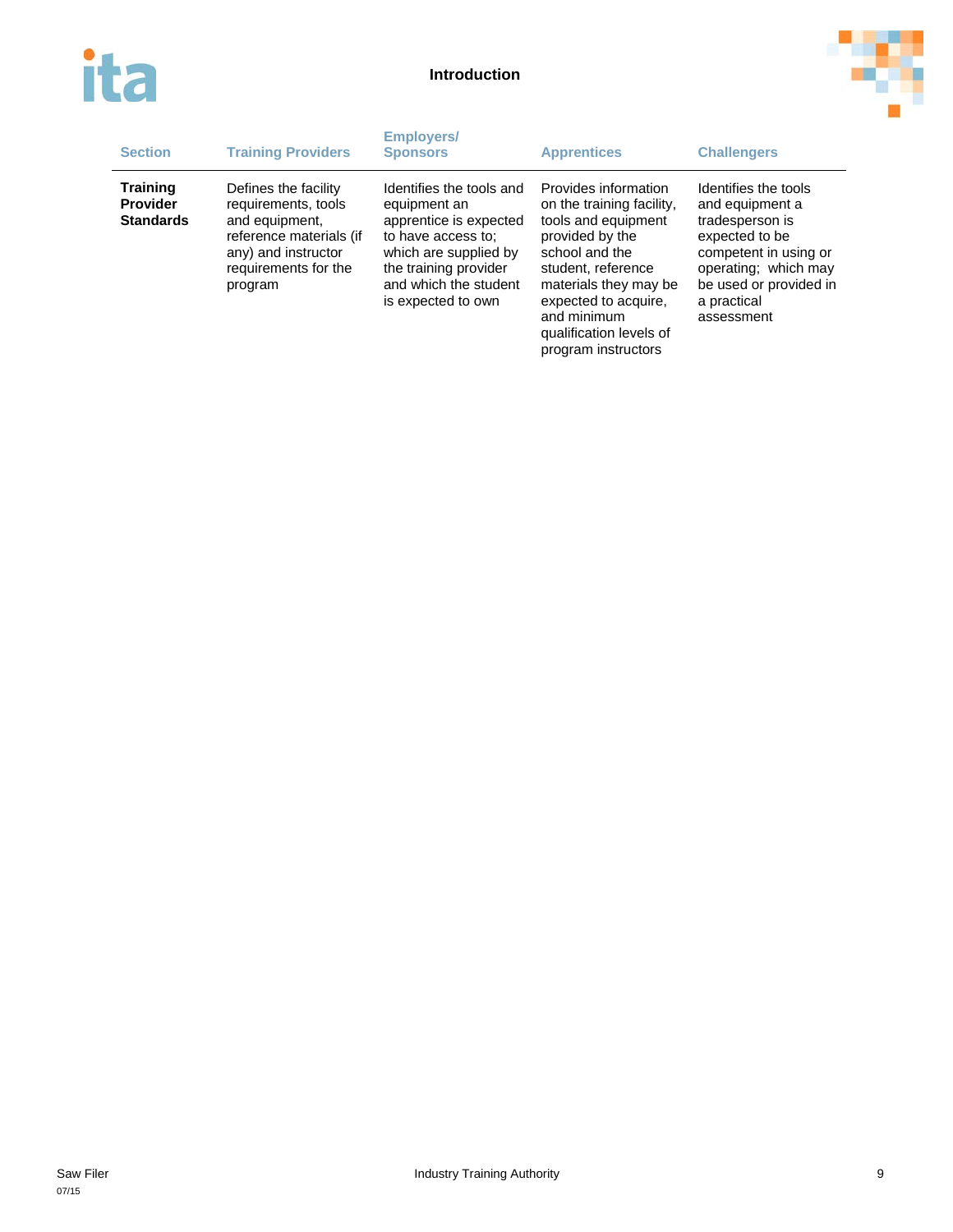<span id="page-10-0"></span>



# **Section 2 PROGRAM OVERVIEW**

# **Saw Filer Endorsement: Benchperson**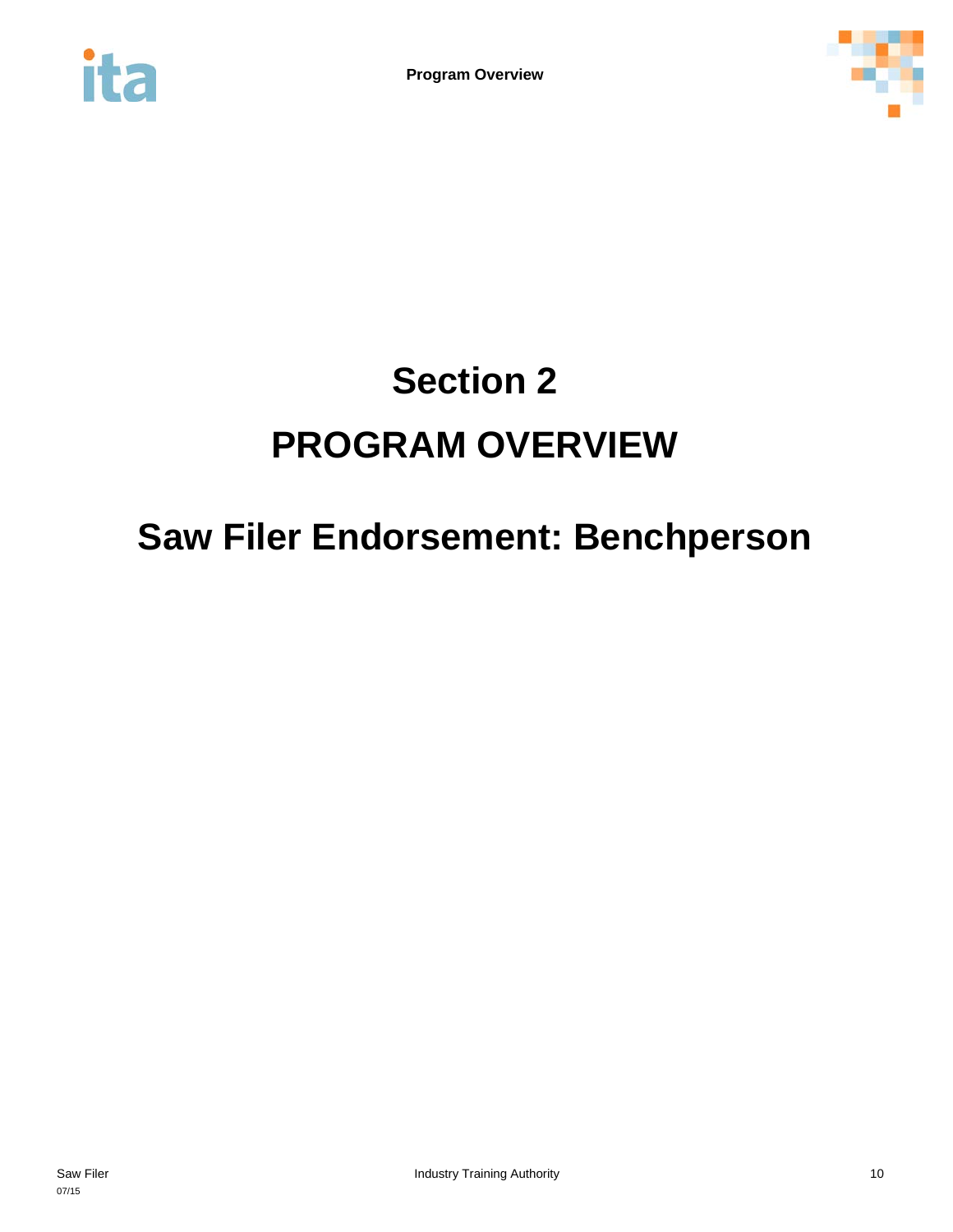

## **Program Credentialing Model**

### <span id="page-11-0"></span>**Apprenticeship Pathway**

This graphic provides an overview of the Saw Filer Apprenticeship pathway.



*\* 840 hours of work-based training in the Saw Filer trade recommended prior to entering Level 1 Technical Training; 2,520 hours of work-based training in the Saw Filer trade recommended prior to entering Level 2 Technical Training*

#### CROSS-PROGRAM CREDITS

*Individuals who hold the credentials listed below are entitled to receive partial credit toward the completion requirements of this program None*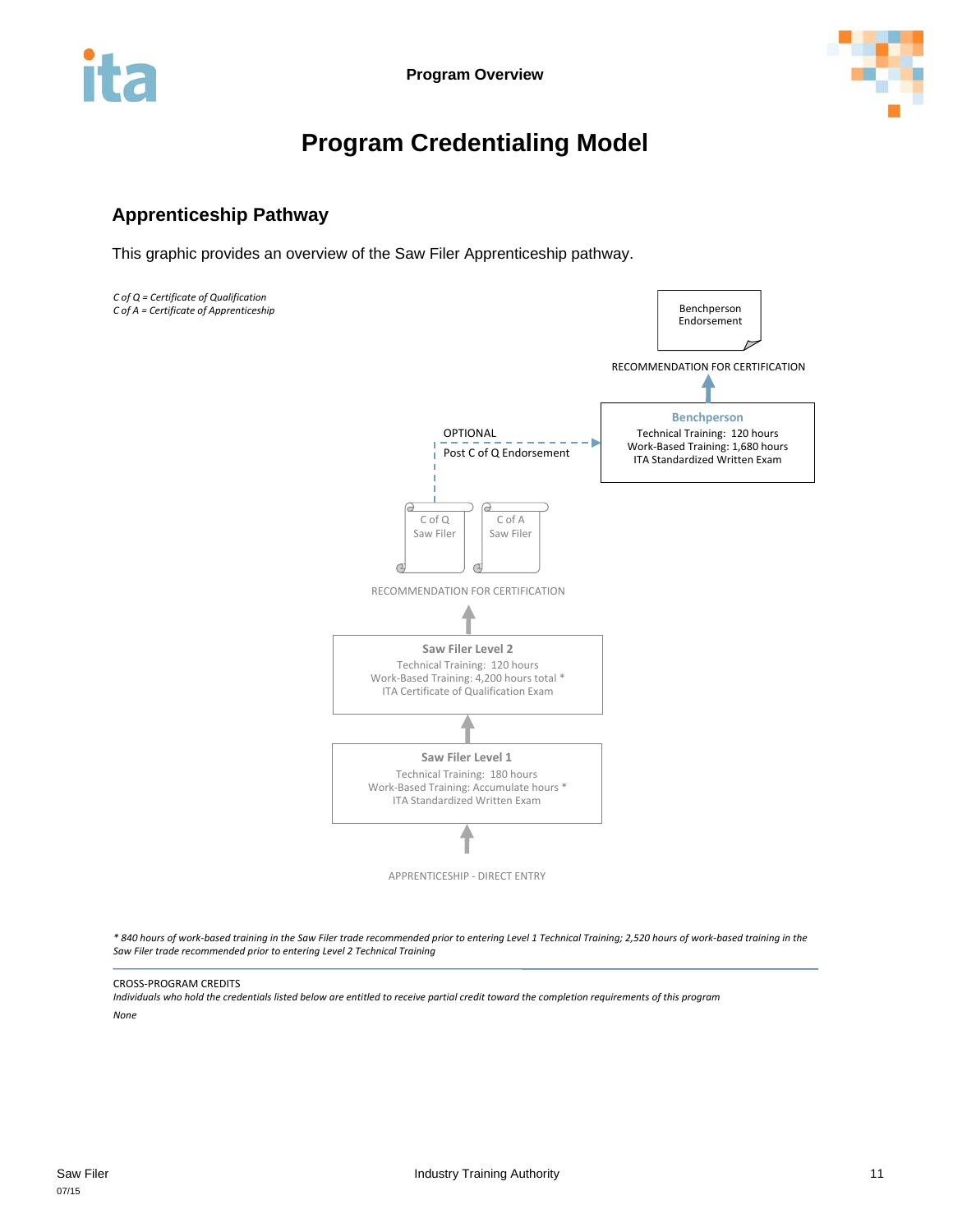

## **Occupational Analysis Chart**

## **SAW FILER (WITH OPTIONAL BENCHPERSON ENDORSEMENT)**

**Occupation Description:** "Saw Filer: Benchperson Endorsement" means a person who is a qualified Saw Filer who is able to bench band saws, including the lining up of head rigs, grinding of band wheels and any other work usually performed by a Benchperson in the Lumber Manufacturing Industry.

<span id="page-12-0"></span>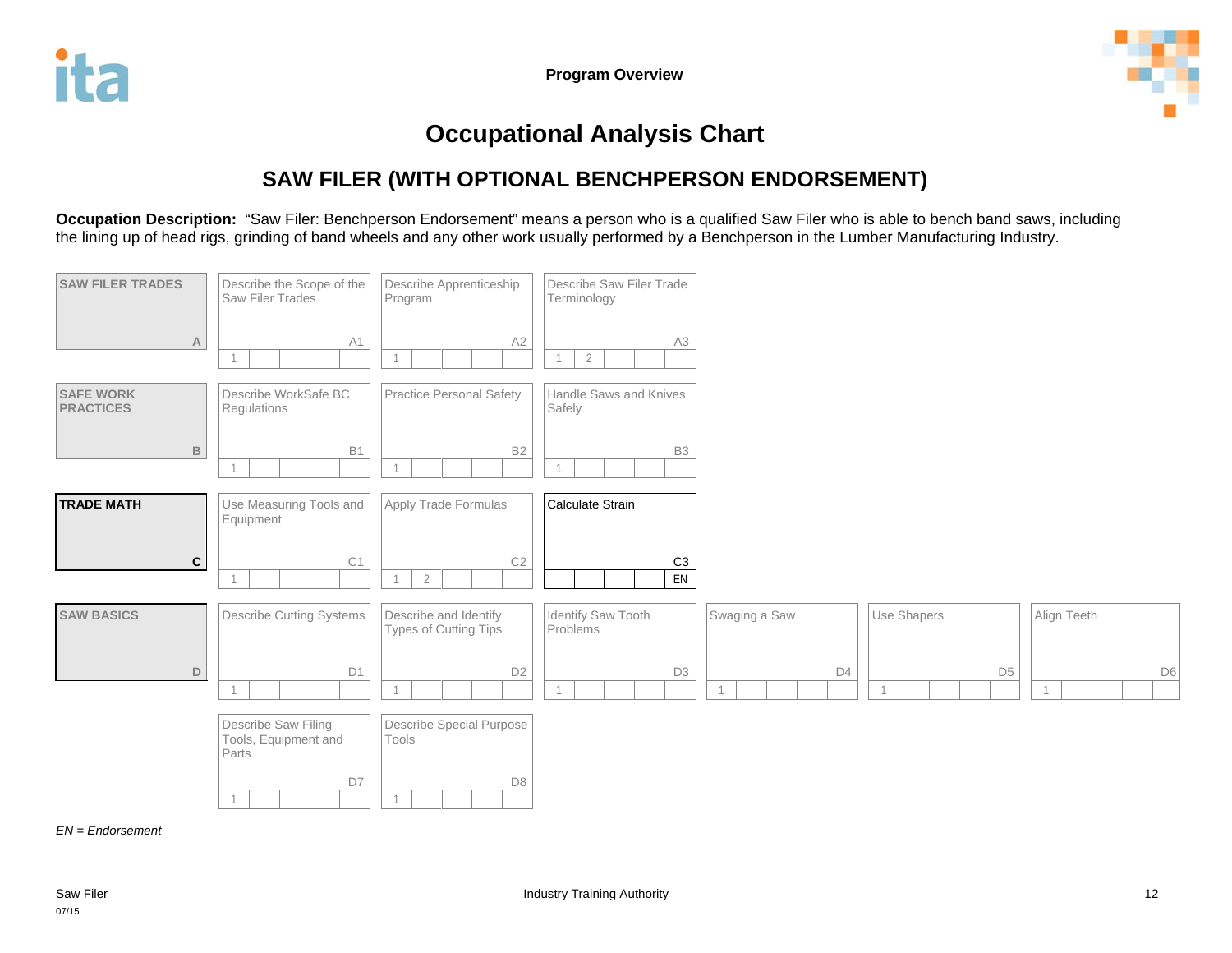



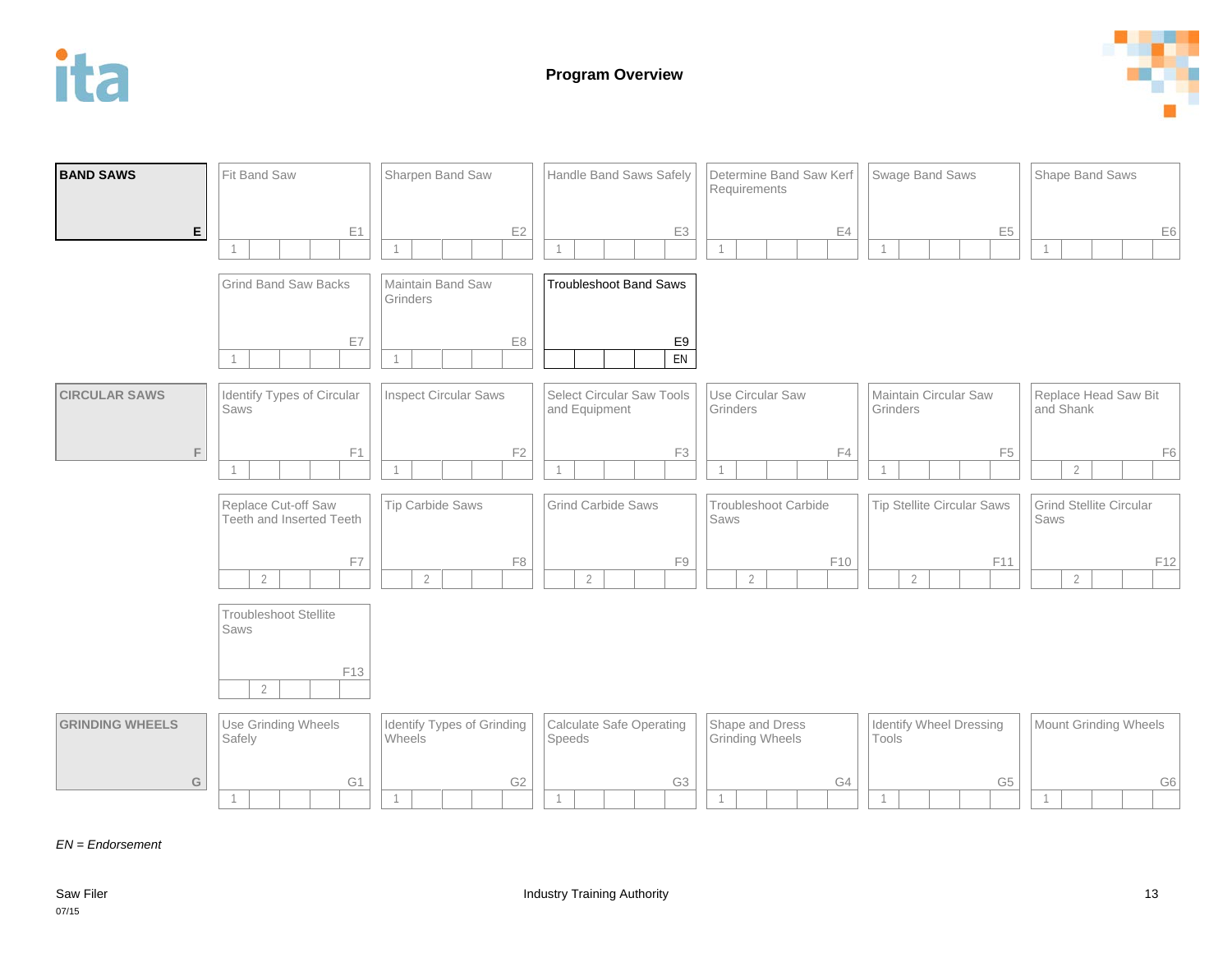



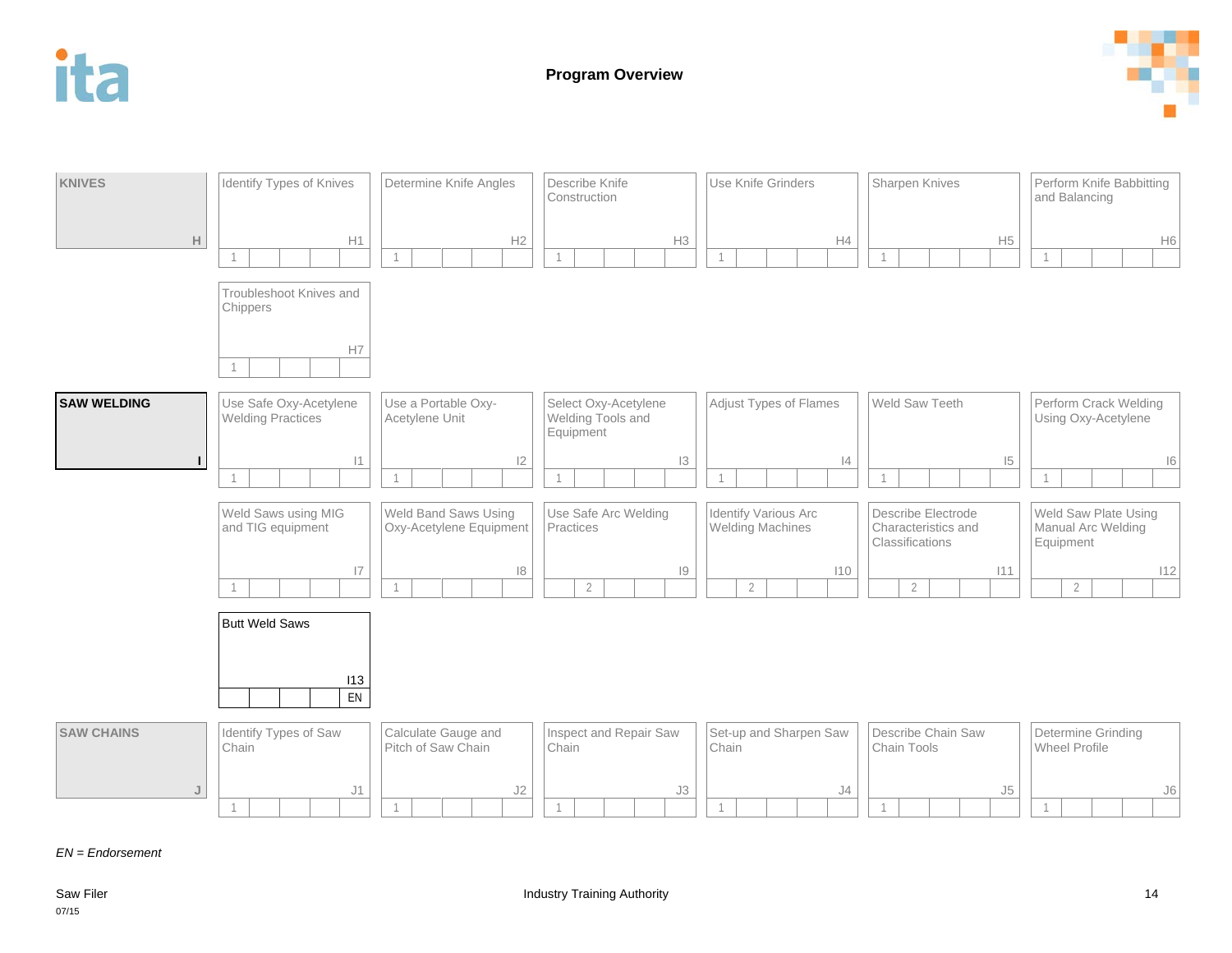

| <b>SAW GUIDES</b>                                                                                          | Identify Types of Band<br>Saw Guides                      | Identify Types of Circular<br>Saw Guides               | Identify Types of Guide<br><b>Materials</b>              | <b>Maintain Saw Guides</b>             |                                                       |                                                   |
|------------------------------------------------------------------------------------------------------------|-----------------------------------------------------------|--------------------------------------------------------|----------------------------------------------------------|----------------------------------------|-------------------------------------------------------|---------------------------------------------------|
| $\mathsf K$                                                                                                | K1                                                        | K <sub>2</sub>                                         | K <sub>3</sub>                                           | K4                                     |                                                       |                                                   |
| <b>SAW SHEARBOARDS,</b><br><b>SCRAPERS, COOLING</b><br><b>SYSTEMS AND</b>                                  | Identify Types of<br>Shearboards                          | Identify Types of Scrapers                             | Maintain Band Saw and<br>Circular Saw Cooling<br>Systems | Describe Hydraulic<br>Systems          |                                                       |                                                   |
| <b>HYDRAULICS</b><br>$\mathsf{L}$                                                                          | L1<br>$\mathbf{1}$                                        | L2                                                     | L <sub>3</sub>                                           | L <sub>4</sub><br>EN                   |                                                       |                                                   |
| <b>TENSION, LEVEL AND</b><br><b>BENCH SAWS</b>                                                             | Describe the Tools for<br>Tensioning and Leveling<br>Saws | <b>Level Band Saws</b>                                 | <b>Tension Band Saws</b>                                 | Level Circular Saws                    | <b>Tension Circular Saws</b>                          | Use Safe Saw Handling<br>in Circular Saw Benching |
| $\mathsf{M}% _{T}=\mathsf{M}_{T}\!\left( a,b\right) ,\ \mathsf{M}_{T}=\mathsf{M}_{T}\!\left( a,b\right) ,$ | M1<br>$\mathbf 1$                                         | M <sub>2</sub><br>EN                                   | M <sub>3</sub><br>EN                                     | M4<br>$\sqrt{2}$                       | M <sub>5</sub><br>$2\,$<br>$\mathbf{1}$               | M <sub>6</sub><br>$\overline{2}$                  |
|                                                                                                            | Prepare Circular Saw for<br>Benching                      | Select Benching Hand<br>Tools and Equipment            | Maintain Benching Hand<br>Tools                          | Plumb Circular Saws                    | Describe Band Saw Steel<br><b>Required Properties</b> | Determine Required<br>Tension                     |
|                                                                                                            | M7<br>$\overline{2}$                                      | M <sub>8</sub><br>$\overline{2}$                       | M9<br>$\sqrt{2}$                                         | M10<br>$\overline{2}$                  | M11<br>EN                                             | M12<br>EN                                         |
|                                                                                                            | Describe Band Saw<br><b>Benches</b>                       | Maintain Band Saw Back                                 | Maintain Band Saw Tire                                   | <b>Repair Band Saw Twists</b>          | <b>Heat Tension Band Saws</b>                         |                                                   |
|                                                                                                            | M13<br>EN                                                 | M14<br>EN                                              | M15<br>EN                                                | M16<br>EN                              | M17<br>EN                                             |                                                   |
| <b>PLANNING AND</b><br><b>ORGANIZING WORK</b><br><b>ACTIVITIES</b>                                         | Plan Project Work                                         | Participate in Mill<br>Shutdown Planning<br>Procedures | Interpret LMI Technical<br><b>Documents</b>              | Create / Update Technical<br>Documents |                                                       |                                                   |
| $\mathbb N$                                                                                                | N1                                                        | N <sub>2</sub>                                         | N3                                                       | N4                                     |                                                       |                                                   |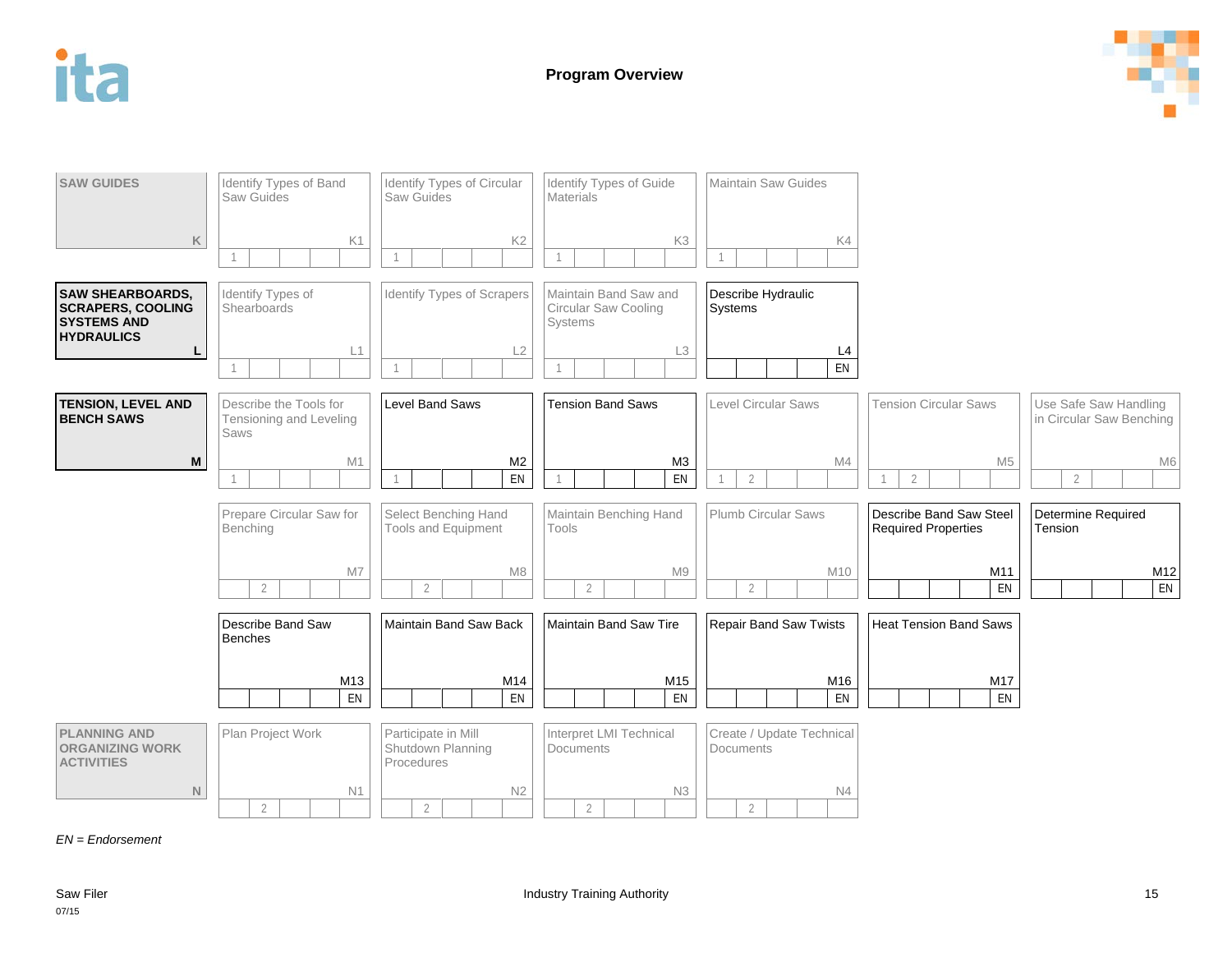



**SAW FILING ROOM MACHINES O** Set-up and Maintain Circular Saw Bench O1 Use Circular Saw **Stretcher** O2 Describe Operation and Maintenance of Circular Saw Grinders O3 Maintain Circular Saw Guide Equipment O4 Set-up and Maintain Band Saw Bench O5 Maintain Filing Room Machines and Equipment O6 2 2 2 2 EN EN Describe Automatic Saw Levellers O7<br>EN Describe Saw Control **Systems** O8 EN | | | | | EN **CIRCULAR SAW MACHINES P** Perform Circular Head Rig Alignment and **Maintenance** P1 Align Circular Gang Saws P2 Align Edgers P3 Describe the Main Elements of an Optimizing System P4 Align Cut-Off, Trim and Slasher Saws P5 Perform Laser Alignment of Circular Machines P6 2 2 2 2 2 2 Align Chip Canter P7 Troubleshoot Circular Saw Machines P8 2 | | | | | | 2 **BAND MILLS Q** Align Head Saw Band Mill  $\frac{Q1}{EN}$ Align Vertical Resaw Q2 Align Horizontal Resaw Q3 Align Twin and Quad Band Mills Q4 Align Other Saw Mill **Machines** Q5 Align Band Mill Using Laser Alignment Q6 EN EN EN EN EN EN Maintain Band Mill **Components** Q7 Perform Band Mill Production Shift Inspections Q8 Maintain Strain Systems Q9 Perform Band Mill Wheel Grinding Q10 EN EN EN EN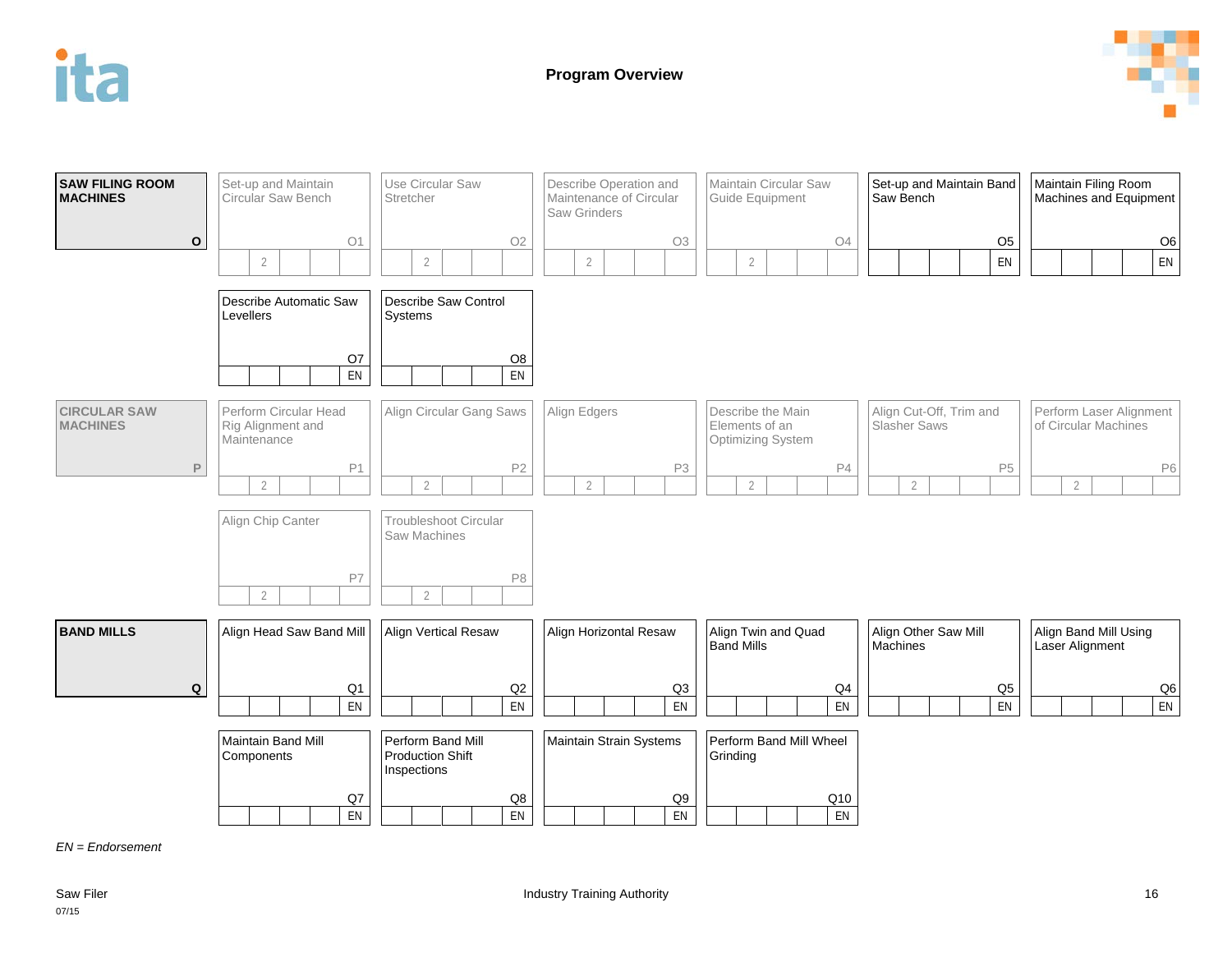



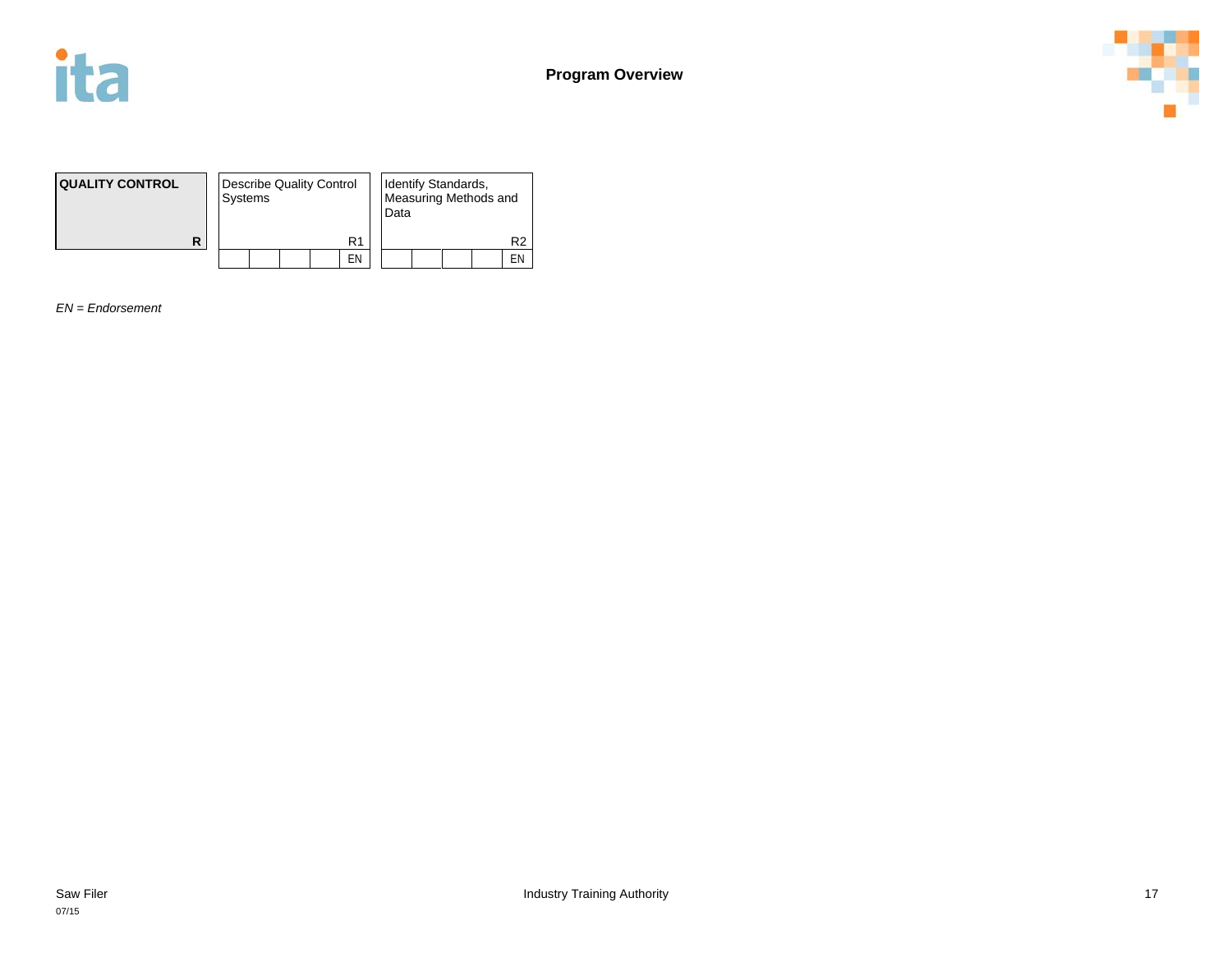

## <span id="page-18-1"></span><span id="page-18-0"></span>**Training Topics and Suggested Time Allocation**

## **BENCHPERSON ENDORSEMENT**

#### **% of Time Allocated to:**

|                |                                                                                 | % of Time | <b>Theory</b> | <b>Practical</b> | <b>Total</b> |
|----------------|---------------------------------------------------------------------------------|-----------|---------------|------------------|--------------|
| Line C         | <b>Trade Math</b>                                                               | 9%        | 50%           | 50%              | 100%         |
| C <sub>3</sub> | <b>Calculate Strain</b>                                                         |           | ✓             | ✓                |              |
| Line E         | <b>Band Saws</b>                                                                | 14%       | 50%           | 50%              | 100%         |
| E <sub>9</sub> | <b>Troubleshoot Band Saws</b>                                                   |           | ✓             | ✓                |              |
|                |                                                                                 |           |               |                  |              |
| Line I         | <b>Saw Welding</b>                                                              | 3%        | 50%           | 50%              | 100%         |
| 113            | <b>Butt Weld Saws</b>                                                           |           | ✓             | ✓                |              |
| Line L         | Saw Shearboards, Scrapers, Cooling Systems and                                  | 6%        | 100%          | 0%               | 100%         |
|                | <b>Hydraulics</b>                                                               |           |               |                  |              |
| L4             | Describe Hydraulic Systems                                                      |           | $\checkmark$  |                  |              |
| <b>Line M</b>  |                                                                                 | 13%       |               | 45%              | 100%         |
| M <sub>2</sub> | <b>Tension, Level and Bench Saws</b><br>Level Band Saws                         |           | 55%<br>✓      | ✓                |              |
| M3             | <b>Tension Band Saws</b>                                                        |           | ✓             | $\checkmark$     |              |
| M11            | Describe Band Saw Steel Required Properties                                     |           | ✓             |                  |              |
| M12            | <b>Determine Required Tension</b>                                               |           | ✓             | $\checkmark$     |              |
| M13            | <b>Describe Band Saw Benches</b>                                                |           | ✓             |                  |              |
| M14            | Maintain Band Saw Back                                                          |           | $\checkmark$  | ✓                |              |
| M15            | <b>Maintain Band Saw Tire</b>                                                   |           | ✓             | ✓                |              |
| M16            | <b>Repair Band Saw Twists</b>                                                   |           | ✓             | $\checkmark$     |              |
| M17            | <b>Heat Tension Band Saws</b>                                                   |           | ✓             | $\checkmark$     |              |
| Line O         |                                                                                 | 20%       | 65%           | 35%              | 100%         |
| O <sub>5</sub> | <b>Saw Filing Room Machines</b><br>Set-up and Maintain Band Saw Bench           |           | ✓             | ✓                |              |
| O <sub>6</sub> | Maintain Filing Room Machines and Equipment                                     |           | ✓             | ✓                |              |
| O <sub>7</sub> | <b>Describe Automatic Saw Levellers</b>                                         |           | ✓             |                  |              |
| O <sub>8</sub> | Describe Saw Control Systems                                                    |           | ✓             |                  |              |
|                |                                                                                 |           |               |                  |              |
| Line Q         | <b>Band Mills</b>                                                               | 29%       | 50%           | 50%              | 100%         |
| Q1             | Align Head Saw Band Mill                                                        |           | ✓             | ✓                |              |
| Q2             | <b>Align Vertical Resaw</b>                                                     |           | ✓             | $\checkmark$     |              |
| Q <sub>3</sub> | Align Horizontal Resaw                                                          |           |               |                  |              |
| Q4             | Align Twin and Quad Band Mills                                                  |           |               |                  |              |
| Q <sub>5</sub> | Align Other Saw Mill Machines                                                   |           |               | ✓                |              |
| Q <sub>6</sub> | Align Band Mill Using Laser Alignment                                           |           |               | ✓                |              |
| Q7<br>Q8       | Maintain Band Mill Components<br>Perform Band Mill Production Shift Inspections |           | ✓<br>✓        | ✓<br>✓           |              |
| Q9             | <b>Maintain Strain Systems</b>                                                  |           | ✓             | ✓                |              |
| Q10            | Perform Band Mill Wheel Grinding                                                |           |               | ✓                |              |
|                |                                                                                 |           |               |                  |              |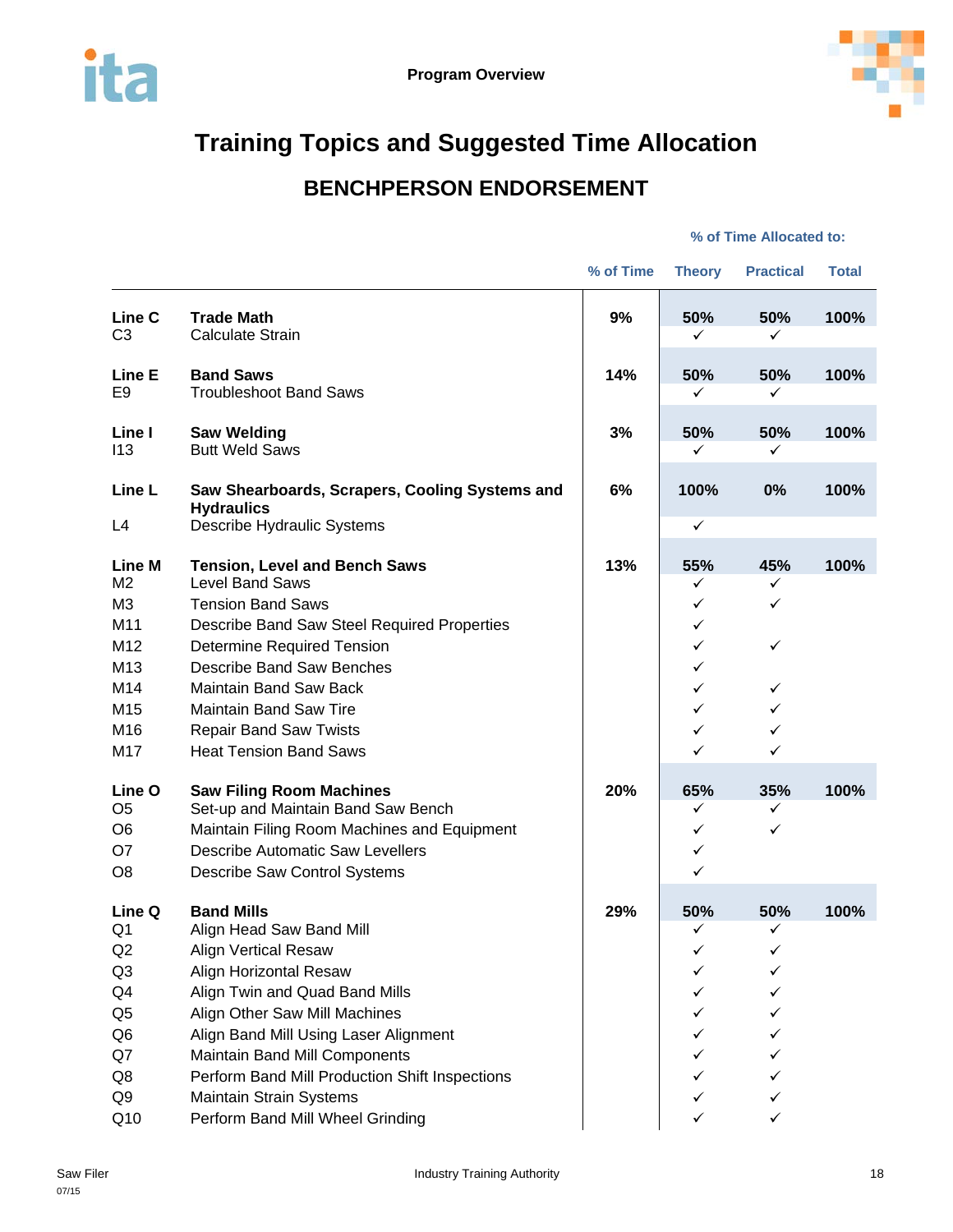



#### **% of Time Allocated to:**

|                                |                                                                                                                     | % of Time | <b>Theory</b>  | <b>Practical</b> | Total |
|--------------------------------|---------------------------------------------------------------------------------------------------------------------|-----------|----------------|------------------|-------|
| Line R<br>R1<br>R <sub>2</sub> | <b>Quality Control</b><br><b>Describe Quality Control Systems</b><br>Identify Standards, Measuring Methods and Data | 6%        | 100%<br>✓<br>✓ | 0%               | 100%  |
|                                | <b>Total Percentage for Benchperson (Endorsement)</b>                                                               | 100%      |                |                  |       |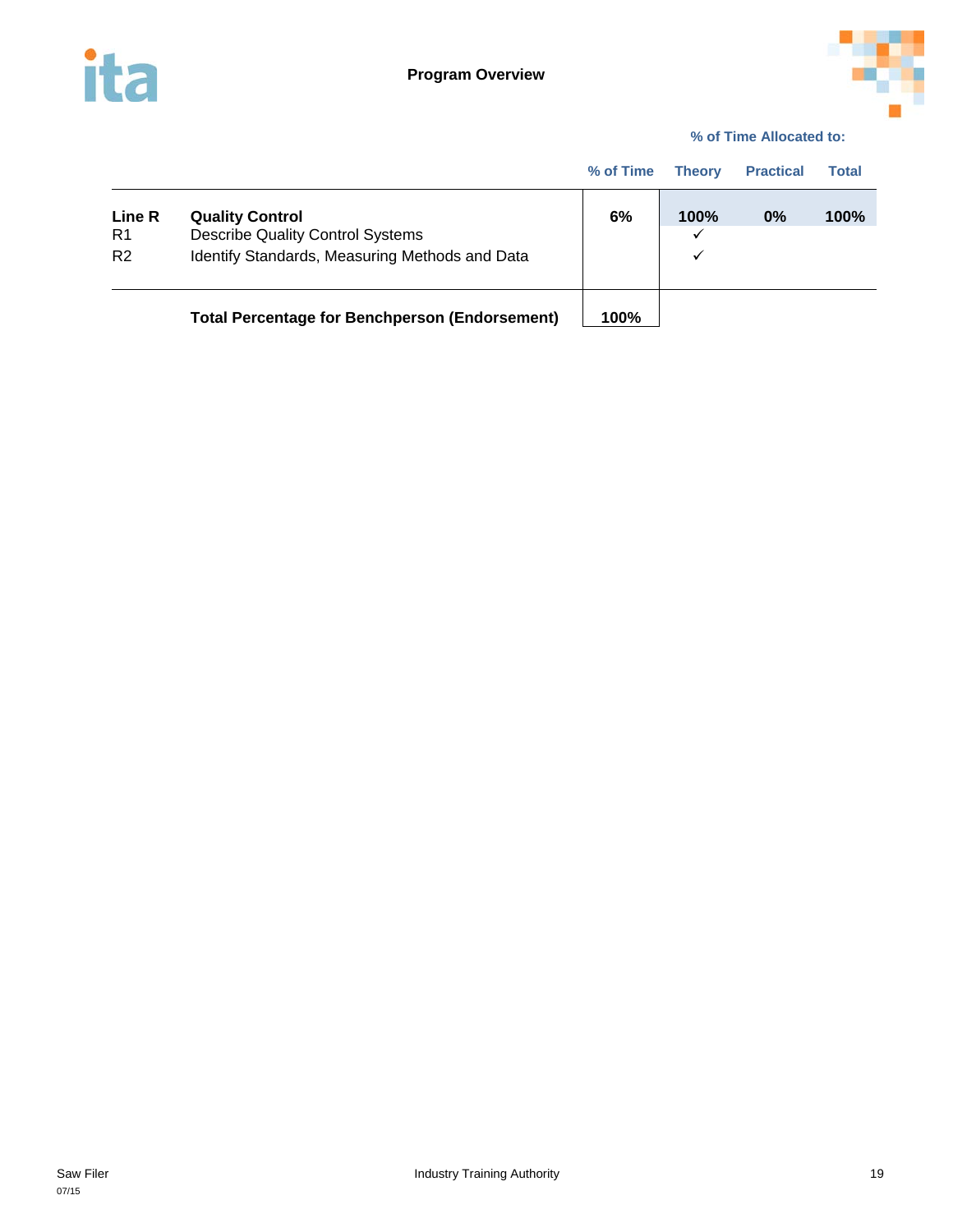<span id="page-20-1"></span><span id="page-20-0"></span>



# **Section 3 PROGRAM CONTENT**

# **Saw Filer Endorsement: Benchperson**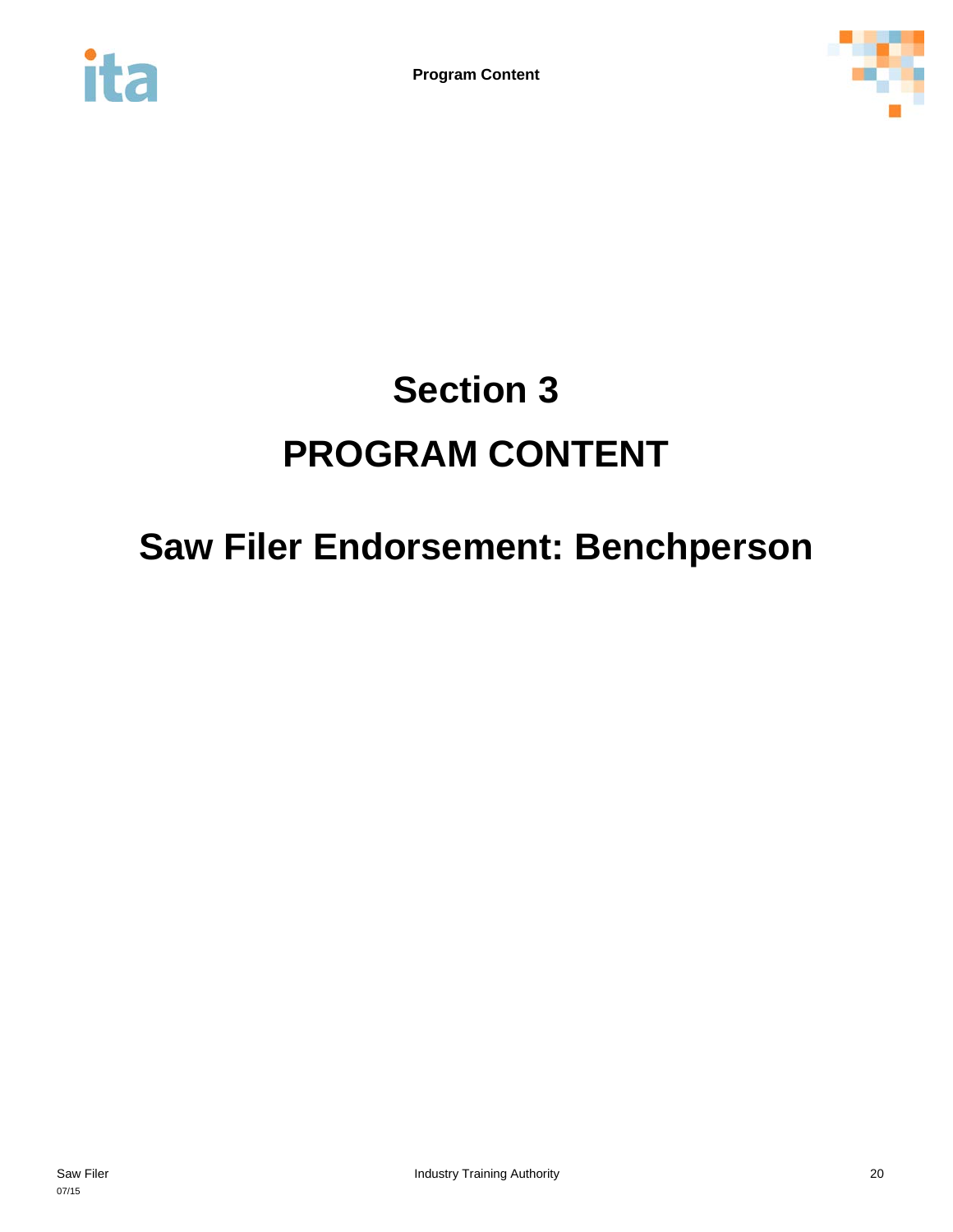



# <span id="page-21-0"></span>**Benchperson Endorsement**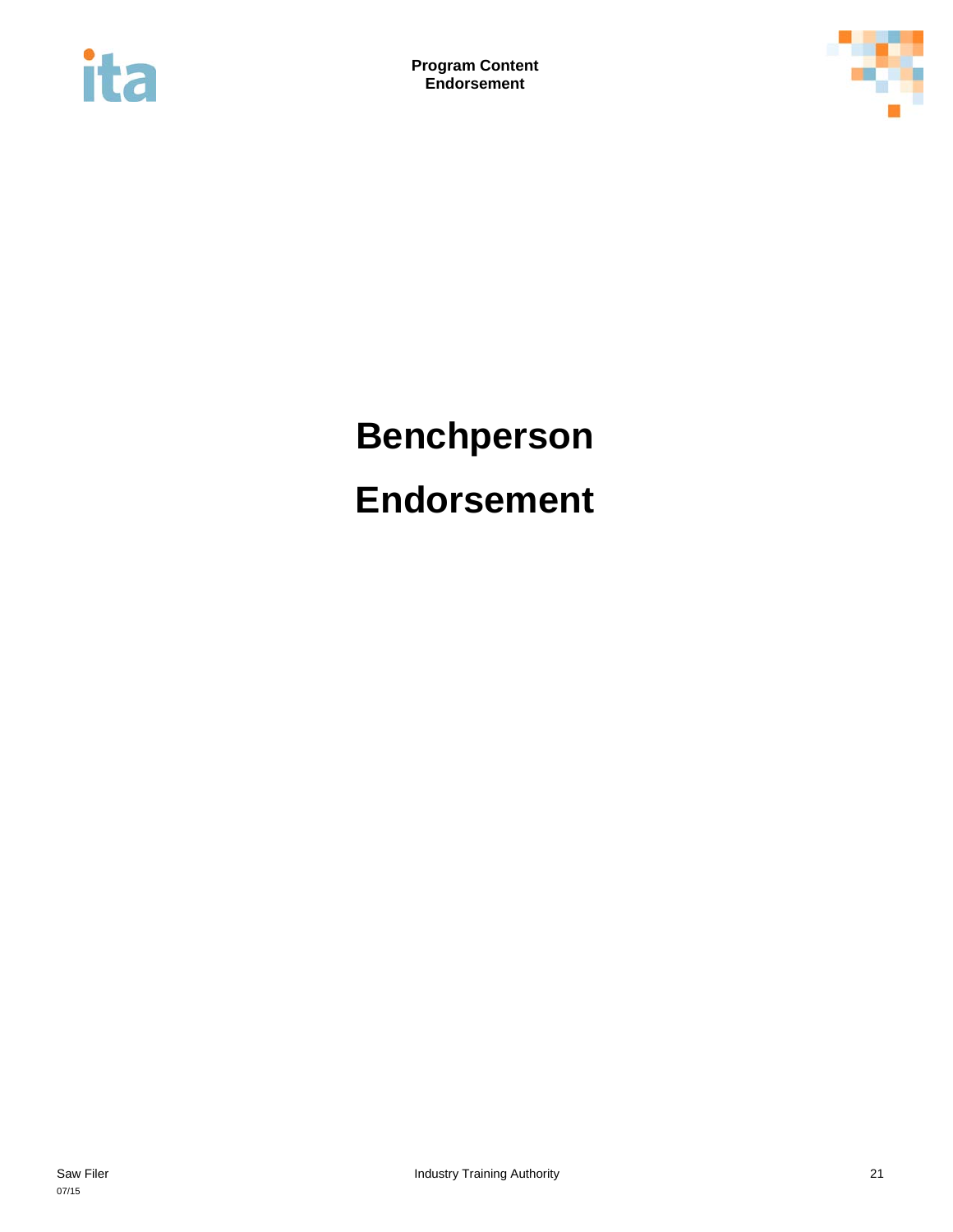



#### **LINE (GAC): C TRADE MATH**

**Competency: C3 Calculate Strain**

#### **Objectives**

To be competent in this area, the individual must be able to:

• Calculate strain.

#### **LEARNING TASKS CONTENT**

1. Define key number **• Band saws** 

- 
- Circular saws
- 2. Calculate key number **•** Band saws
	- Circular saws
- 3. Calculate tooth bite **•** Maximum
	- Minimum
- 4. Calculate strain **•** Conventional strain
	- High strain
	- Strain ratio
- 5. Calculate weight required **•** Conventional strain
	-

#### **Achievement Criteria**

- Performance Under the direction of a licensed journeyperson on the job, the learner will calculate different types of strain.
- Conditions The learner will be given:
	- Problems to be solved

#### Criteria The learner will score 70% or better on a rating checklist that reflects the following criteria:

- Correct answers to problems presented on:
	- o Key number
	- o Tooth bite
	- o Strain
	- o Weight required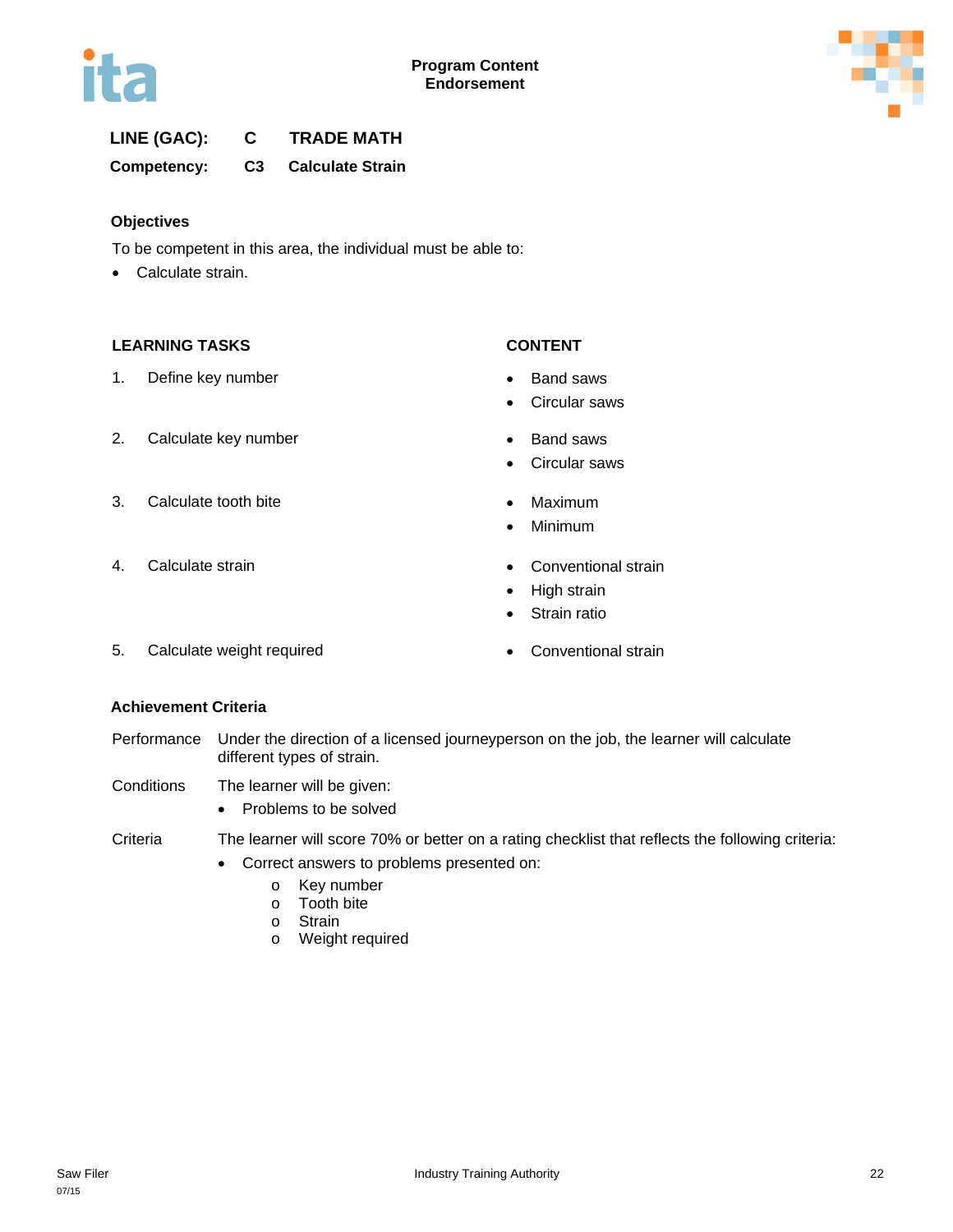

### **LINE (GAC): E BAND SAWS**

#### **Competency: E9 Troubleshoot Band Saws**

#### **Objectives**

To be competent in this area, the individual must be able to:

- Explain concepts related to troubleshooting bandsaws.
- Troubleshoot bandsaws.

#### **LEARNING TASKS CONTENT**

1. Describe troubleshooting saw problems • Saw overheats

- - o Wood
		- o Feedworks<br>o Saw
	- Saw
- Saw snakes in cut
	- o Feedworks
	- Saw
	- o Band mill
- Saw runs forward when entering cut
- Saw dodges when entering cut
- Saw deviates constantly
- Saw dishes
- Saw vibrates
- Saw oscillates on wheels
- Saw twist
- Related problems
- 2. Describe troubleshooting equipment problems Alignment
	-
	- Carriage • Set works
	- Tapers
	- Feed
	- Related equipment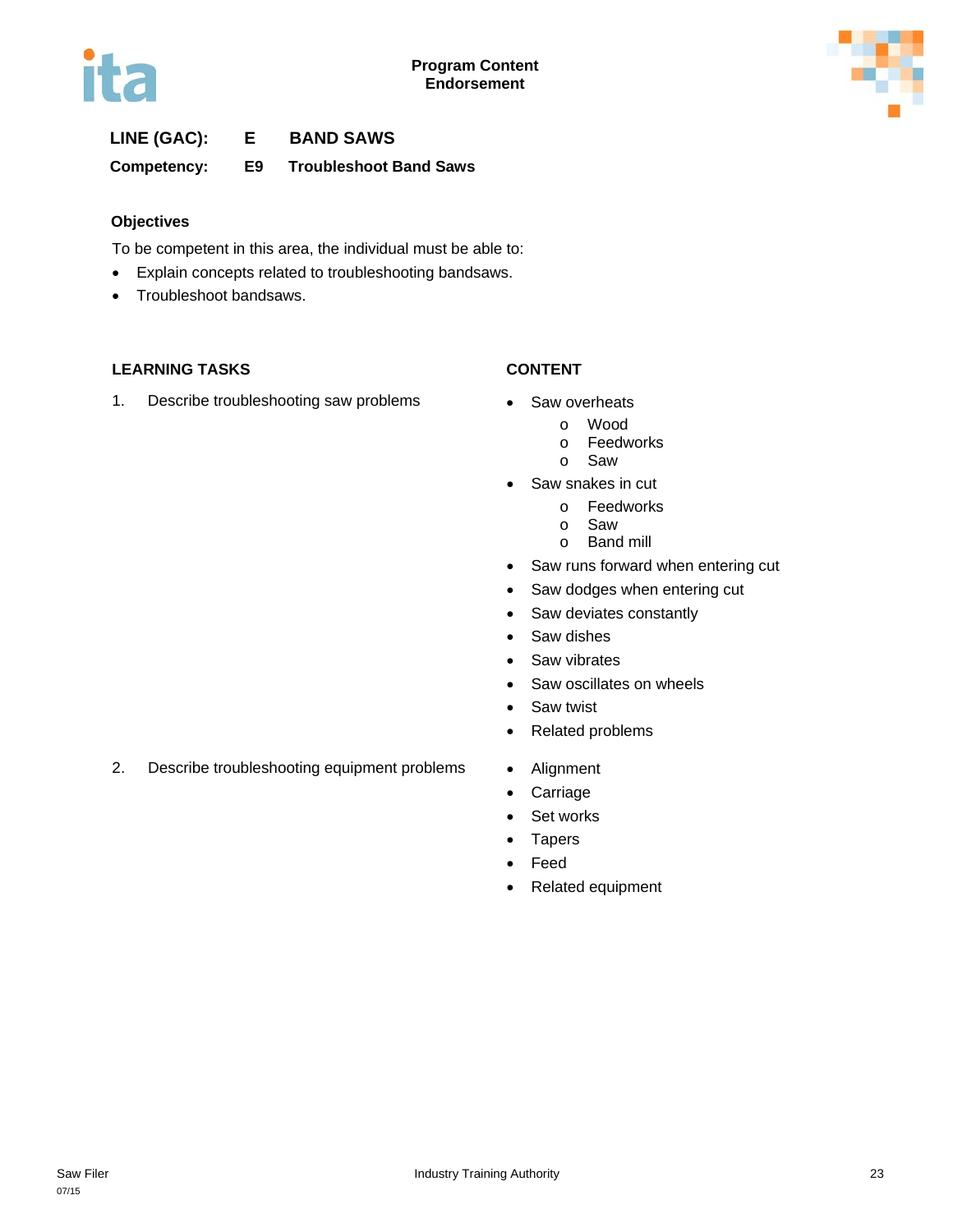

#### **Program Content Endorsement**



- 3. Identify problems that cause the saw plate to crack or break
- Tire line
- Tension
- Burnt gullets
- Bearings
- Feed speeds
- Strain
- Vibration
- Cross-line
- Steel rubbing on plate
- Starting equipment
- Worn wheel face
- Tooth profile
- Gullet profile
- Scratches across saw plate
- Metal impregnated into guide material
- Sawdust buildup on wheel

- 
- 4. Troubleshoot band saws **•** Demonstrate troubleshooting band saws and related equipment

#### **Achievement Criteria**

- Performance Under the direction of a licensed journeyperson on the job, the learner will troubleshoot band saws and related equipment.
- Conditions The learner will be given:
	- Band saws with a series of problems

#### Criteria The learner will score 70% or better on a rating checklist that reflects the following criteria:

- Safety procedures followed
- Maintenance and troubleshooting procedures are followed in accordance with manufacturer guidelines and standards
- Band saw problems are correctly identifed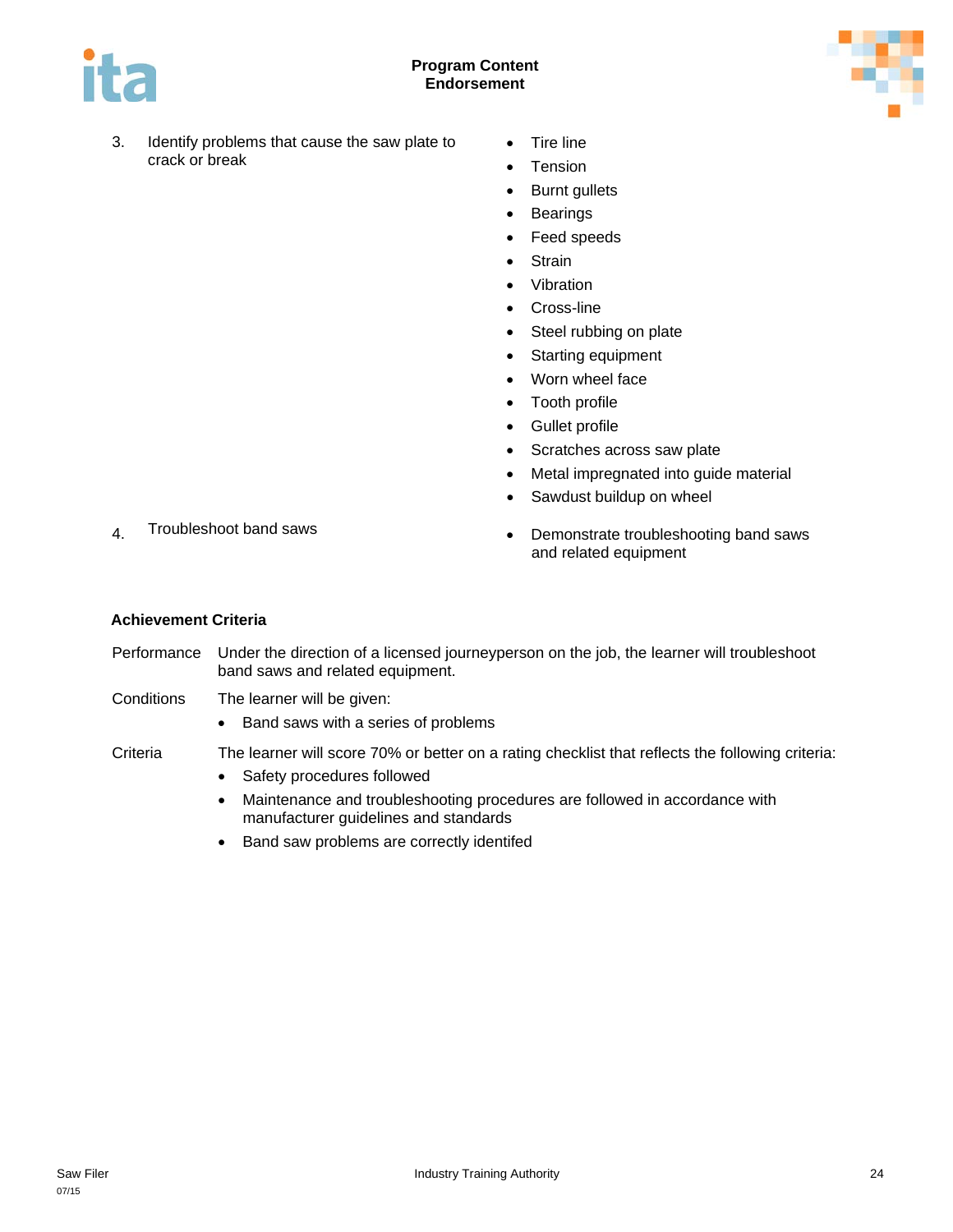



### **LINE (GAC): I SAW WELDING**

**Competency: I13 Butt Weld Saws**

#### **Objectives**

To be competent in this area, the individual must be able to:

- Explain concepts related to butting weld saws.
- Butt weld saws.

#### **LEARNING TASKS CONTENT**

1. Describe shearing example of the Proper length

- 
- Required hand

• Cutting to length

• Anvil clearance

• Placement in saw clamp o Gap o Alignment

- Single cut
- Double cut
- 2. Describe preparation of a band saw to be butt welded
- 3. Describe oxy-acetylene welding of butt weld Penetration
	- Puddles
	- Forging
	- Annealing
	- Finishing
	-
	- Annealing
	- Finishing
- 5. Butt weld saws **•** Demonstrate shearing
	- Demonstrate butt welding saws including preparation using oxy-acetylene or MIG equipment
- 4. Describe MIG welding a butt weld **•** Preparation
-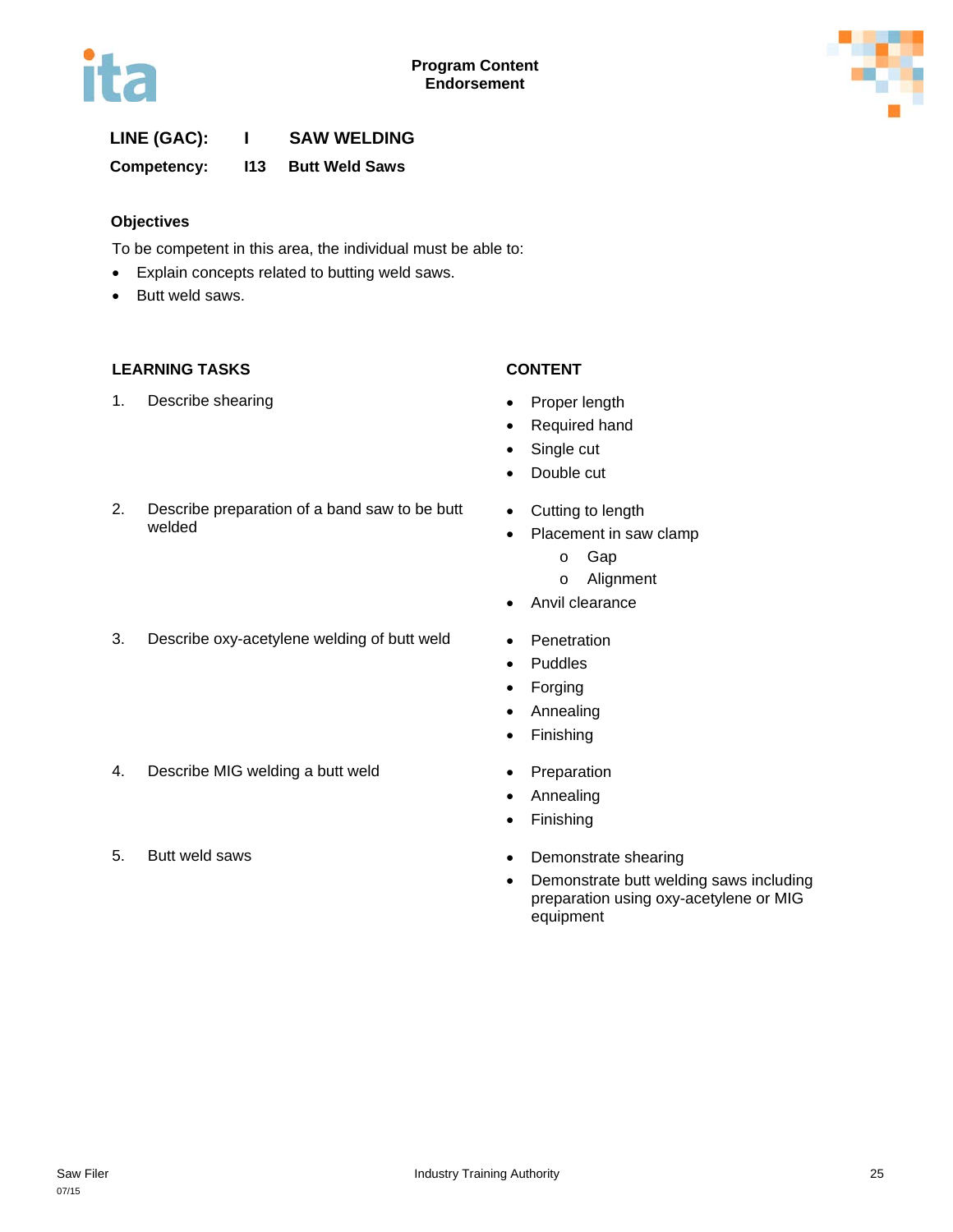



#### **Achievement Criteria**

- Performance Under the direction of a licensed journeyperson on the job, the learner will demonstrate shearing. The learner will also prepare for and demonstrate butt welding a saw using oxyacetylene or MIG equipment.
- Conditions The learner will be given:
	- Band saw
	- Oxy-acetylene or MIG welding equipment

#### Criteria The learner will score 70% or better on a rating checklist that reflects the following criteria:

- Shearing is performed in accordance with accepted shearing procedures
- Correct use of tools and procedures
- Saw is butt welded to standard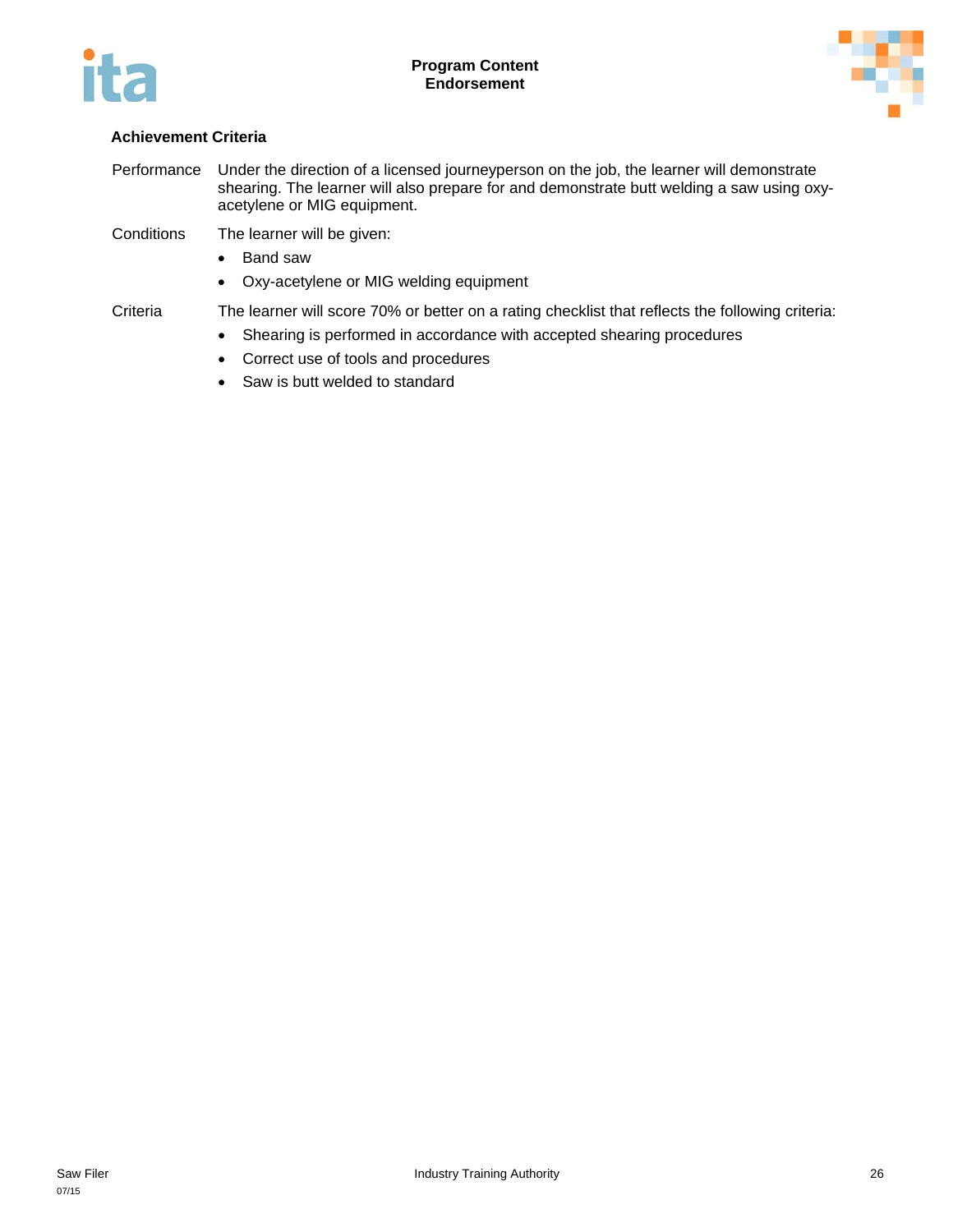



### **LINE (GAC): L SAW SHEARBOARDS, SCRAPERS, COOLING SYSTEMS AND HYDRAULICS**

**Competency: L4 Describe Hydraulic Systems**

#### **Objectives**

To be competent in this area, the individual must be able to:

• Explain concepts of hydraulic systems.

#### **LEARNING TASKS CONTENT**

1. Describe principles of hydraulics **•** Force

- 
- Resistance
- Energy
- Work
- Power
- Horsepower
- Pressure
- Related principles
- 
- Intensity
- Pressure
- Forces
- Gauges
- Transmission
- 
- Cylinders
- Motors
- Flow control valves
- Directional control valves
- Simple conductors and connectors
- Related components

2. Describe hydraulic fluids **•** Types

3. Describe hydraulic system components • Check valves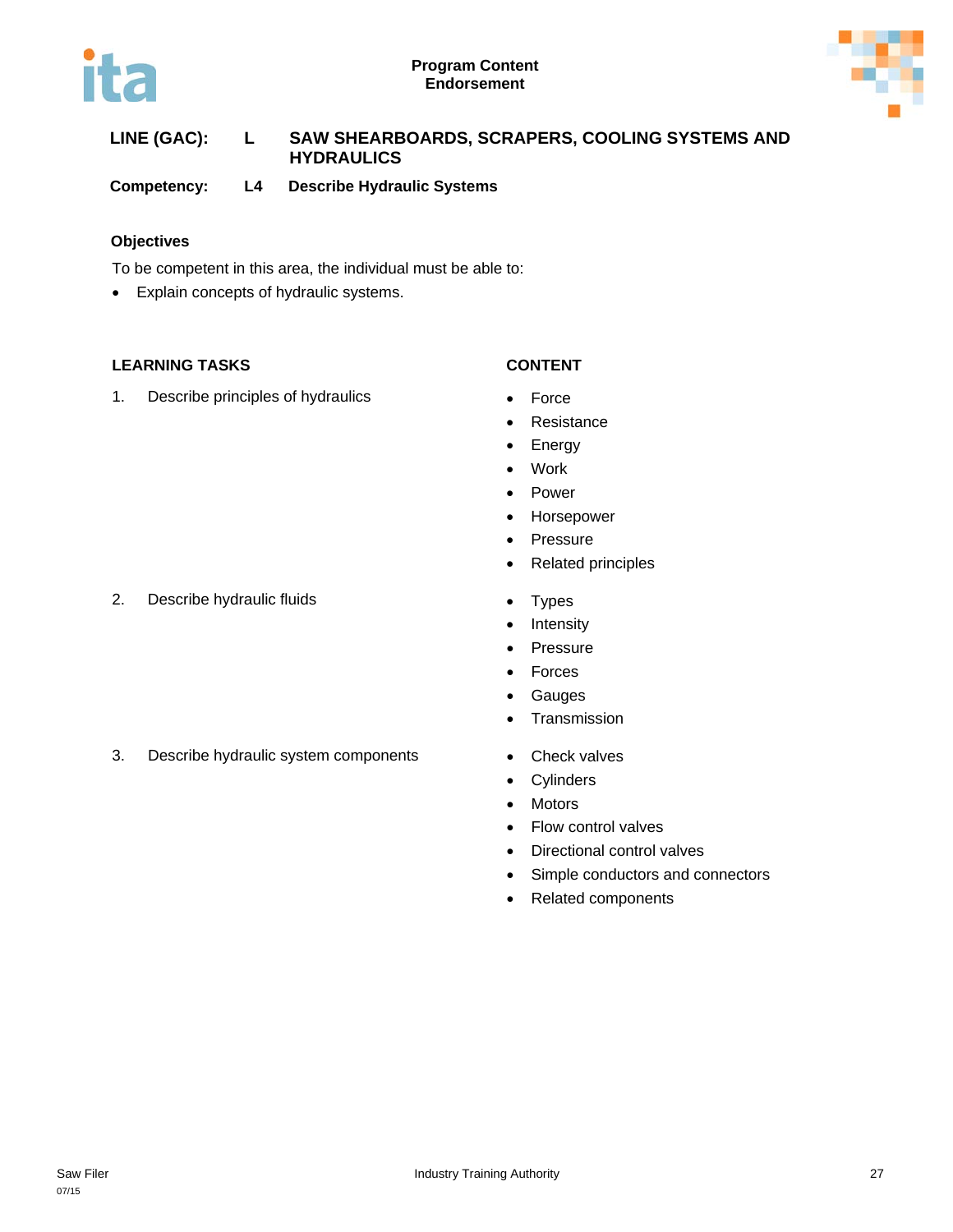



**Competency: M2 Level Band Saws**

#### **Objectives**

To be competent in this area, the individual must be able to:

- Explain concepts of band saw leveling and bench maintenance.
- Level band saws.

#### **LEARNING TASKS CONTENT**

straight edges

1. Describe band saw leveling example and  $\bullet$  Removal of all

- - o Lumps
		- o Ridges
		- o Cross bumps
- -
	- o Level<br>o Tensi **Tension**
	- o Back of saw
	- Gullet area
	- Body
	- Back
	- Welded area
	- Crack area
	- 90 degrees to saw plate
		- Determine ridge and bump location
		- Cross leveling
- 4. Describe leveling using stretcher rolls **•** Dishing rolls
	- Leveling jigs
- 5. Level band saws  **Demonstrate leveling band saws** 
	- Demonstrate bench maintenance
	- Demonstrate correct method of holding and reading straight edges
	- Demonstrate leveling using stretcher rolls

2. Describe maintenance of benches • Interwoven with:

3. Describe correct method of holding and reading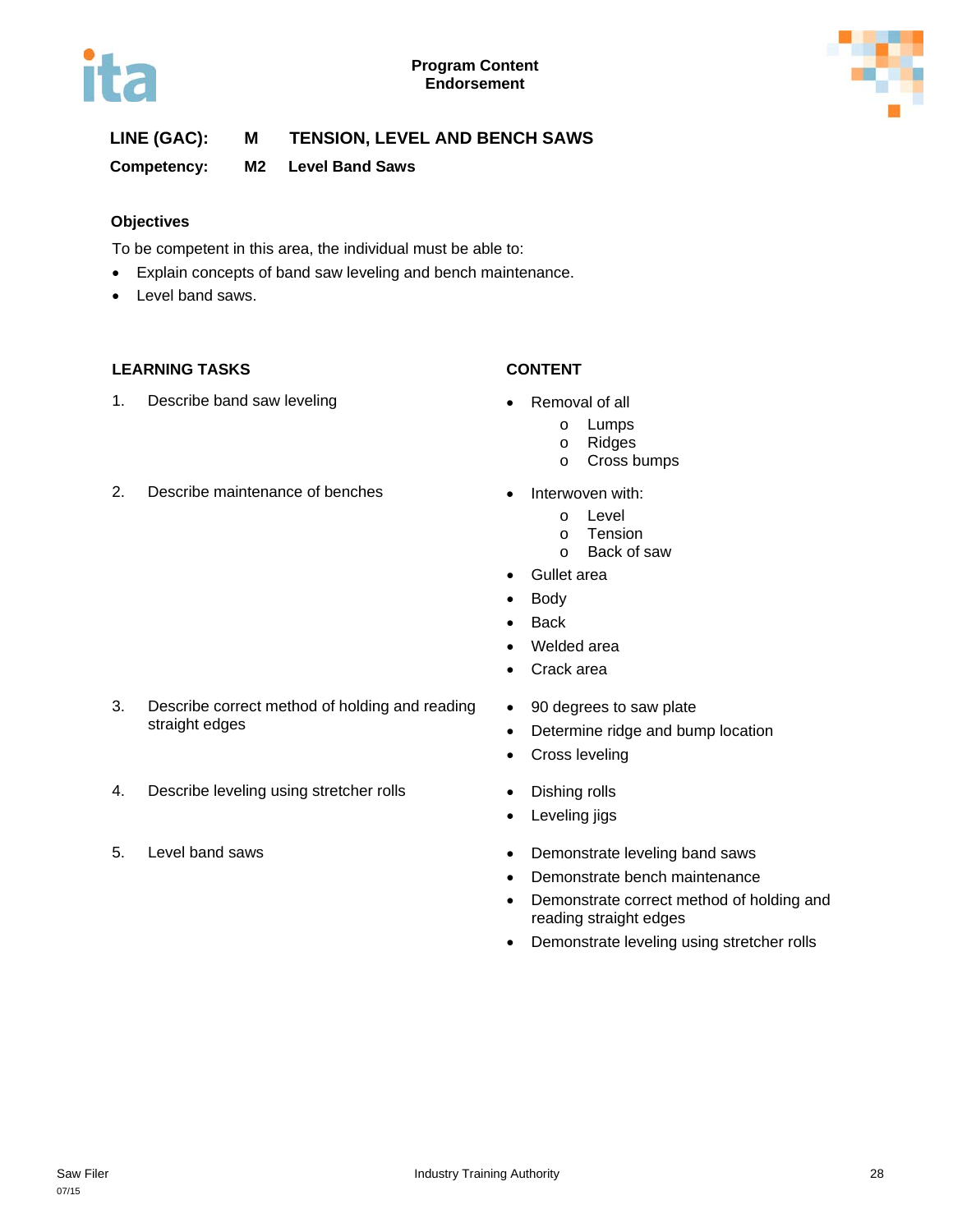



#### **Achievement Criteria**

Performance Under the direction of a licensed journeyperson on the job, the learner will level band saws, using the correct methods of holding and reading straight edges, and using the correct method of using stretcher rolls. The learner will also maintain the bench.

Conditions The learner will be given:

- Band saw
- Straight edges and stretcher rolls
- Supporting tools, equipment and materials
- Bench

- Criteria The learner will score 70% or better on a rating checklist that reflects the following criteria:
	- Approved procedures followed
	- Correct leveling of bandsaw in accordance with leveling standards and requirements
	- Bench maintained in accordance with maintenance requirements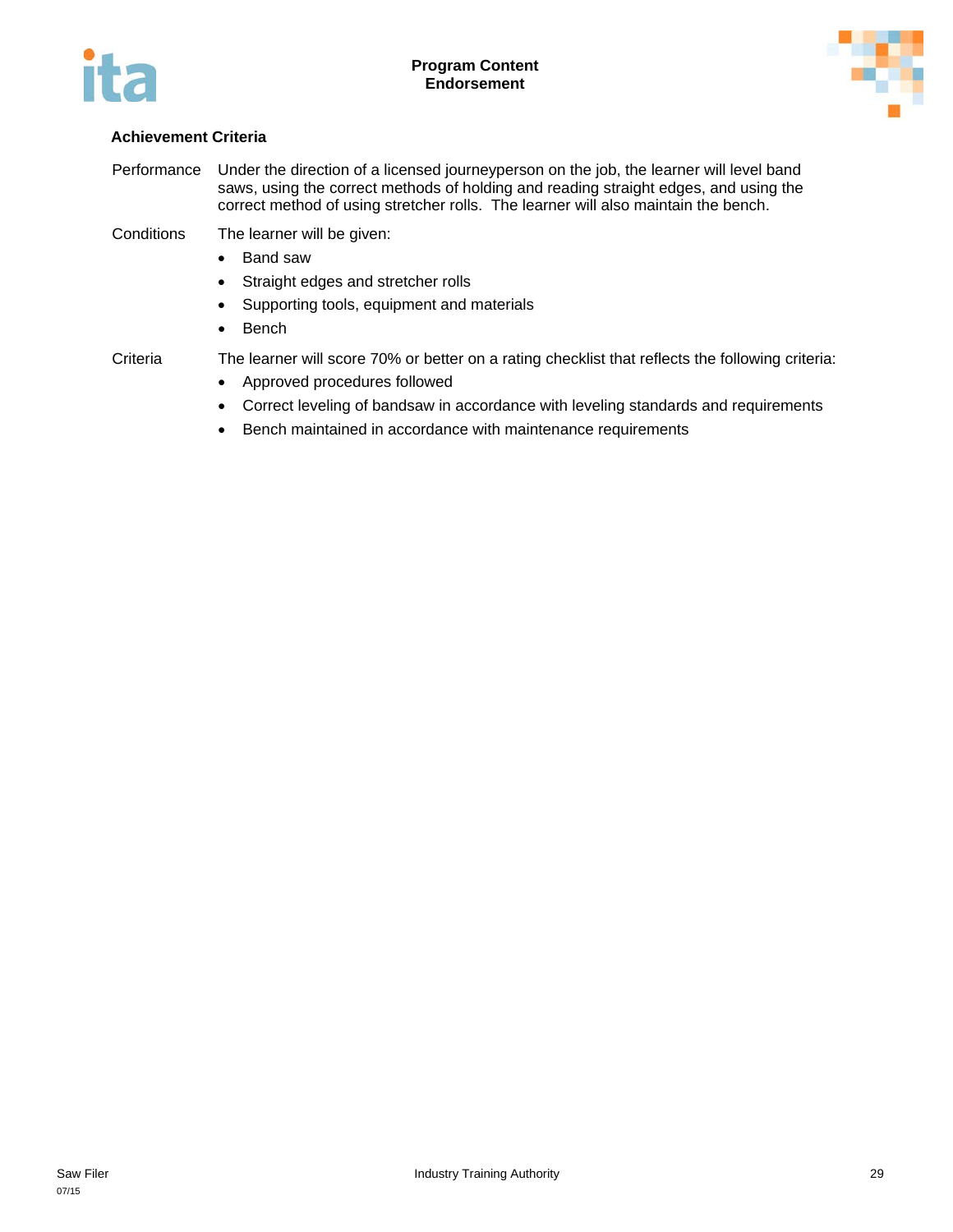



#### **Competency: M3 Tension Band Saws**

#### **Objectives**

To be competent in this area, the individual must be able to:

- Explain the concepts of tensioning band saws.
- Tension band saws.

#### **LEARNING TASKS CONTENT**

#### 1. Describe tensioning terms **•** Fast

- 
- Tight
- Open
- Stiff
- Dished
- Tire
- Back of saw
- 1/64" in 5 feet back
- Related terms
- 2. Describe areas of tensioning **•** Interwoven with:
	- o Level
	- o Tire
	- o Back of saw
	- Tire lines
		- o Front
		- o Back
	- Body
	- Butt weld
	- Welds
	- Cracked area
	- 90 degrees to saw plate
	- Determine tight areas
	- Determine open areas
	- Convex/straight edge
	- Light gap
	- Amount required
- 4. Tension band saws **Fig. 2018 Demonstrate tensioning of band saws using 6** tension gauges
- 

tension gauges

3. Describe correct method of holding and reading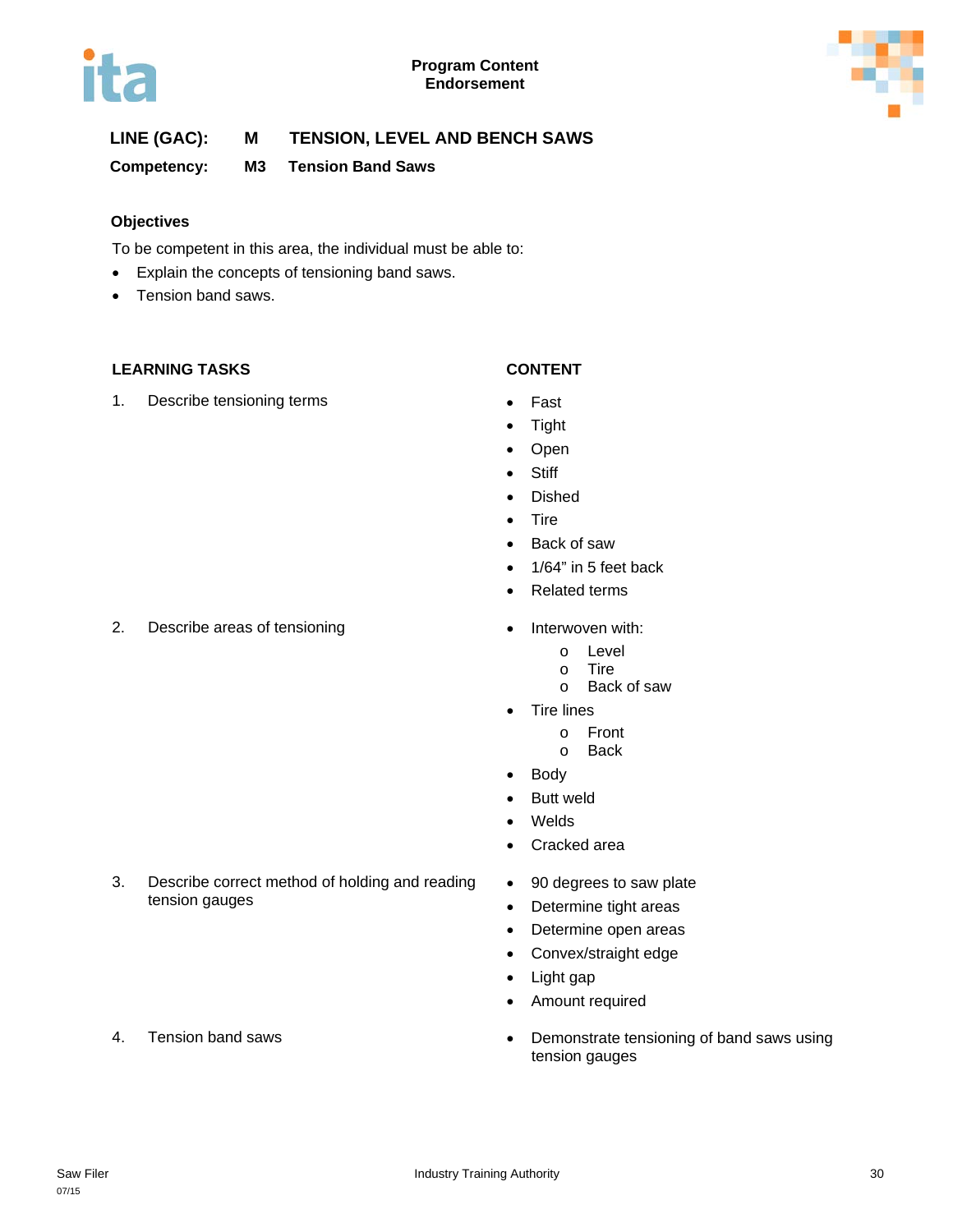



#### **Achievement Criteria**

- Performance Under the direction of a licensed journeyperson on the job, the learner will tension band saws using tension gauges.
- Conditions The learner will be given:
	- Band saw in need of tensioning
	- Tension gauges
- Criteria The learner will score 70% or better on a rating checklist that reflects the following criteria:
	- Correct use of the proper gauges and equipment
	- Tension adjusted to manufacturer standard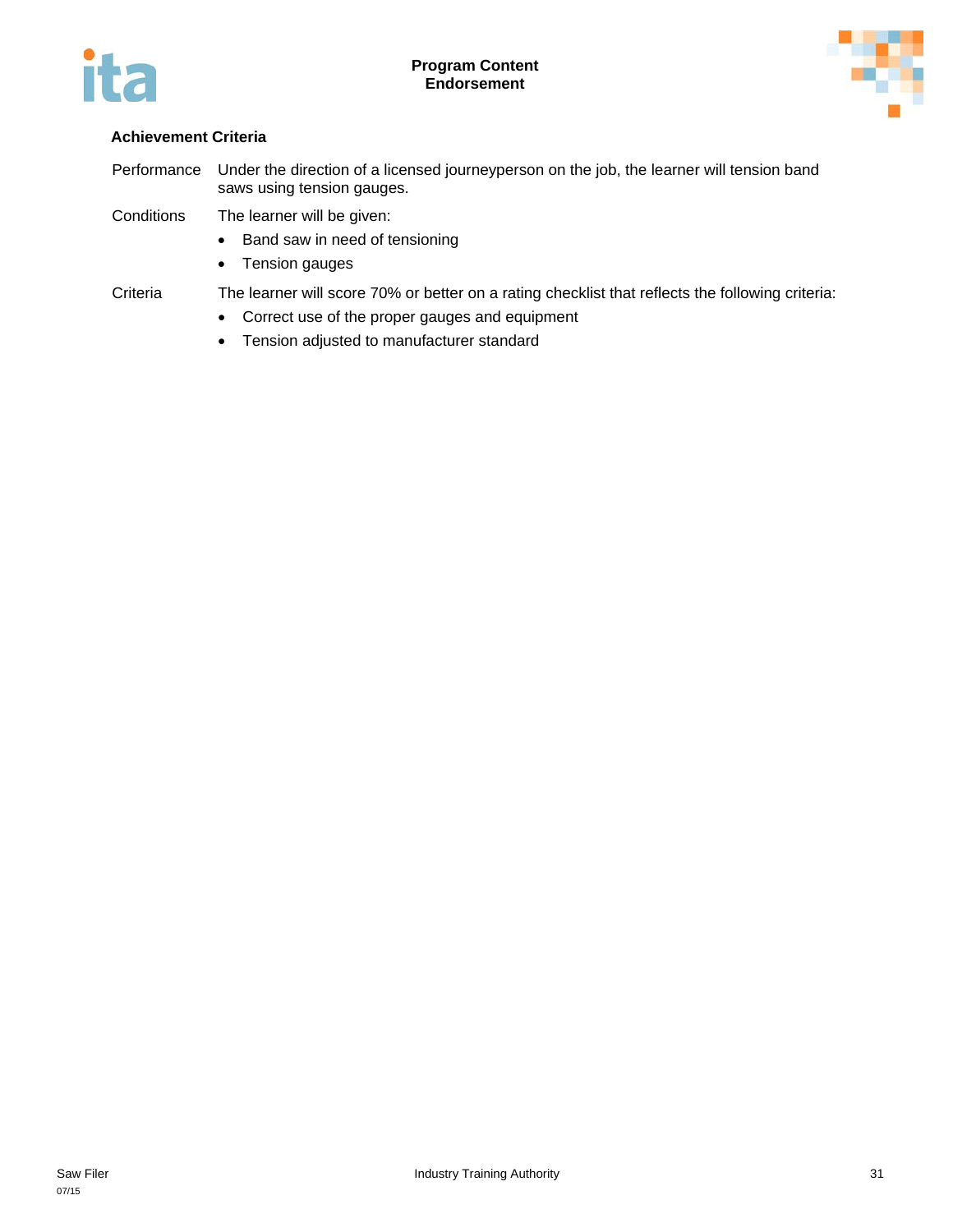



**Competency: M11 Describe Band Saw Steel Required Properties**

#### **Objectives**

To be competent in this area, the individual must be able to:

• Explain concepts of saw steel required properties.

#### **LEARNING TASKS CONTENT**

1. Describe the required properties of circular and band saw steel

- Impact strength
- Good metal flow
- Hardness and wear resistance
- Elasticity and structural uniformity
- Fatigue resistance
- Ability to take high temperature
- - o Softness
- Carbon
	- o Hardness
- Nickel
	- o Toughness
- **Phosphorous** 
	- o Impurities
- Temper (manganese, sulphur, silicon, chrome, molybdenum)
	- o Stresses

2. Describe saw steel composition • Iron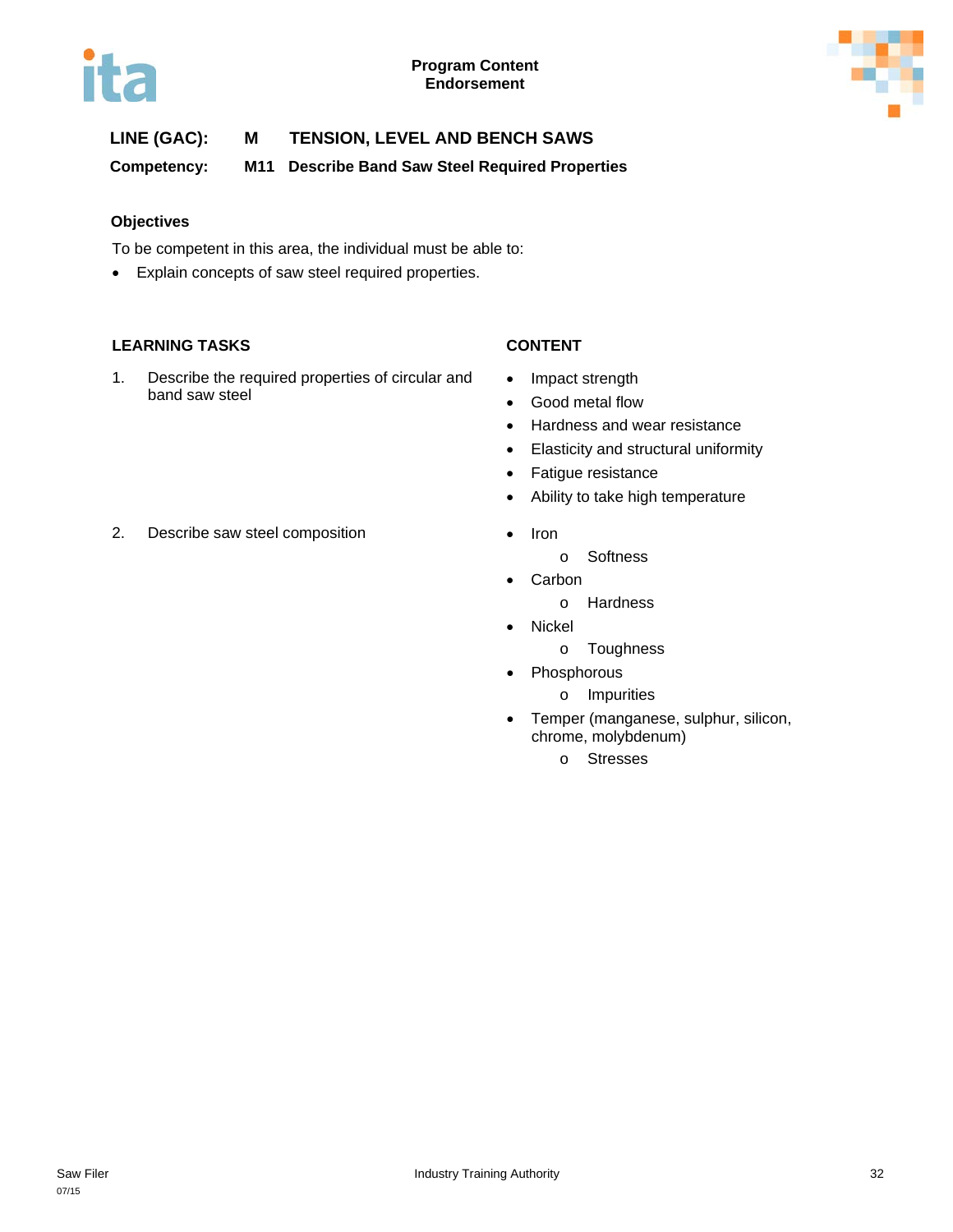



**Competency: M12 Determine Required Tension**

#### **Objectives**

To be competent in this area, the individual must be able to:

- Explain concepts of band saw tension requirements.
- Determine correct amount of tension.

#### **LEARNING TASKS CONTENT**

1. Describe reasons for band saw tension • Counteract expansion during cutting

- 
- Stiffen cutting edge to cut straight
- Ensure saw runs in a constant position on band mill wheels.
- 2. Determine correct amount of tension Width and thickness of saw plate
	- Diameter and crown of band mill wheels
	- Flat wheels
	- Grooved wheels
	- Amount of strain
	- Feed speed
	- Type of wood sawed

#### **Achievement Criteria**

- Performance Under the direction of a licensed journeyperson on the job, the learner will determine the correct amount of tension on a band saw.
- Conditions The learner will be given:
	- Band saw
	- Different tensioning requirements
- Criteria The learner will score 70% or better on a rating checklist that reflects the following criteria:
	- Correct use of the proper gauges and equipment
	- Tension adjusted to manufacturer standard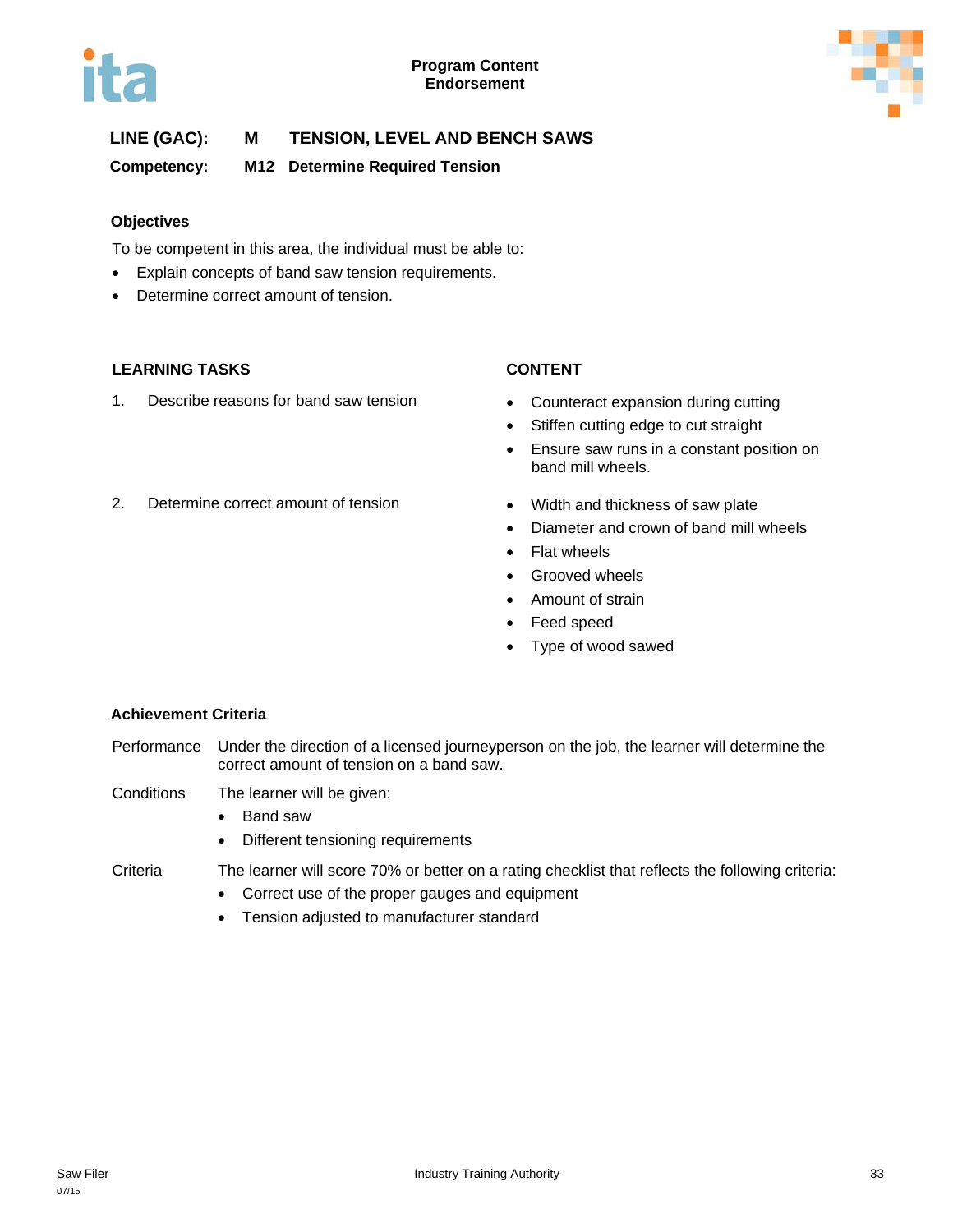



**Competency: M13 Describe Band Saw Benches**

#### **Objectives**

To be competent in this area, the individual must be able to:

• Explain concepts of band saw benches.

#### **LEARNING TASKS CONTENT**

1. Describe components of band saw benches • Moveable end wheels

- 
- Air cylinder strain mechanism
- Stretcher rolls
- Leveling slabs
	- o Upper
	- o Lower
- Welding clamp
- UMHW conveyor rolls
- Inspection lift assembly
- Hard anvil
- Lights
- 2. Describe maintenance of benches Lubrications
	- Set-up
	- Alignment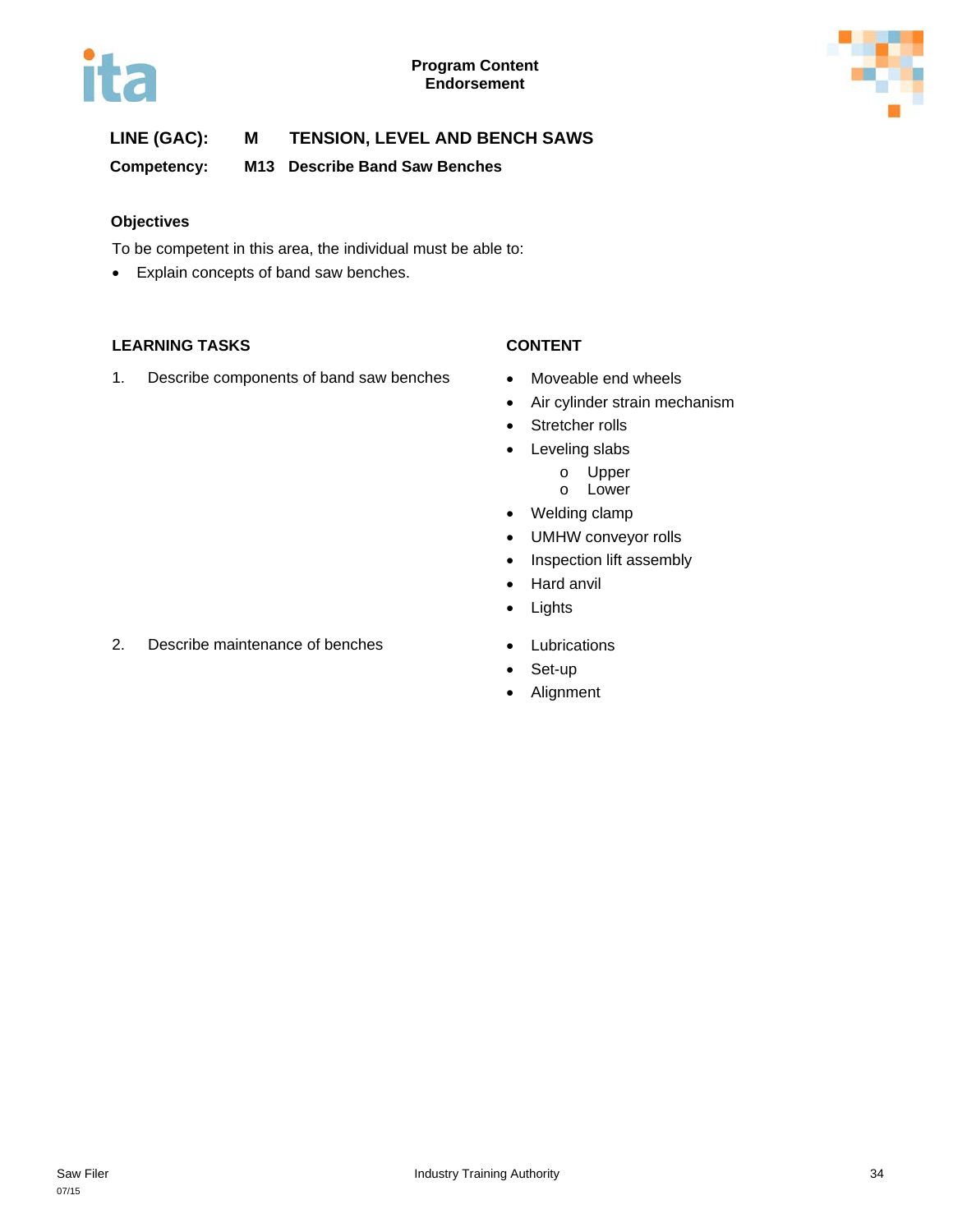



**Competency: M14 Maintain Band Saw Back**

#### **Objectives**

To be competent in this area, the individual must be able to:

- Explain concepts of band saw back maintenance.
- Maintain band saw backs.

#### **LEARNING TASKS CONTENT**

1. Describe purpose of back curvature on band values all same single cut<br>11

- - o Head rig
	- o Standard
	- o Silver tooth<br>o Resaws
	- **Resaws**
	- o Twins
	- o Quads
- Types of band mill wheels
	- o Crowned
	- o Straight
	- o Grooved
- 
- 3 point
- Solid steel
- 
- Sliver tooth
- 
- On the bench
- 5. Maintain band saw back **•** Demonstrate use of back gauges
	- Demonstrate grinding of band saw backs
	- Demonstrate maintaining band saw backs
- 2. Describe the use of back gauges Dial
- 3. Describe types of band saw backs Straight
- 4. Describe grinding of band saw backs On the grinder
-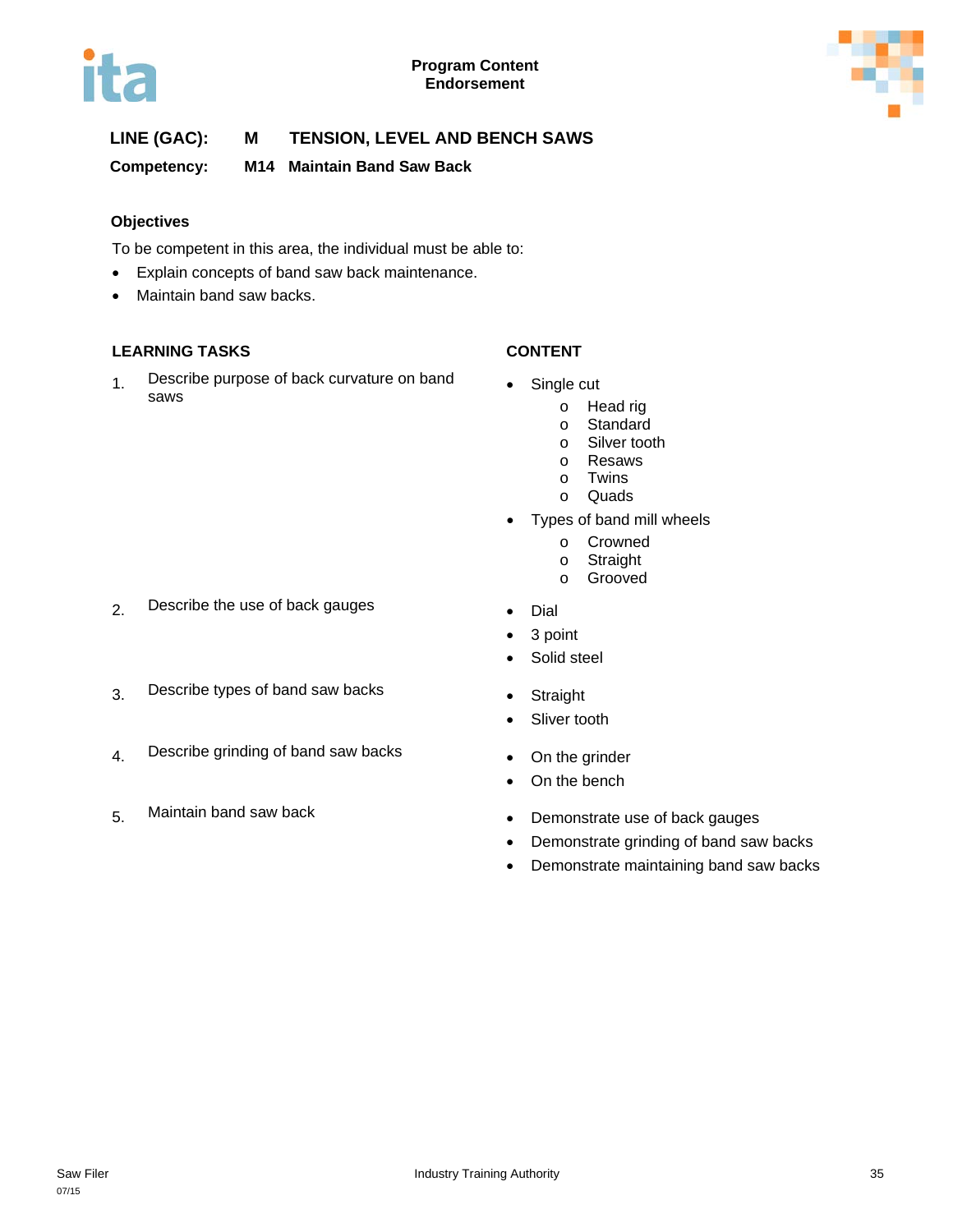



Performance Under the direction of a licensed journeyperson on the job, the learner will use different types of back gauges and grinders to maintain band saw backs.

Conditions The learner will be given:

- Band saw backs
- Required tools, equipment and materials

- Correct use of the proper gauges and equipment
- Maintenance completed to manufacturer standard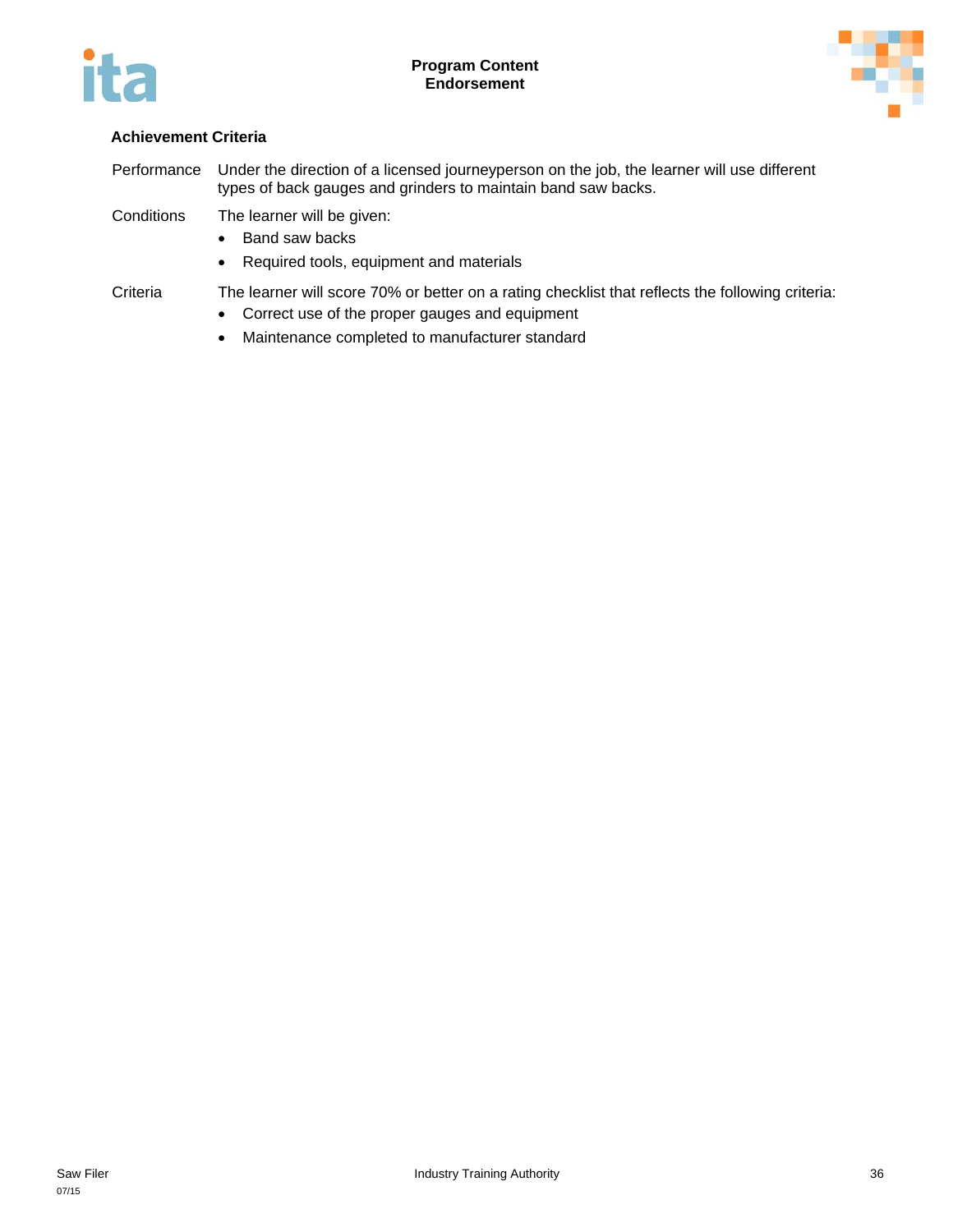

### **LINE (GAC): M TENSION, LEVEL AND BENCH SAWS**

**Competency: M15 Maintain Band Saw Tire**

### **Objectives**

To be competent in this area, the individual must be able to:

- Explain concepts of band saw tire maintenance.
- Maintain band saw tires.

### **LEARNING TASKS CONTENT**

1. Describe the tire of band saws • Purpose

- 
- Area of tire
	- o Front
		- o Back
- Interwoven
	- o Tension
	- o Level
	- o Back of saw
- Peening
- Proctor roll
- Even and uniform
- 
- Cracks
- **Oscillation**

- 
- 3. Maintain band saw tire  **Demonstrate maintaining band saw tire**

### **Achievement Criteria**

- Performance Under the direction of a licensed journeyperson on the job, the learner will maintain a band saw tire.
- Conditions The learner will be given:
	- Band saw tire
	- Required tools, equipment and materials

Criteria The learner will score 70% or better on a rating checklist that reflects the following criteria:

- Correct use of the tools and equipment
- Maintenance completed to manufacturer standard

2. Describe lack of tire **•** Loose cutting edge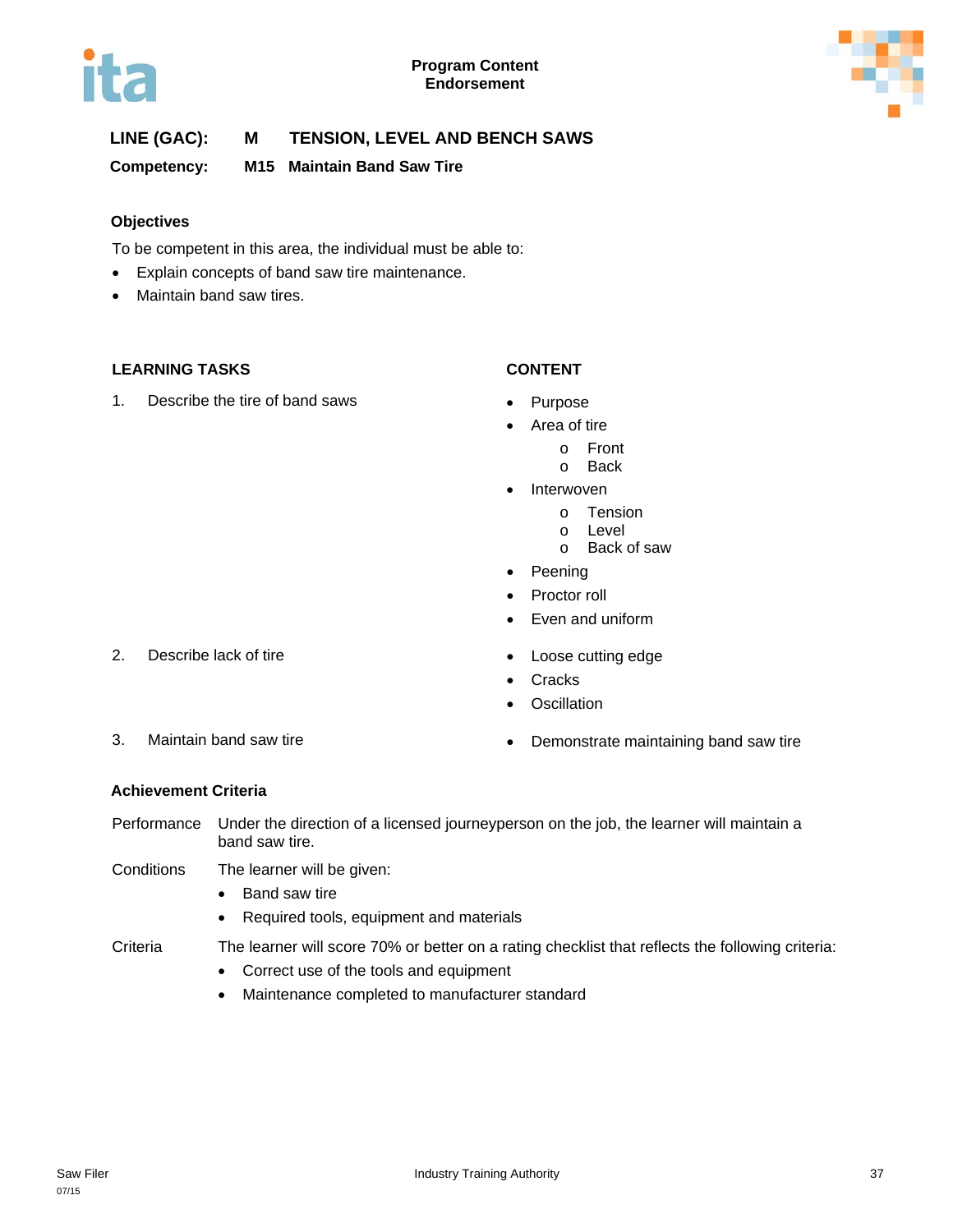



### **LINE (GAC): M TENSION, LEVEL AND BENCH SAWS**

**Competency: M16 Repair Band Saw Twists**

### **Objectives**

To be competent in this area, the individual must be able to:

- Explain concepts of band saw twists repair.
- Repair band saw twists.

### **LEARNING TASKS CONTENT**

1. Describe band saw twist removal • Manual

- 
- Stretcher roll
- Hammer
- 2. Describe causes of twists **•** Helical twists
	- Overloading during sawing
	- Oscillation
	- Band saw wheels out of line
	- Guides set wrong
	- Careless leveling
	- Hammer face not parallel
- 3. Repair band saw twists Demonstrate removal of band saw twists
	- Demonstrate repair of band saw twists

### **Achievement Criteria**

- Performance Under the direction of a licensed journeyperson on the job, the learner will remove and repair band saw twists, demonstrating all three methods of removal.
- Conditions The learner will be given:
	- Band saws with twists
	- Required tools, materials and equipment
- Criteria The learner will score 70% or better on a rating checklist that reflects the following criteria:
	- Determine best removal and repair method for each twist.
	- Correct use of the proper tools and equipment
	- Twists removed to manufacturer standard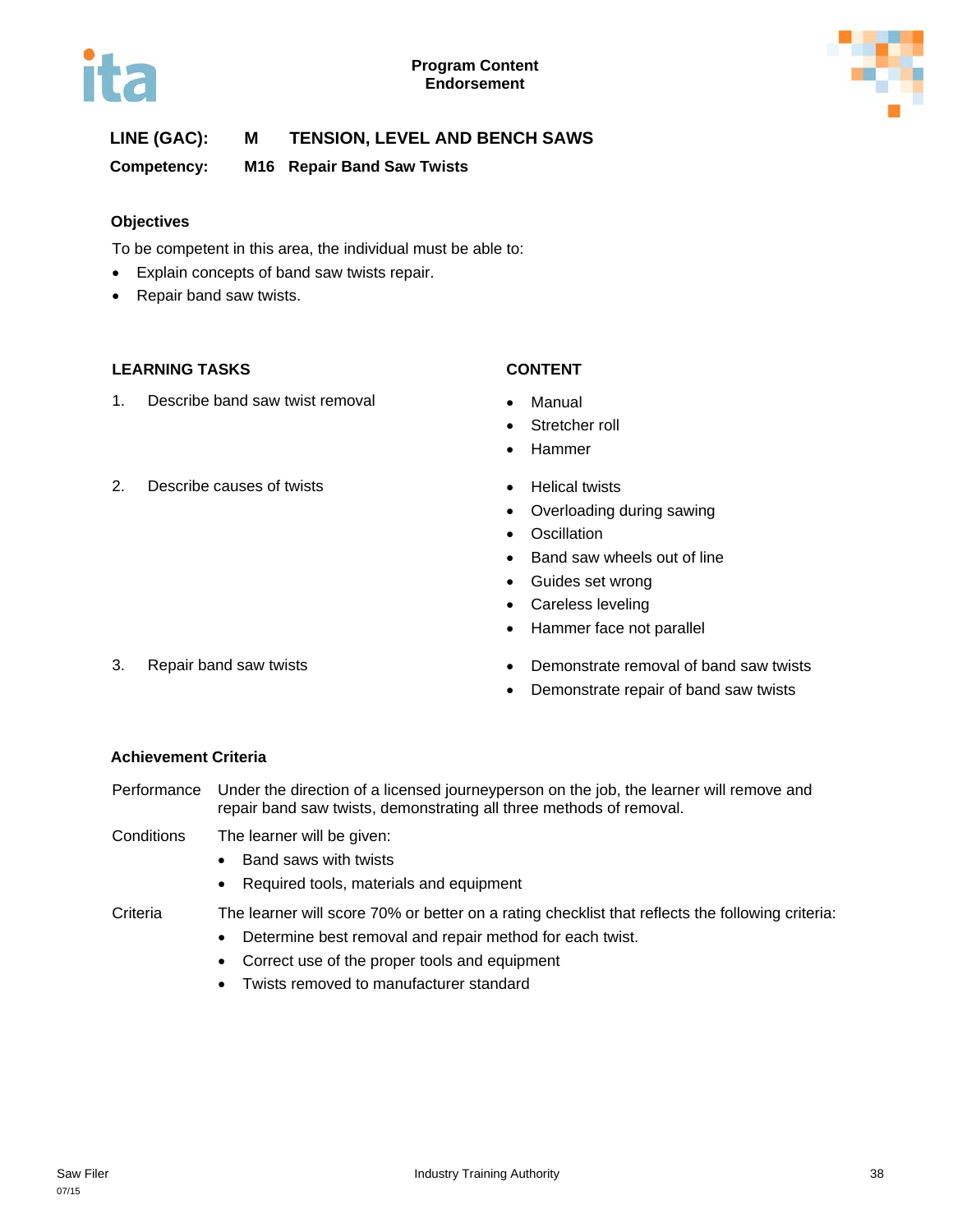



### **LINE (GAC): M TENSION, LEVEL AND BENCH SAWS**

**Competency: M17 Heat Tension Band Saws**

### **Objectives**

To be competent in this area, the individual must be able to:

- Explain concepts of tension band saw heating.
- Heat tension band saws.

### **LEARNING TASKS CONTENT**

1. Describe heat tensioning of band saws • Purpose

- 
- Area
- Applications
- Crawler

- 
- 2. Heat tension band saws  **Demonstrate heat tensioning of band saws**

### **Achievement Criteria**

- Performance Under the direction of a licensed journeyperson on the job, the learner will heat tension band saws.
- Conditions The learner will be given:
	- Band saws
	- Required tools, equipment and materials

- Correct use of tools and equipment
- Tensioning attained to manufacturer standard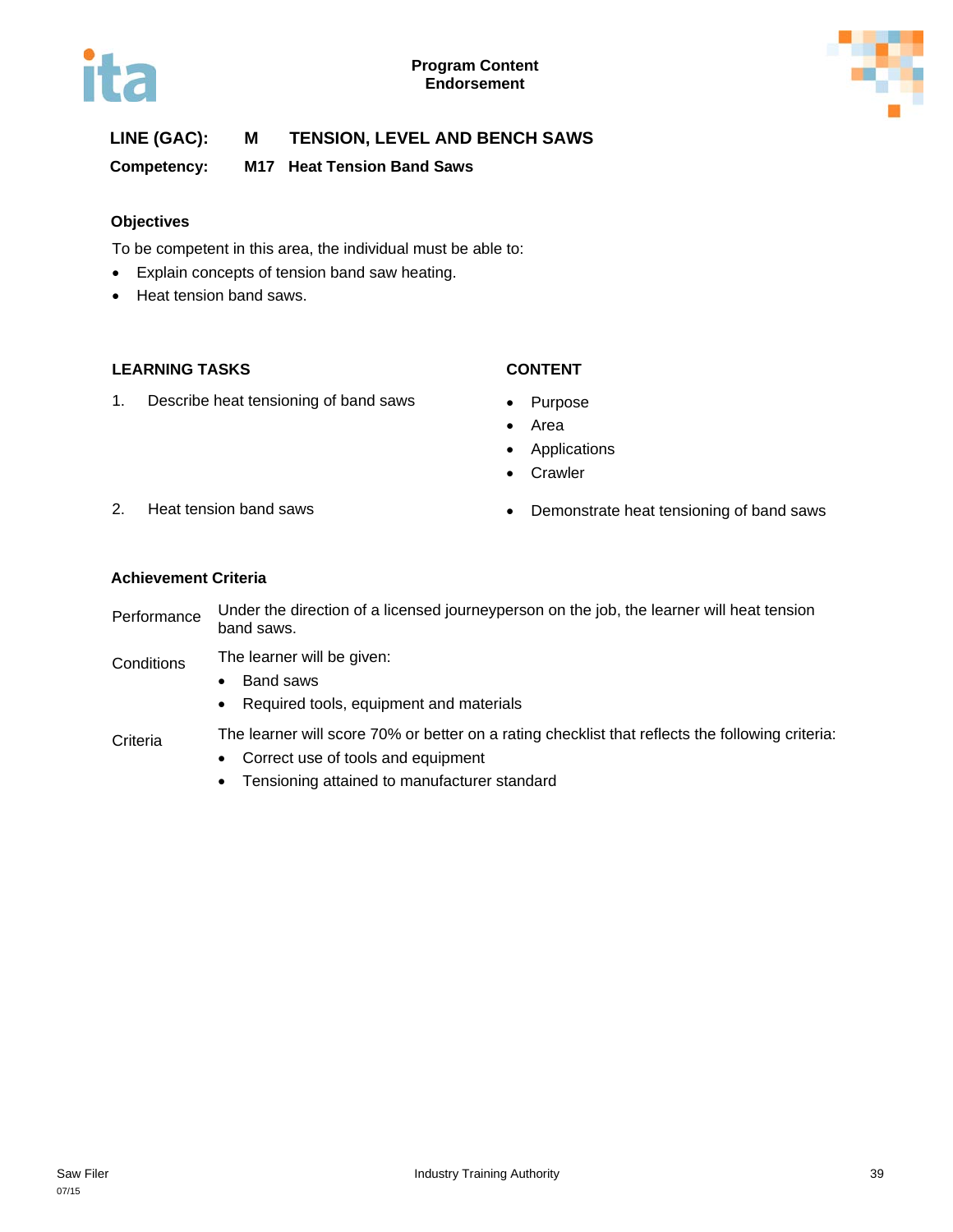



### **LINE (GAC): O SAW FILING ROOM MACHINES**

**Competency: O5 Set-up and Maintain Band Saw Bench**

### **Objectives**

To be competent in this area, the individual must be able to:

- Explain the concepts of setting up and maintaining a band saw bench.
- Set up and maintain a band saw bench.

### **LEARNING TASKS CONTENT**

maintenance

1. Describe band saw bench set-ups • Hand (right or left)

2. Describe bench component set-up and

- 
- Planer mill resaws
- Resaws
- Twins
- Quads
- 38' to 60'
- Wide thin plates
- Stretcher rolls
	- o Roll radius
	- o Alignment to leveling slabs
	- o Level
	- o Lubrication of gears and bearings
	- o Plate dishing
	- o Twist removal
	- o Handle pressure
	- o Handle position (equal both edges)
- Leveling slabs (single and double cut)
	- o Solid
	- o With core holes
	- o Hard faced
	- o Double cuts
	- o Trunnions
	- o Length<br>o Thickne
	- o Thickness<br>o Width
	- Width
- Elevating assembly
- Saw leveling stretchers
- Leveling weights
- Peening anvils
- Weld clamp set-up
- Lighting systems
- 3. Set-up band saw bench Demonstrate set-up of band saw bench
-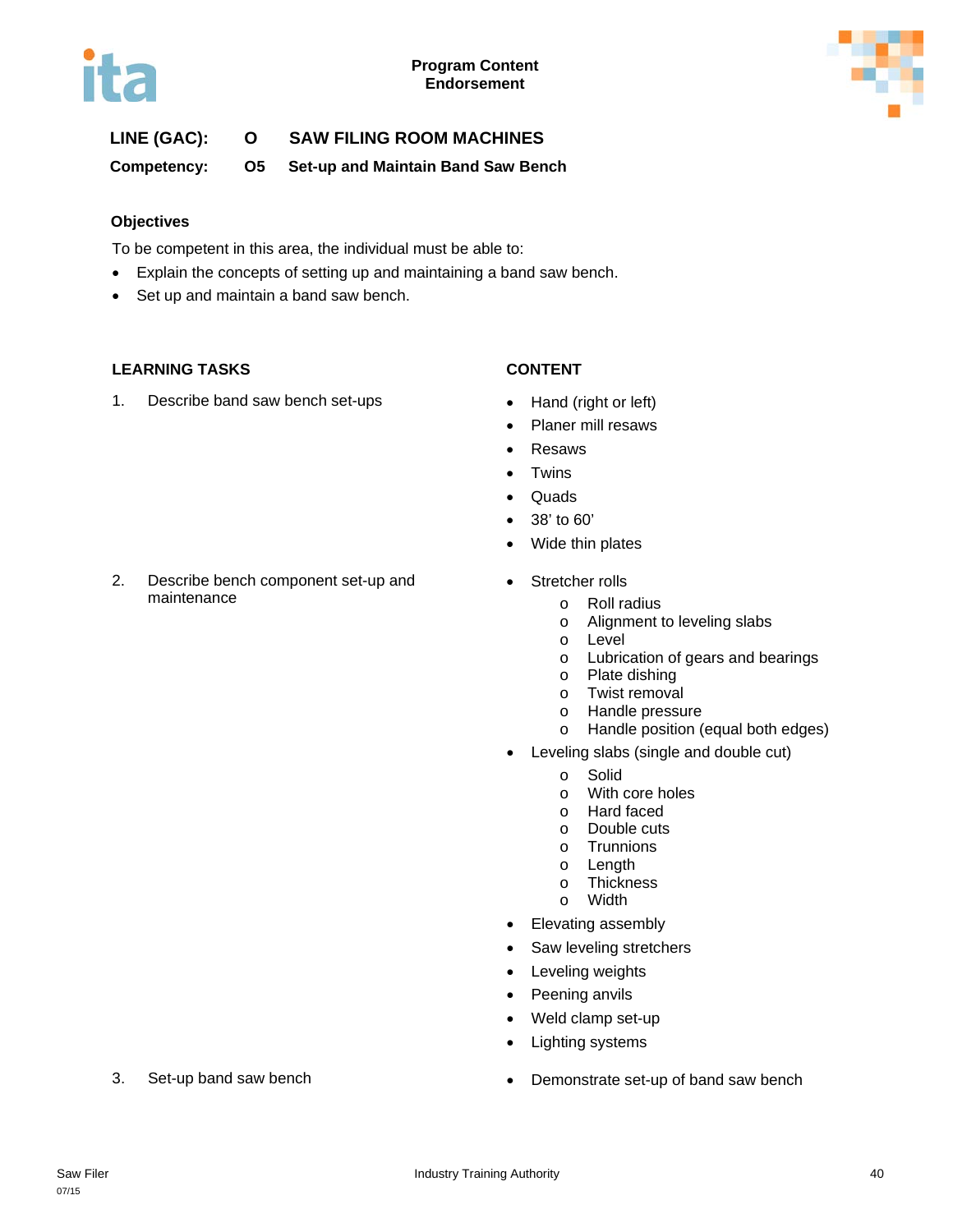



- 
- 4. Maintain band saw bench **•** Demonstrate maintenance of band saw bench

Performance Under the direction of a licensed journeyperson on the job, the learner will set-up and maintain a band saw bench.

- Conditions The learner will be given:
	- Band saw bench
	- Required tools, materials and equipment

- Correct use of the proper tools and equipment
- Bench set up and maintained to manufacturer standard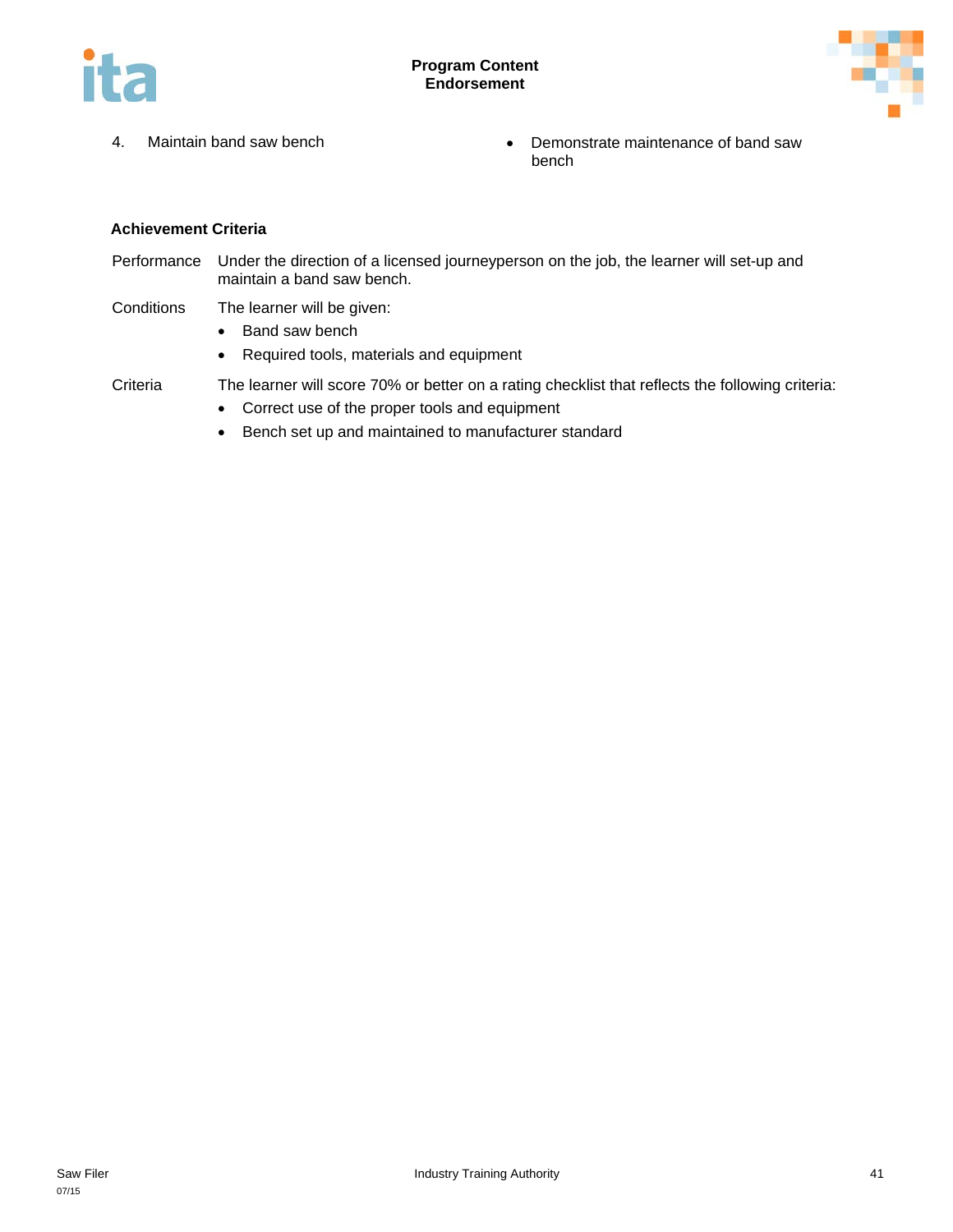



### **LINE (GAC): O SAW FILING ROOM MACHINES**

**Competency: O6 Maintain Filing Room Machines and Equipment**

### **Objectives**

To be competent in this area, the individual must be able to:

- Explain concepts of filling room machines and equipment maintenance.
- Maintain filling room machines and equipment.

### **LEARNING TASKS CONTENT**

1. Describe set-up and maintenance of gauge grinder

- Safety procedures
- Straight edge
- Convex
- Concave
- Measuring devices
- Grinding wheel
- 2. Describe set-up and maintenance of uniplane Safety procedures
- 3. Describe maintenance of saw transportation systems
- 4. Describe maintenance of back gauges Dial
- 5. Maintain filing room machines and equipment Demonstrate maintenance of filing room
- 
- Cutterd
- Guide jigs
- Saw dollies
- Saw carts
- Related equipment
- 
- Solid steel
- 3 point
- machines and equipment
	- o Gauge grinder
	- o Uniplane
	- o Saw transportation systems o Back gauges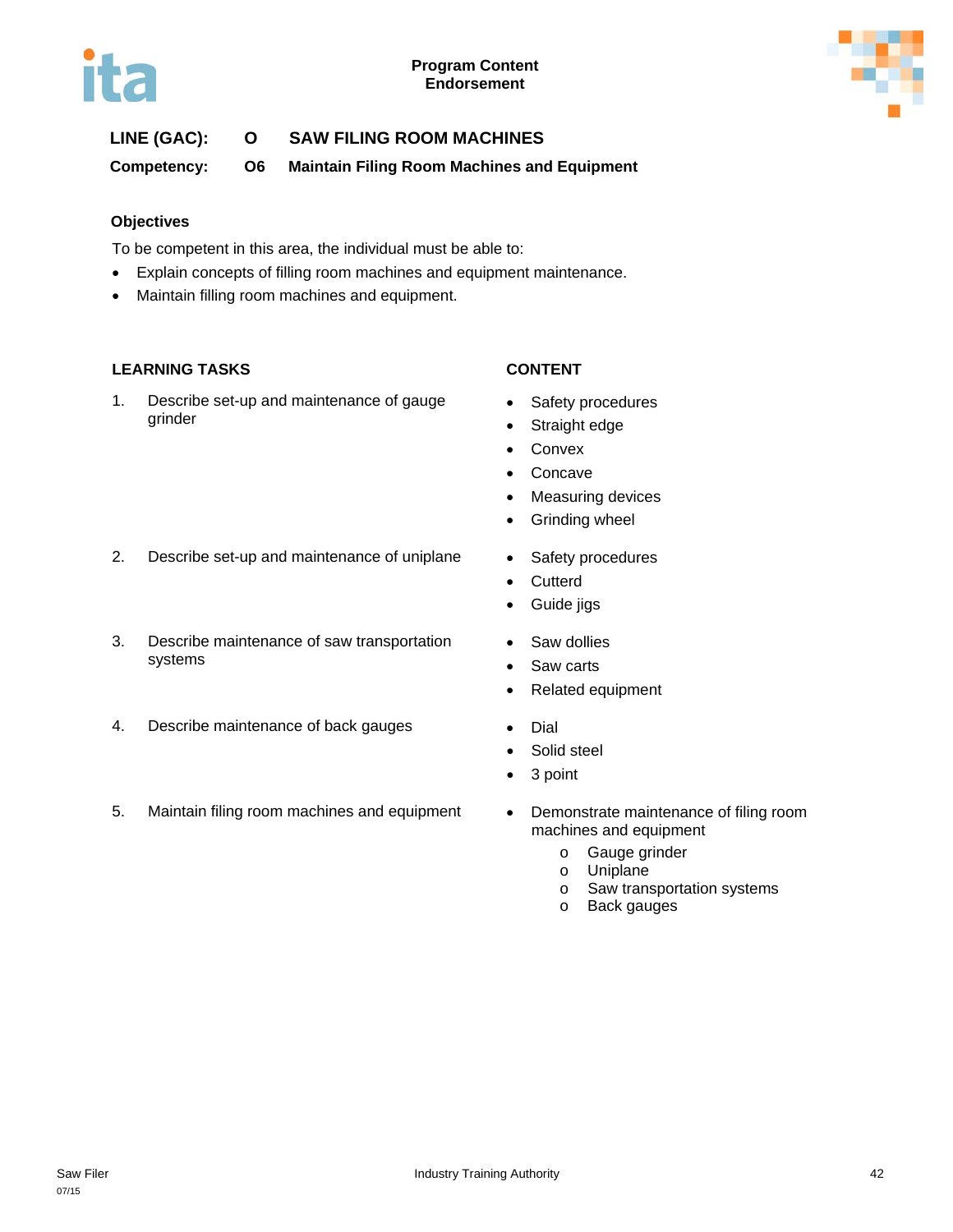



Performance Under the direction of a licensed journeyperson on the job, the learner will maintain gauge grinders, uniplanes, saw transportation systems and back gauges.

Conditions The learner will be given:

- Gauge grinders
- Uniplanes
- Saw transportation systems
- Back gauges
- Required tools, equipment and materials

- Correct use of the proper tools and equipment
- Machines and equipment maintained to manufacturer standard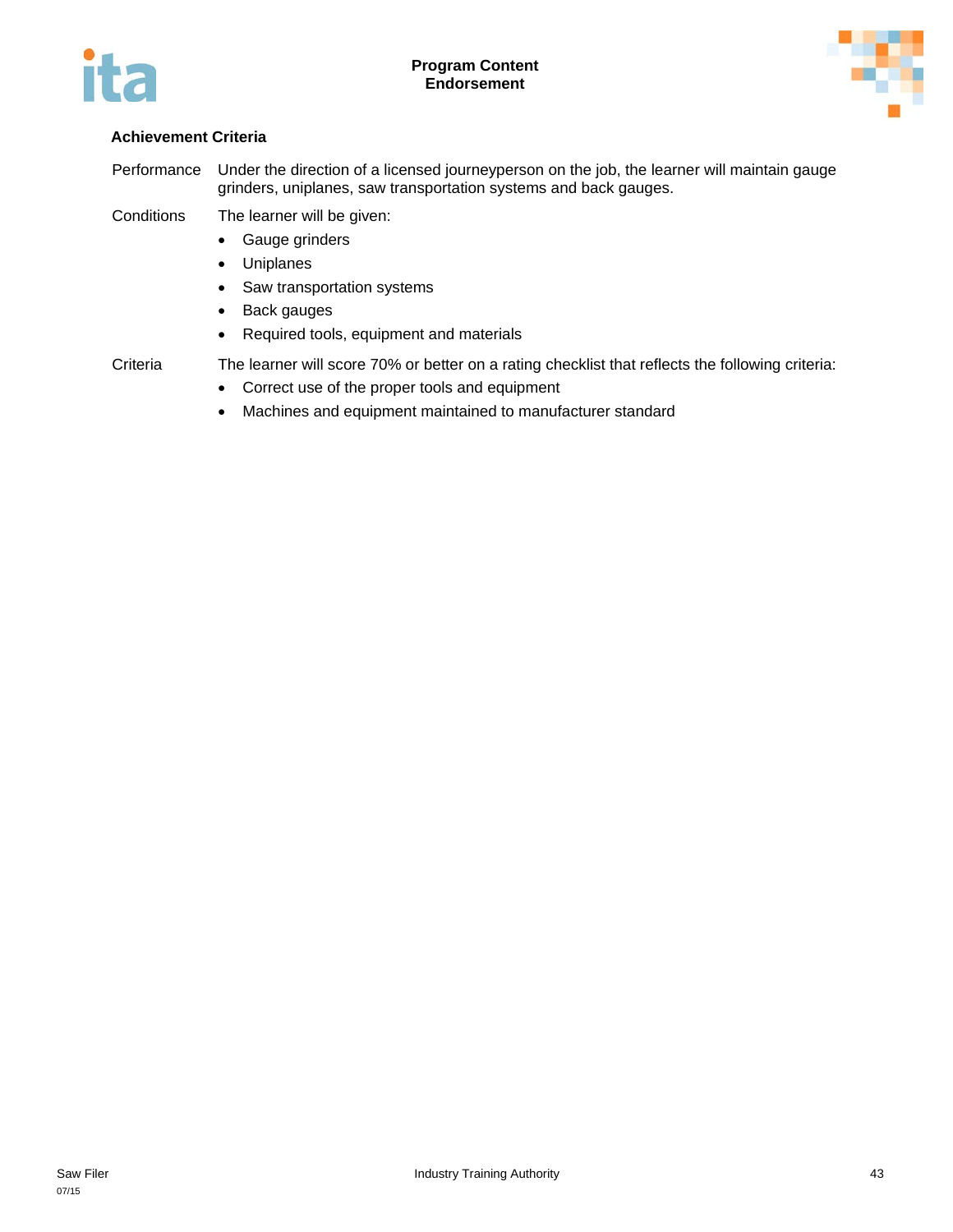



### **LINE (GAC): O SAW FILING ROOM MACHINES**

**Competency: O7 Describe Automatic Saw Levellers**

### **Objectives**

To be competent in this area, the individual must be able to:

• Explain concepts of automatic saw levellers.

### **LEARNING TASKS CONTENT**

1. Describe automatic levelers **•** Safety procedures

- 
- **Purpose** 
	- o Improved level of saw plate
	- o Filers time
	- o Improve sawing accuracy
	- o Reduce guide friction
	- o Help attain target sizes
	- o Eliminate down time
- Set-up
	- o Saw size
	- o Width
	- o Diameter
- Operation
- Electronics
- Maintenance
- Related components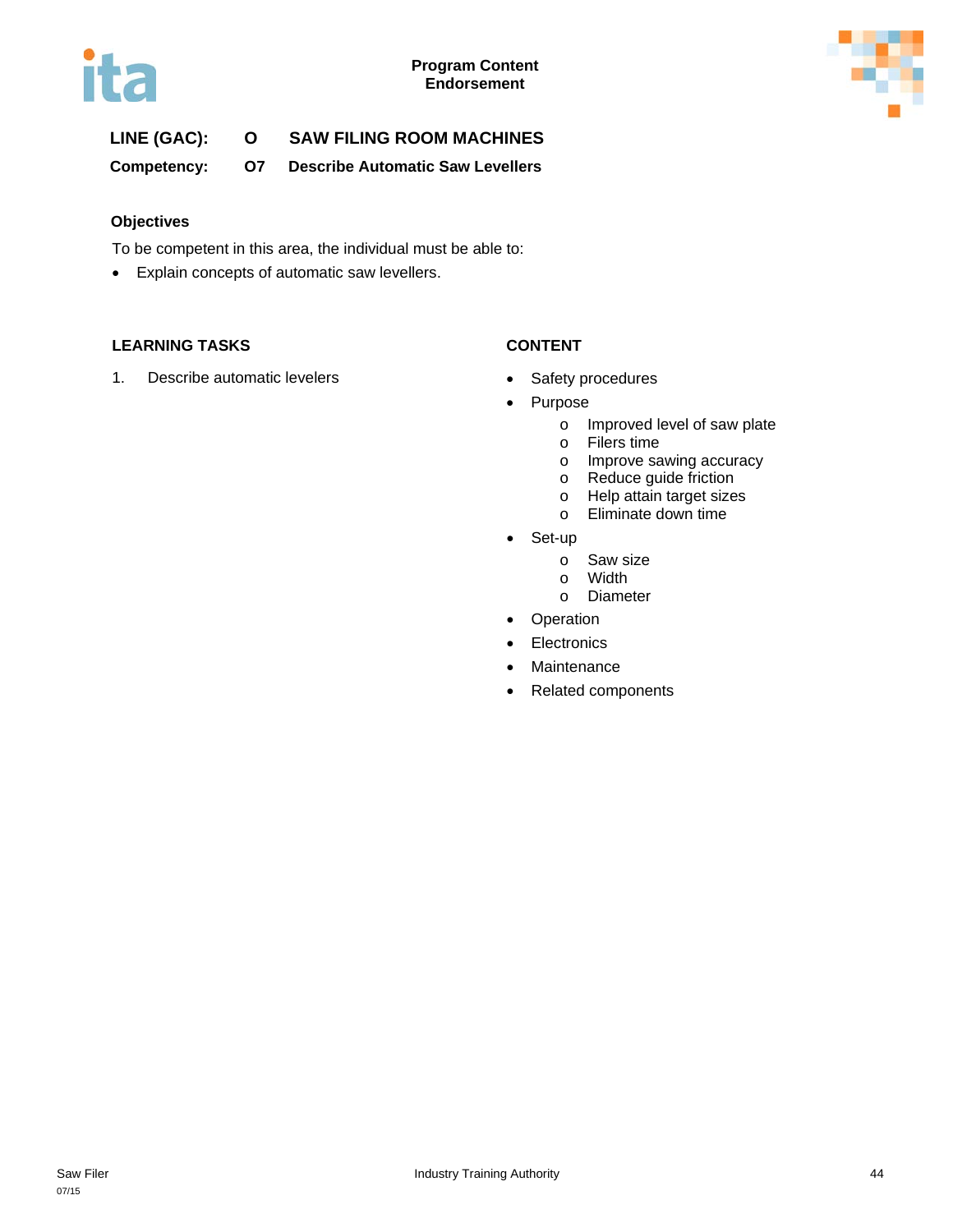



### **LINE (GAC): O SAW FILING ROOM MACHINES**

**Competency: O8 Describe Saw Control Systems**

### **Objectives**

To be competent in this area, the individual must be able to:

• Explain concepts of saw control systems.

### **LEARNING TASKS CONTENT**

1. Describe saw control systems • Sensor

- - o Monitors saw blade
	- o Lateral movement
	- o Vibration
	- o Displacement/offset
- Oscilloscope
	- o Saw movement
	- o Counters
- 
- **Oscilloscope**
- Alarms
- Print outs
- Screens
- 
- Recovery
- Crack detection
- End snipes
- Feed speeds
- Dull saws
- Bearing failure
- Guide wear
- Guide rail misalignment
- Track or line bar misalignment
- 2. Describe basic systems operation Sensor
- 3. Describe purpose of system  $\bullet$  Increased production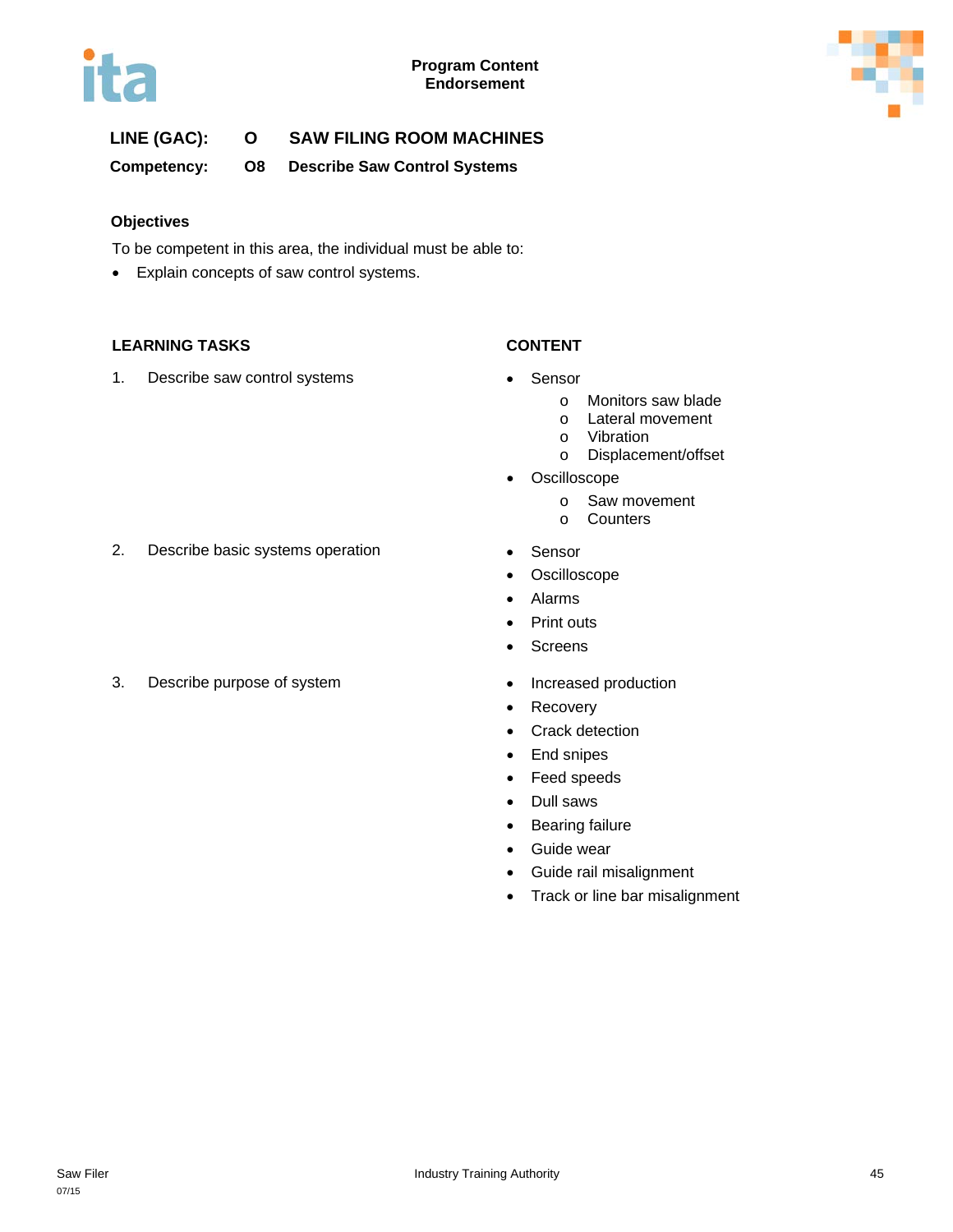

### **Competency: Q1 Align Head Saw Band Mill**

### **Objectives**

To be competent in this area, the individual must be able to:

- Explain the concepts of head saw band mill alignment.
- Align a head saw band mill.

### **LEARNING TASKS CONTENT**

1. Describe safety procedures **•** Personal safety equipment

### 2. Describe tools used in alignment • Steel tapes

- 
- Lock-out
- 
- Straight edges
- Key steel
- Machinist squares
- Machinist levels
- Plum bobs
- Dial indicators
- Callipers
	- o Inside
	- o Outside
- Track jig
- 
- Flat rail
- Square
- Plumb
- Straight
- Level
- Track jig

### 3. Describe track alignment • "V" rail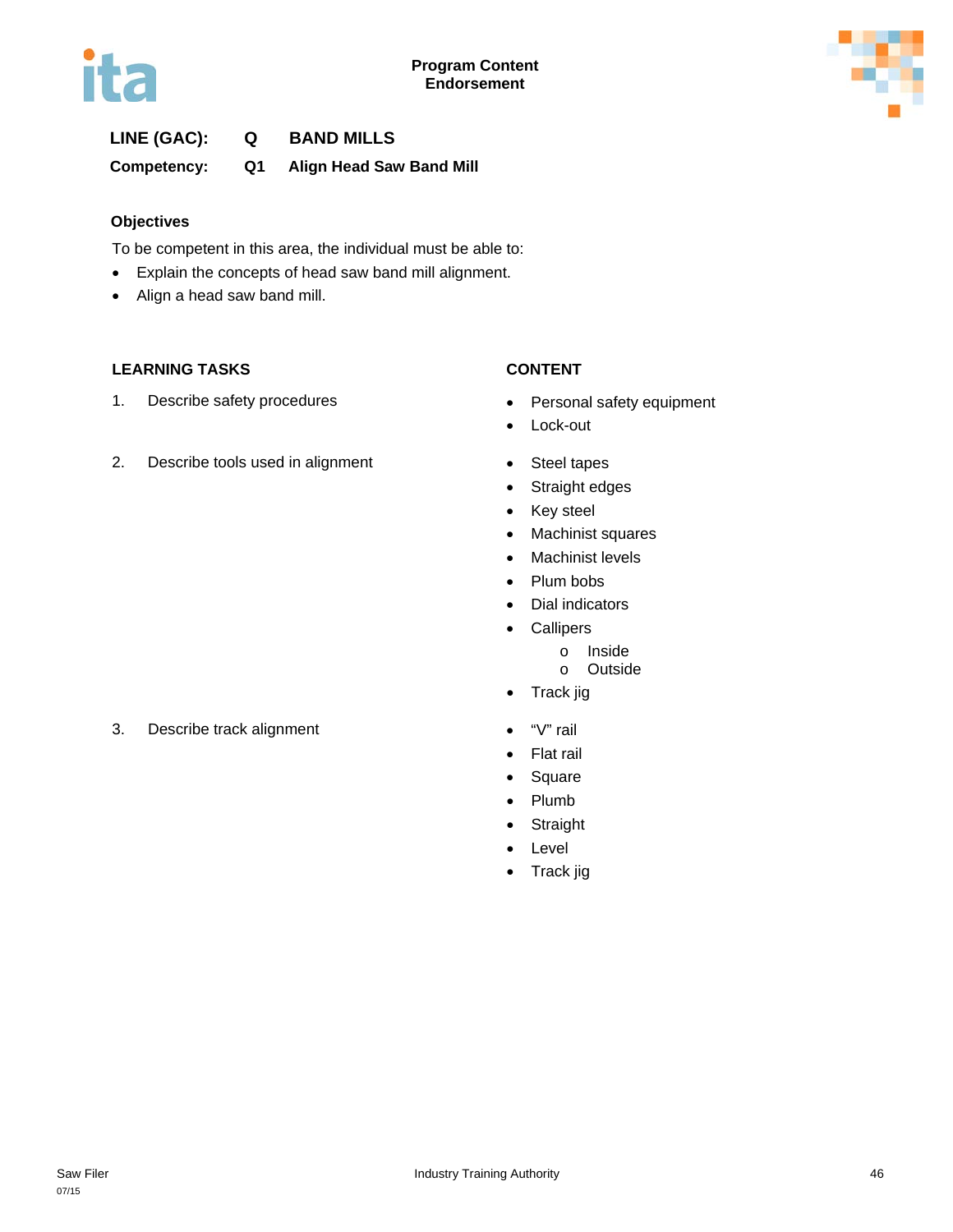



- 4. Describe band mill alignment Plumb
	-
	- Square
	- Straight
	- Level
	- Bottom wheel to "V" rail
	- Plumb bottom wheel
	- Crossline top wheel to bottom wheel
	- Top wheel and bottom wheel end alignment
	- Plumb saw from top wheel to bottom wheel
	- Square bed skids of carriage to saw
	- Set guides
		- o Conventional
		- o Pressure
	- Related system components
- 5. Align head saw band mill **Example 20** 12 **and 13** be Demonstrate track alignment
	- Demonstrate alignment of head saw band mill

- Performance Under the direction of a licensed journeyperson on the job, the learner will track alignment and align a head saw band mill.
- Conditions The learner will be given:
	- Head saw band mill
	- Required tools, equipment and materials
- Criteria The learner will score 70% or better on a rating checklist that reflects the following criteria:
	- Safety requirements followed
	- Correct use of the proper tools and equipment
	- Head saw band mill tracked and aligned to manufacturer standard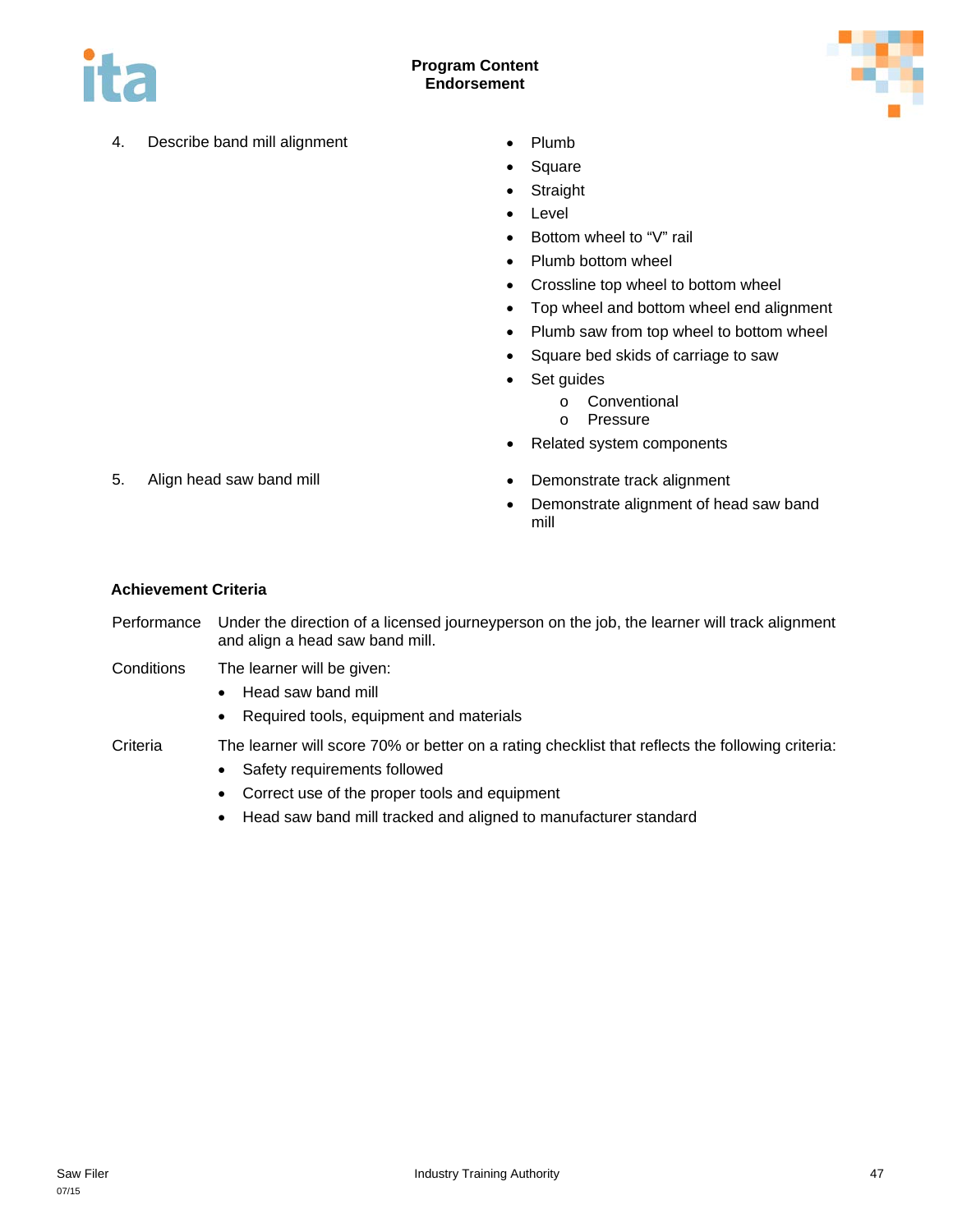

**Competency: Q2 Align Vertical Resaw**

### **Objectives**

To be competent in this area, the individual must be able to:

- Explain concepts of vertical resaw alignment.
- Align a vertical resaw.

### **LEARNING TASKS CONTENT**

1. Describe safety procedures • Personal

- 
- **Machine**
- Lock-out
- 2. Describe alignment Plumb
	- Square
	- Straight
	- **Level**
	- Plumb bottom wheel
	- Cross-line top wheel to bottom wheel
	- Top wheel and bottom wheel end alignment
	- Plumb saw from top wheel to bottom wheel
	- Extend saw lines
	- Set rolls
	- Set line bar
	- Set quides

- 
- 3. Align vertical resaw **•** Demonstrate alignment of vertical resaw

### **Achievement Criteria**

Performance Under the direction of a licensed journeyperson on the job, the learner will align a vertical resaw.

- Conditions The learner will be given:
	- Vertical resaw
	- Required tools, equipment and materials

- Correct use of the proper tools and equipment
- Alignment is within manufacturer standards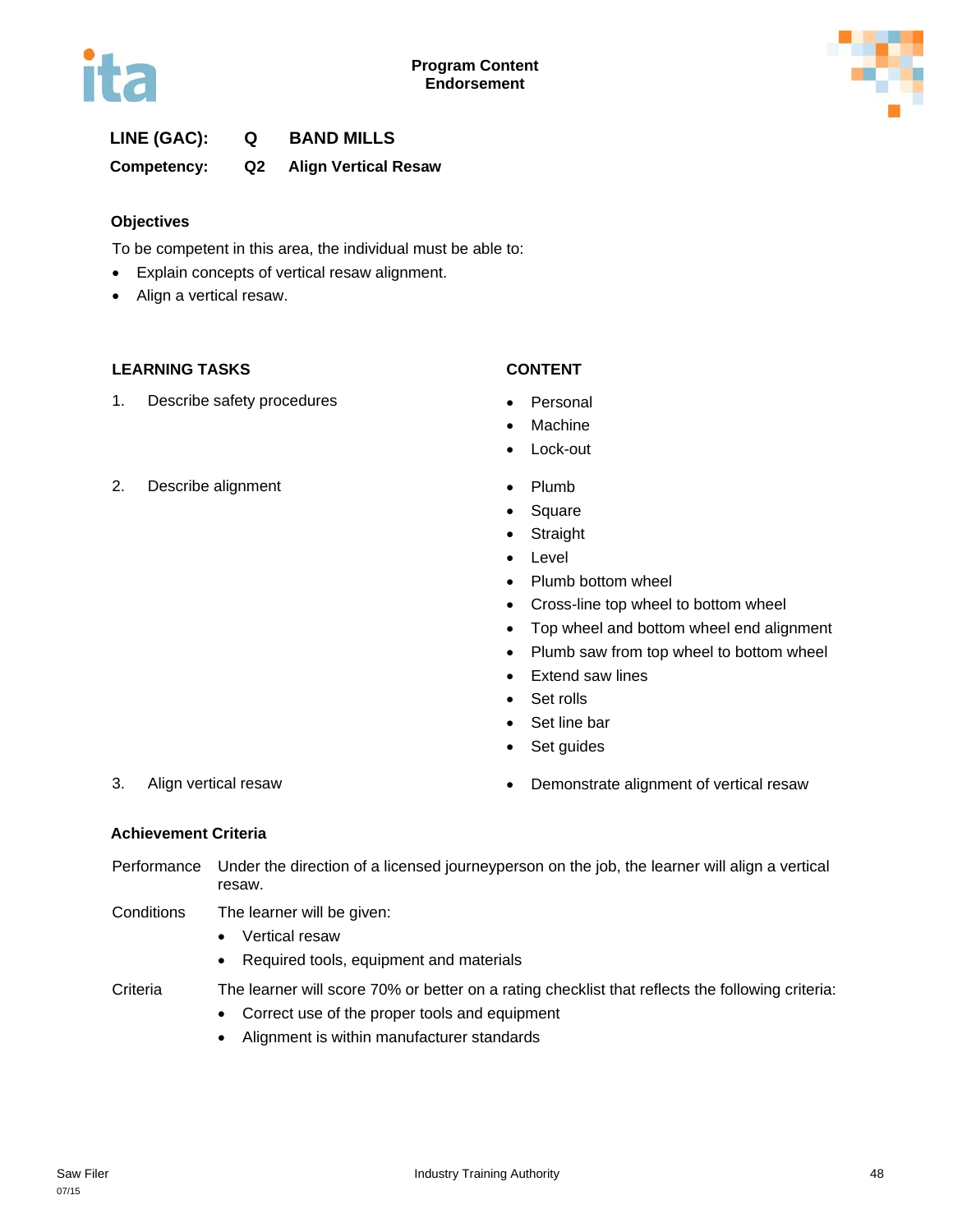

### **Competency: Q3 Align Horizontal Resaw**

### **Objectives**

To be competent in this area, the individual must be able to:

- Explain concepts of horizontal resaw alignment.
- Align horizontal resaw.

### **LEARNING TASKS CONTENT**

1. Describe safety procedures **•** Personal

- 
- **Machine**
- Lock-out
- 2. Describe alignment Plumb
	- Square
	- **Straight**
	- **Level**
	- Plumb bottom wheel
	- Cross-line top wheel to bottom wheel
	- Top wheel and bottom wheel end alignment
	- Plumb saw from top wheel to bottom wheel
	- Extend saw lines
	- Feed table (slat bed
	- Infeed table
	- Tail table
	- Related systems
- 3. Align horizontal resaw example and the Demonstrate alignment of horizontal resaw

### **Achievement Criteria**

- Performance Under the direction of a licensed journeyperson on the job, the learner will align a horizontal resaw.
- Conditions The learner will be given:
	- Horizontal resaw
	- Required tools, equipment and materials

- Safety requirements followed
- Correct use of the proper tools and equipment
- Saw is aligned within manufacturer standards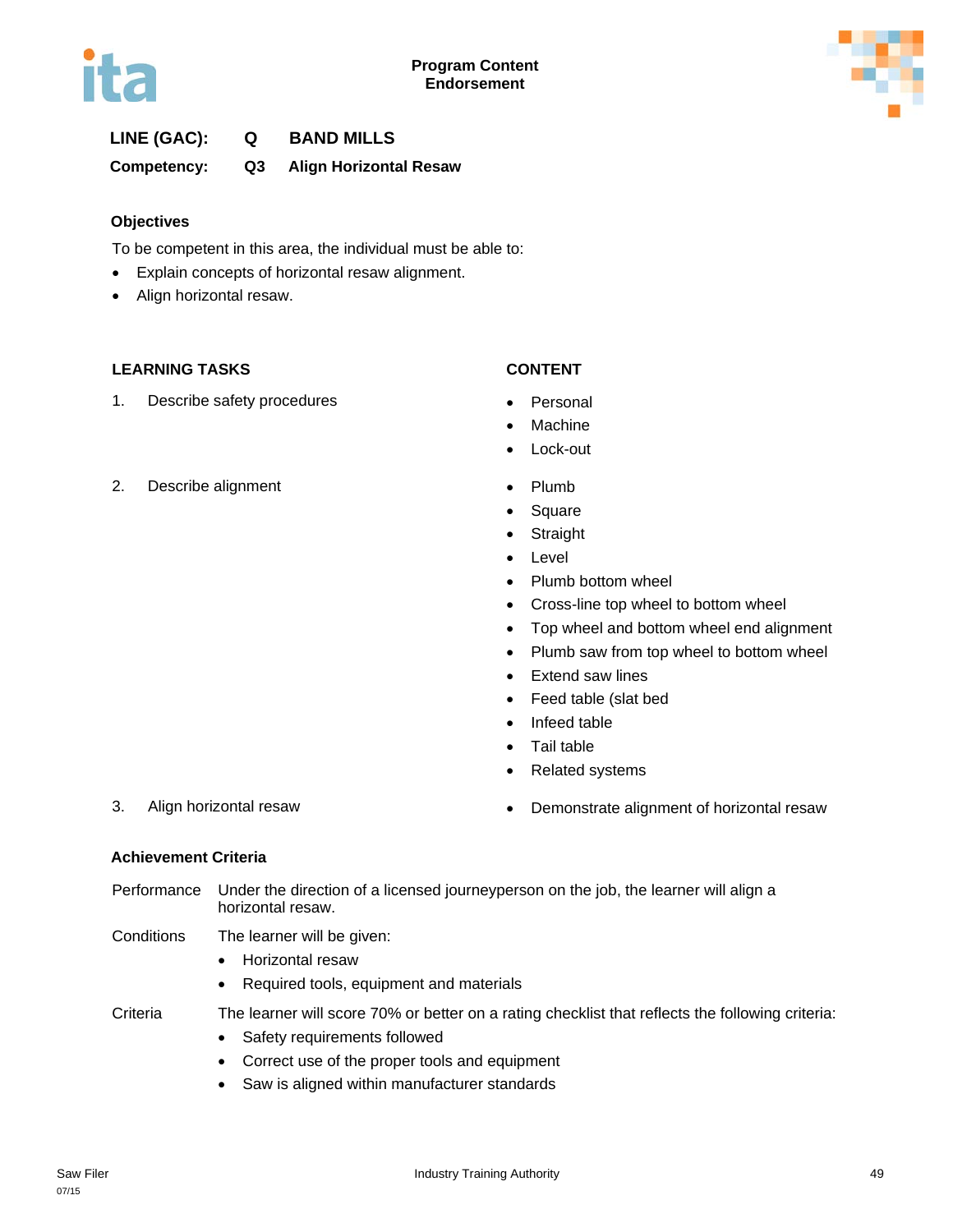**Competency: Q4 Align Twin and Quad Band Mills**

### **Objectives**

To be competent in this area, the individual must be able to:

- Explain twin and quad band mill alignment.
- Align twin and quad band mills.

### **LEARNING TASKS CONTENT**

1. Describe safety procedures **•** Personal

- 
- **Machine**
- Lock-out
- 2. Describe alignment Plumb
	- Square
	- **Straight**
	- **Level**
	- Level Band Mill
	- Bottom wheels in line with each other
	- Plumb the top wheels to the bottom wheels
	- Cross-line
	- Set guide pressure
	- Slack in dovetail slides
- 3. Describe system alignment **•** Infeed system
	-
	- Outfeed system

- 
- 4. Align twin and quad band mills **•** Demonstrate alignment of twin and quad band mills

### **Achievement Criteria**

- Performance Under the direction of a licensed journeyperson on the job, the learner will align twin and quad band mills.
- Conditions The learner will be given:
	- Twin and quad band mills
	- Required tools, equipment and materials

- Safety requirements followed
- Correct use of the proper tools and equipment
- Band mills aligned to manufacturer standards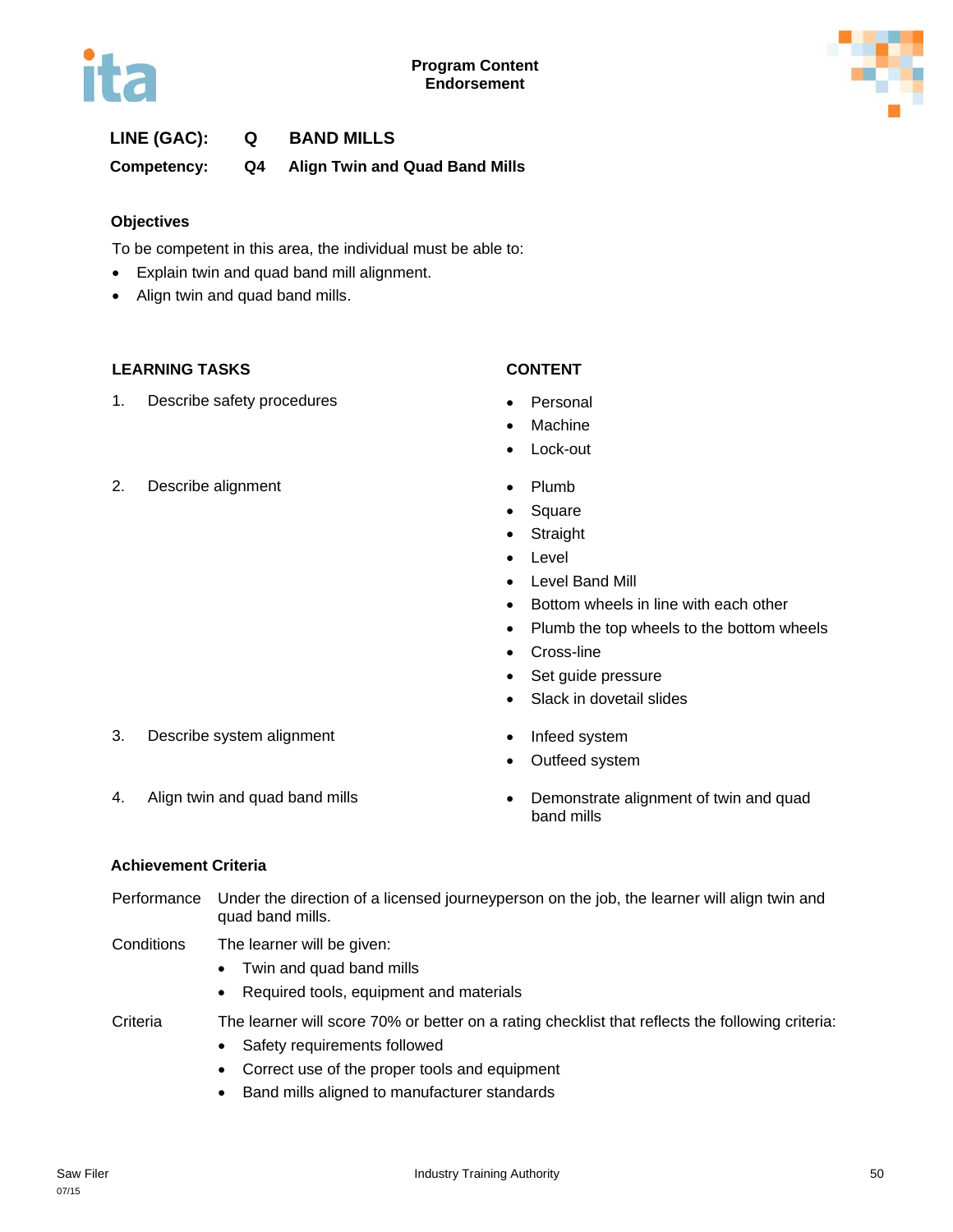

### **LINE (GAC): Q BAND MILLS Competency: Q5 Align Other Saw Mill Machines**

### **Objectives**

To be competent in this area, the individual must be able to:

- Explain concepts of alignment on other saw mill machines.
- Align other saw mill machines.

### **LEARNING TASKS CONTENT**

1. Describe other benchperson alignment responsibilities

- Gang saws
	- o Circular
- Trimmers
	- o Arbours
	- o Feed chains
	- o Depth of cut
- Edgers
	- o Arbour
	- o Press rols
	- o Feed roll systems
	- o Straight edge
- Cut offs
	- o Circular
	- o Chains
- Chip canter
	- o Feed systems
	- o Sawing systems
- Related equipment
- 2. Align other saw mill machines **•** Demonstrate aligning othe saw mill machines including:
	- o Gang saw
	- o Trimmer
	- o Edger
	- o Cut-off
	- o Chip canter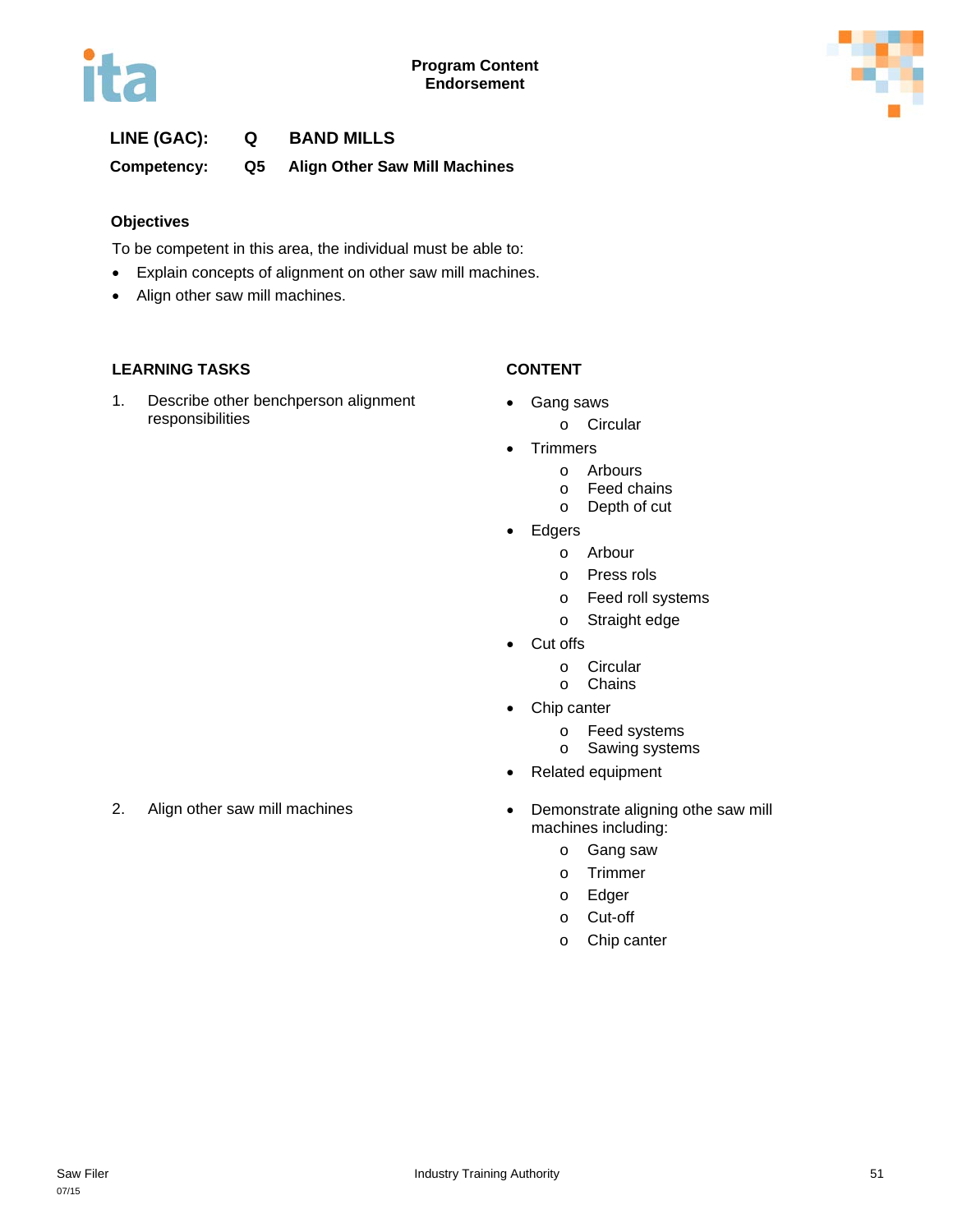



Performance Under the direction of a licensed journeyperson on the job, the learner will align gang saws, trimmers, edgers, cut-offs and chip canters.

Conditions The learner will be given:

- Gang saw
- Trimmer
- Edger
- Cut-off
- Chip canter
- Required tools, equipment and materials

- Criteria The learner will score 70% or better on a rating checklist that reflects the following criteria:
	- Safety requirements followed
	- Correct use of the proper tools and equipment
	- Machines aligned to their respective manufacturer standards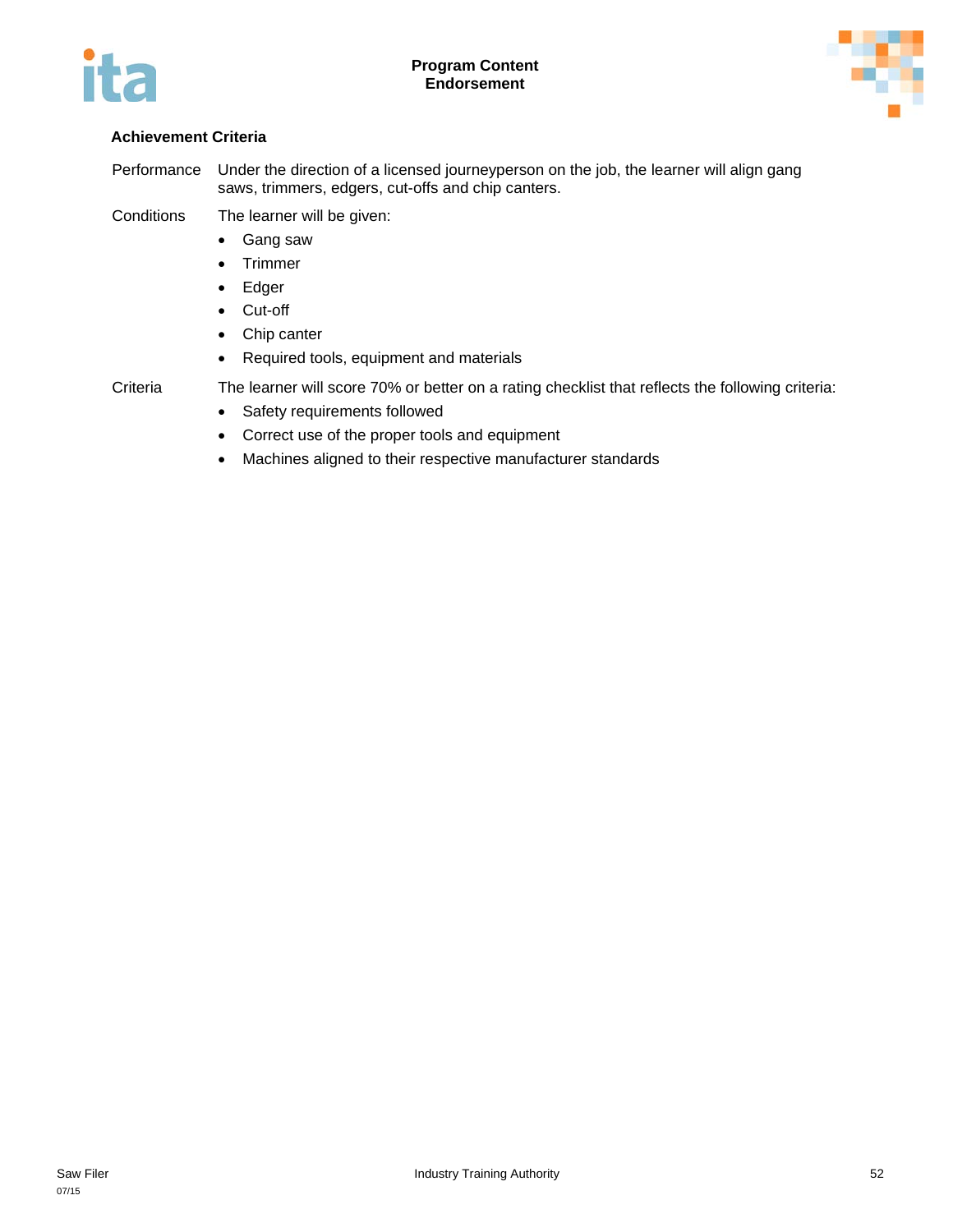### **LINE (GAC): Q BAND MILLS Competency: Q6 Align Band Mill Using Laser Alignment**

### **Objectives**

To be competent in this area, the individual must be able to:

- Explain the concepts of aligning a band mill using laser alignment.
- Align a band mill using laser alignment.

### **LEARNING TASKS CONTENT**

1. Describe the procedure for alignment of all band saw machines using laser alignment equipment

- Safety procedures
- Laser components
- Set-up procedures
- Alignment procedures
- 
- 2. Align band mill using laser alignment Demonstrate aligning band mill using laser alignment equipment

### **Achievement Criteria**

- Performance Under the direction of a licensed journeyperson on the job, the learner will align a band mill using laser alignment equipment.
- Conditions The learner will be given:
	- Band mill
	- Required tools, equipment and materials

- Safety requirements followed
- Correct use of the proper tools and equipment
- Band mill aligned to manufacturer standards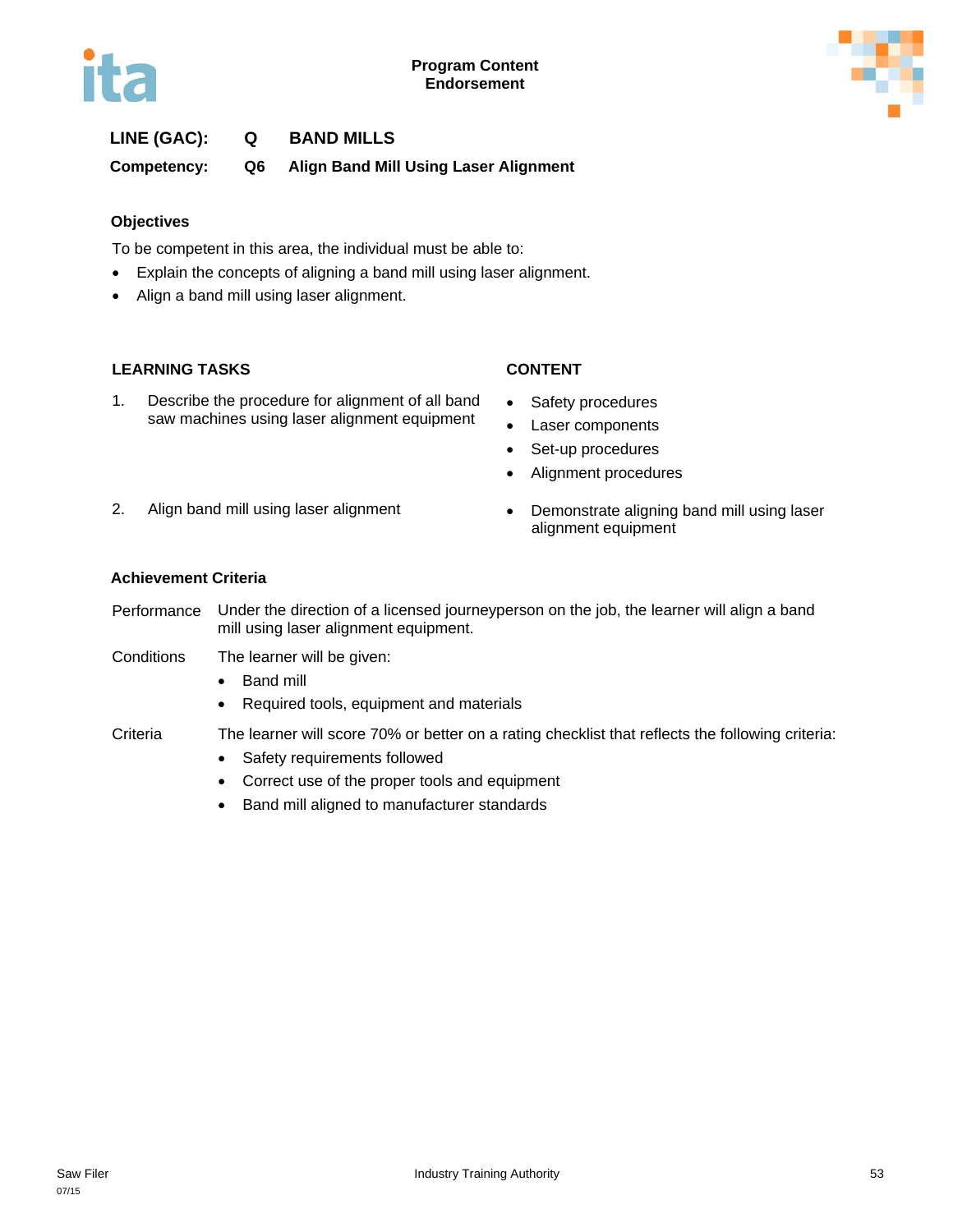

### **LINE (GAC): Q BAND MILLS Competency: Q7 Maintain Band Mill Components**

### **Objectives**

To be competent in this area, the individual must be able to:

- Explain concepts of band mill component maintenance.
- Maintain band mill components.

### **LEARNING TASKS CONTENT**

1. Describe safety procedures **•** Personal safety equipment

- 
- Machinery safety equipment
- Lock-out procedures
- Shift inspection
- Regular maintenance
- Follow WorkSafe BC regs
- 
- Top wheel
	- o Solid
	- o Spokes
	- o Balanced
	- Bottom wheel
		- o Driver
		- o Belts
		- o Motors (AC/DC)
- Wheel arbours
	- o Bearings
	- o Rotating
	- o Non-rotating
- Strain system
- Wheel tilt
- Strain gauge
- Guides
	- o Conventional
	- o Pressure
- Controls
- Husk
- Shearboards
- Scrapers
- Cooling system
- Related components

2. Describe parts of a band mill • Foundation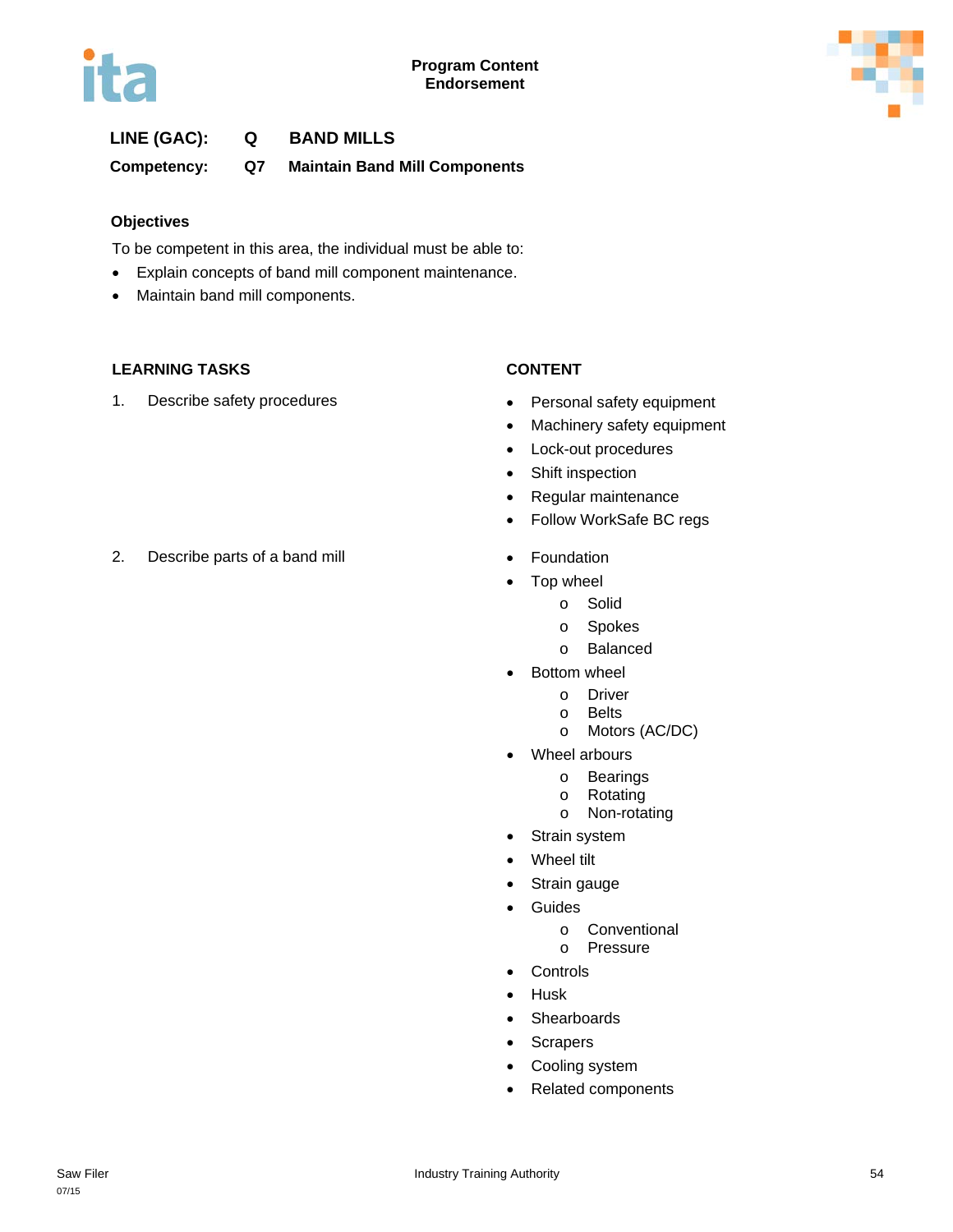

### **Program Content Endorsement**

3. Describe track and carriage parts • Foundation



- 
- Tracks
	- o Flat rail
		- o "V" rail
- Carriage
	- o Bed skids
	- o Knees
	- o Dogs
	- o Tapers
- Set works
- Carriage wheels
	- o Scrapers
- Related parts
- 4. Describe bearing inspection **•** Adjustment
	- o Clearance
	- Lubrication
	- Assembly and installation
	- Types
- 5. Check wheel balance **•** Static
	- Dynamic
- 6. Inspect guides and ways Alignment
	- o Crossline guides
	- Ways
	- **Types** 
		- o Conventional
		- o Pressure
		- o Cartridge type
- 7. Perform maintenance of band mill components Demonstrate maintenance of band mill
	- components
	- Demonstrate inspection of bearings
	- Demonstrate checking wheel balance
	- Demonstrate inspection of guides and ways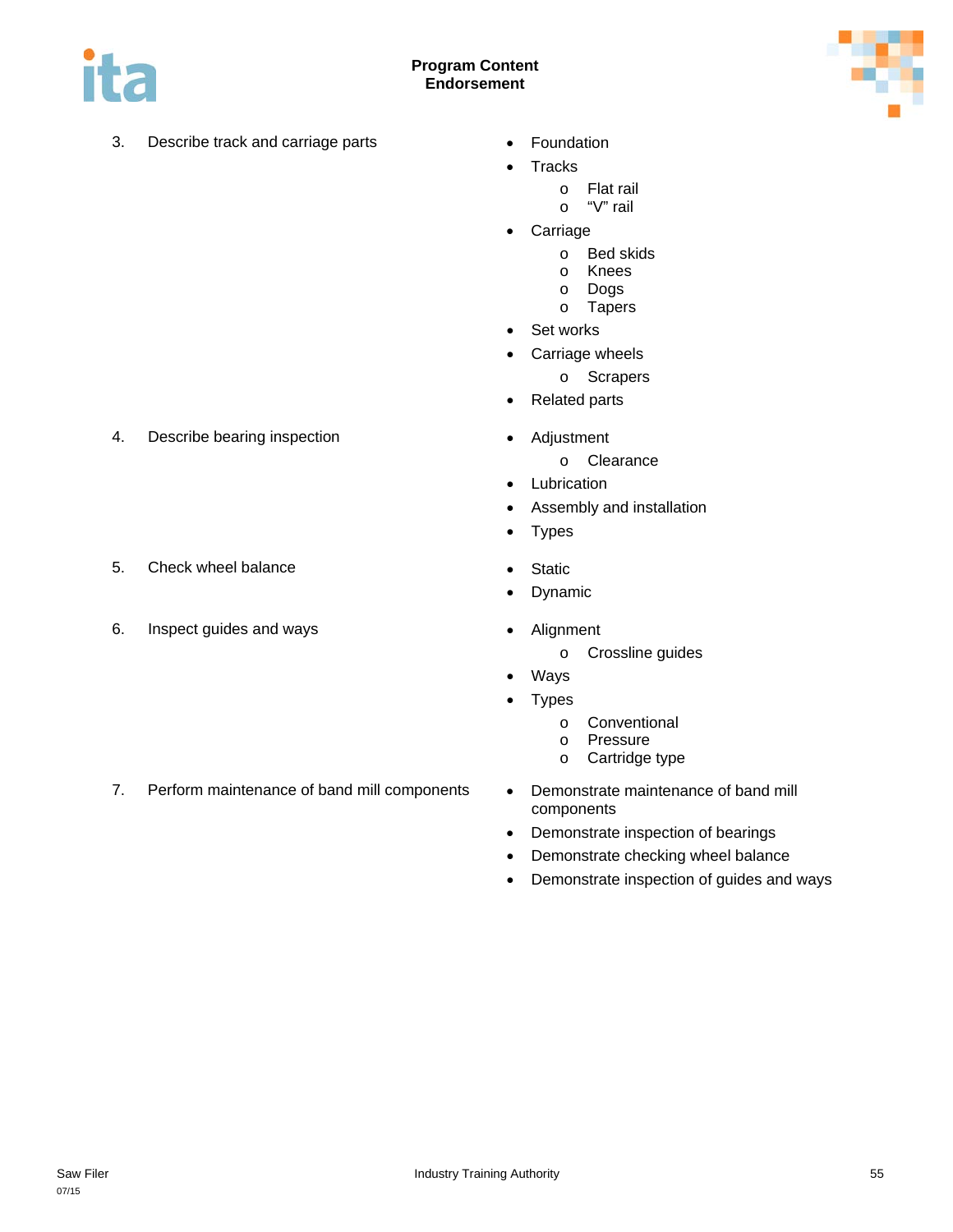



Performance Under the direction of a licensed journeyperson on the job, the learner will maintain band mill components, inspect bearings, check wheel balance and inspect guides and ways.

Conditions The learner will be given:

- Band mill components
- Required tools, equipment and materials

- Safety requirements followed
- Correct use of the proper tools and equipment
- Maintenance, inspection and checks of band mill components are to manufacturers' standards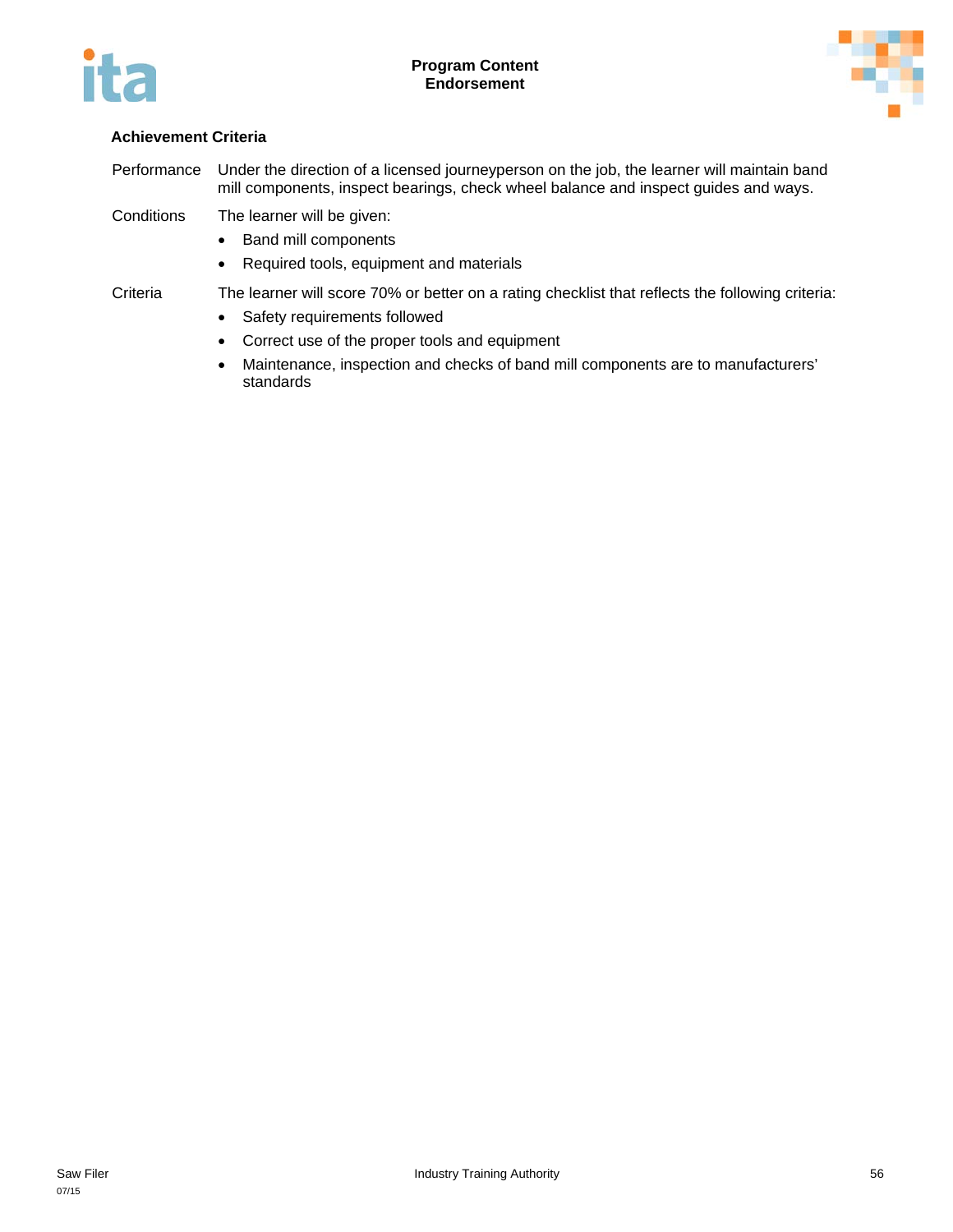

**Competency: Q8 Perform Band Mill Production Shift Inspections**

### **Objectives**

To be competent in this area, the individual must be able to:

- Explain the concepts of band mill production shift inspections.
- Carry out band mill production shift inspections.

### **LEARNING TASKS CONTENT**

1. Describe guide care and maintenance • Purpose

- 
- Materials
- Replacement
- Set-up
- **Resurfacing**
- Tools and equipment
- 2. Describe coolant systems care and maintenance . Purpose
- 3. Describe shearboard care and maintenance Purpose
	- Material

• Types • Nozzles

- Wear and maintenance
- Adjustment
- 4. Describe wheel scrapers care and maintenance Purpose
	- Material
	- Angles
	- Counterweights
	- Wheel cleanliness
- 5. Describe rim cleaners Materials
	- Shape
	- Size
- 6. Perform band mill production shift inspections Demonstrate band mill production shift
- inspections

07/15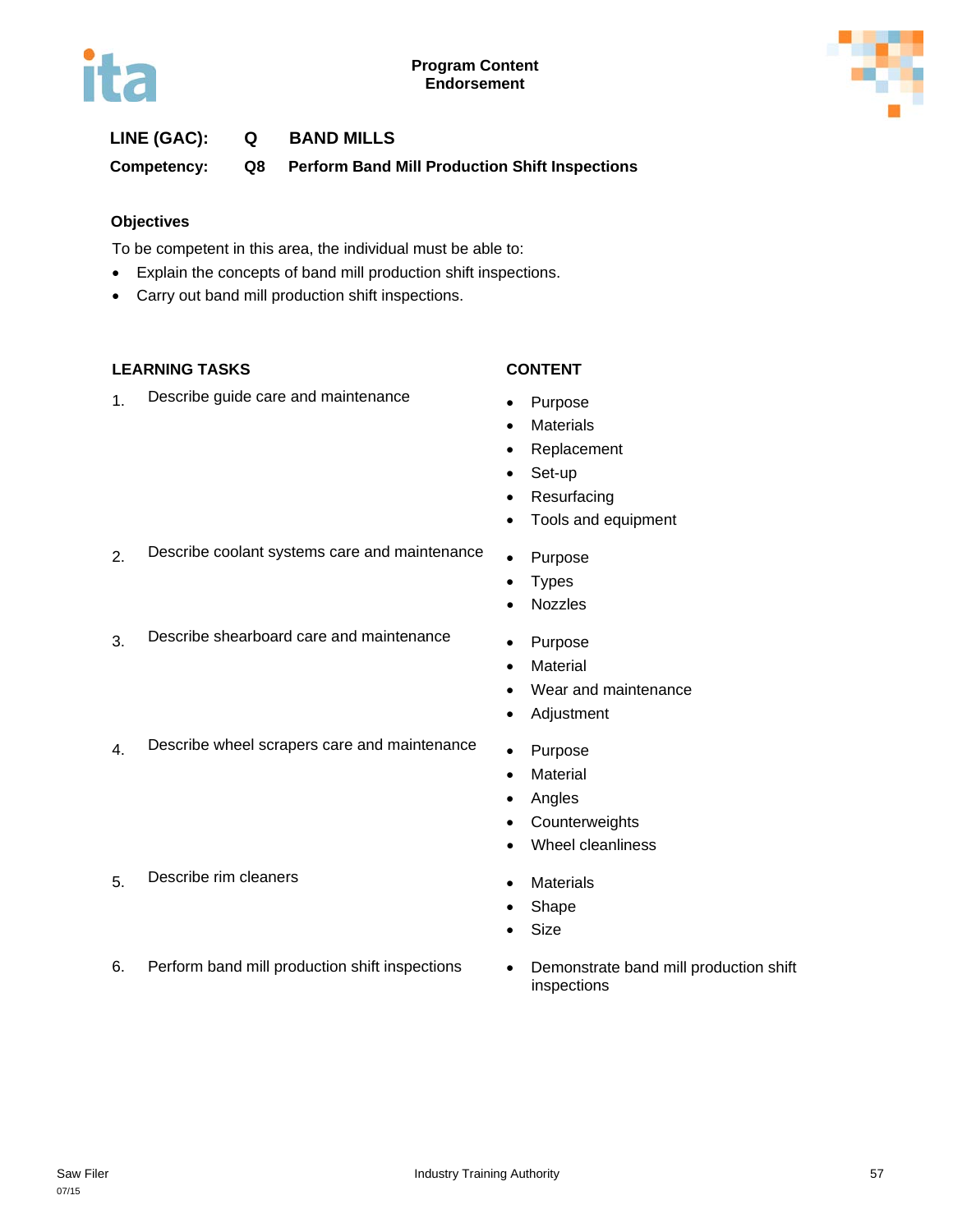

Performance Under the direction of a licensed journeyperson on the job, the learner will conduct band mill production shift inspections.

Conditions The learner will be given:

- Required tools, equipment and materials
- Criteria The learner will score 70% or better on a rating checklist that reflects the following criteria:
	- Safety requirements followed
	- Correct use of the proper tools and equipment
	- Inspection and maintenance of procedures are to mill standards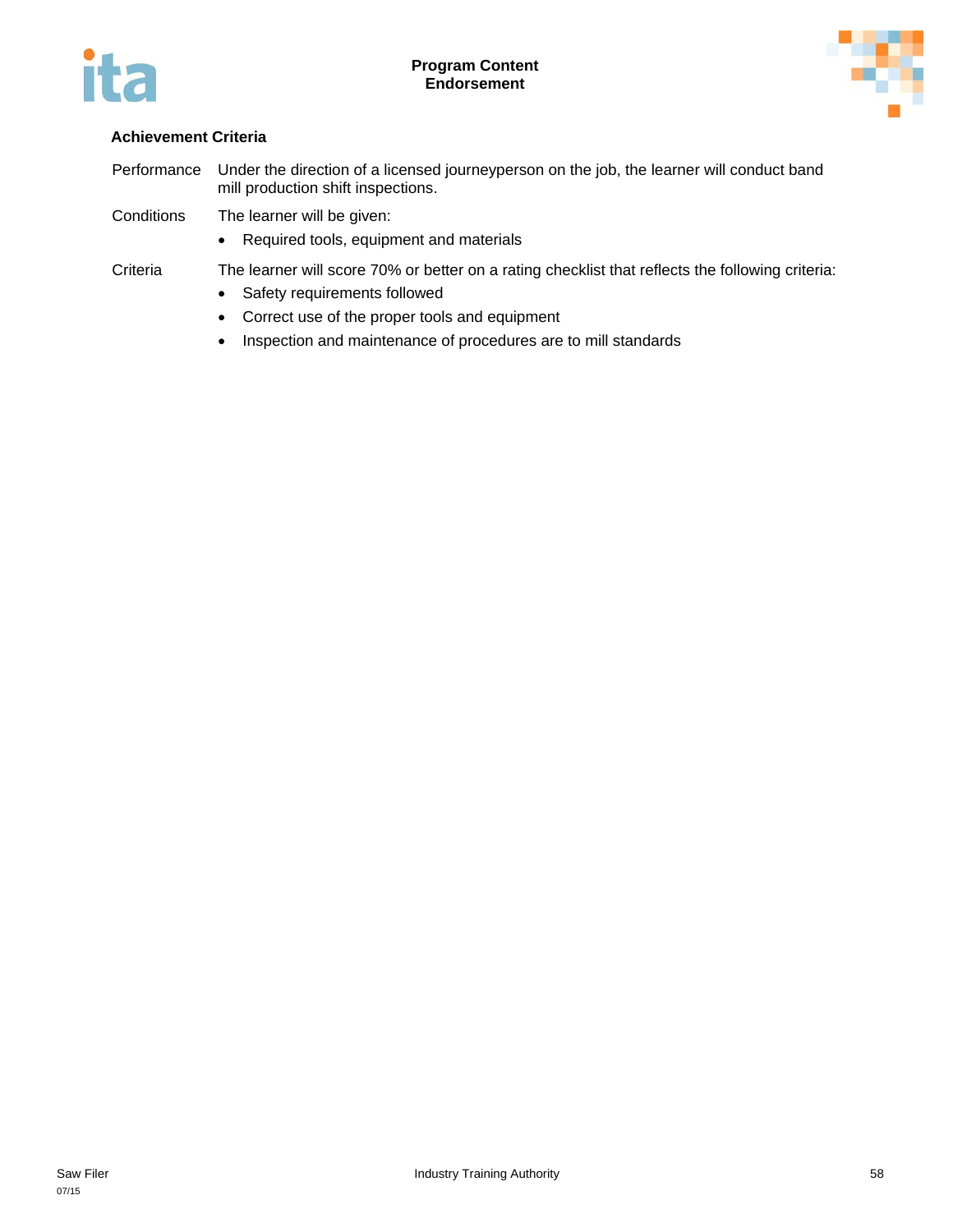

**Competency: Q9 Maintain Strain Systems**

### **Objectives**

To be competent in this area, the individual must be able to:

- Explain concepts of strain system maintenance.
- Maintain strain systems.

### **LEARNING TASKS CONTENT**

1. Describe types of strain systems • Weight and lever

- 
- Hydraulic and accumulator
- Air diaphragm
- Air spring
- Air spring and levers
- Steel spring
- Rubber spring/block
- 2. Describe strain points and sockets **•** Angles
	- Hardness
	- **Maintenance**
- 3. Describe maintenance points Check list
	- Manufacturers' recommendations
	- Hydraulic
	- Mechanical
	- Air diaphragm
	- Rubber spring/block
- 5. Maintain strain systems Demonstrate maintenance of strain systems

4. Calculate required strain on conventional

### **Achievement Criteria**

systems

- Performance Under the direction of a licensed journeyperson on the job, the learner will maintain strain systems.
- Conditions The learner will be given:
	- Variety of strain systems
	- Required tools, equipment and materials
- Criteria The learner will score 70% or better on a rating checklist that reflects the following criteria:
	- Safety requirements followed
	- Correct use of the proper tools and equipment
	- Maintenance procedures are to manufacturers' standards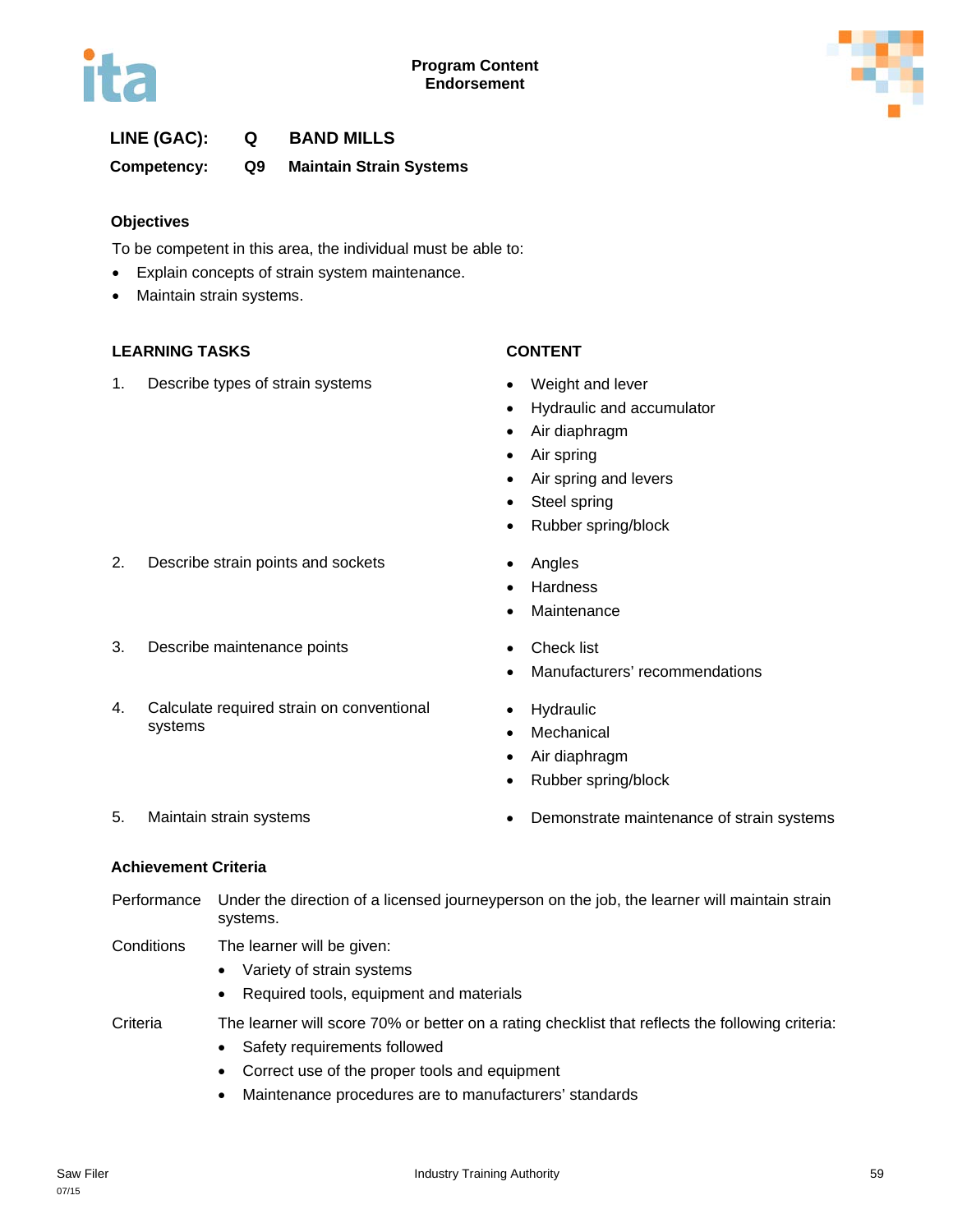

**Competency: Q10 Perform Band Mill Wheel Grinding**

### **Objectives**

To be competent in this area, the individual must be able to:

- Explain concepts of band mill wheel grinding.
- Grind band mill wheels.

### **LEARNING TASKS CONTENT**

1. Describe safety procedures for grinding band mill wheels

- Follow live lock-out procedures
- Personal safety equipment
- Machine safety equipment
- Working on live machinery
- Determine wheel thickness for grinding (WorkSafe BC)
- 2. Describe band mill preparation Lock-out
- - Blowdown
	- Removal of guides
	- Removal of shearboards
	- Removal of scrapers
	- Locked strain
	- Locked tilt
	- Power head or ribbons
	- Solid installation
- 3. Describe grinder preparation **•** Clean
	- Square end brackets
	- Screws
	- Barrel screw
	- Head
	- Power head
	- Remote control unit
	- Bearnings
	- Grinding wheel
		- o Resinoid
		- o Size
		- o Ceramic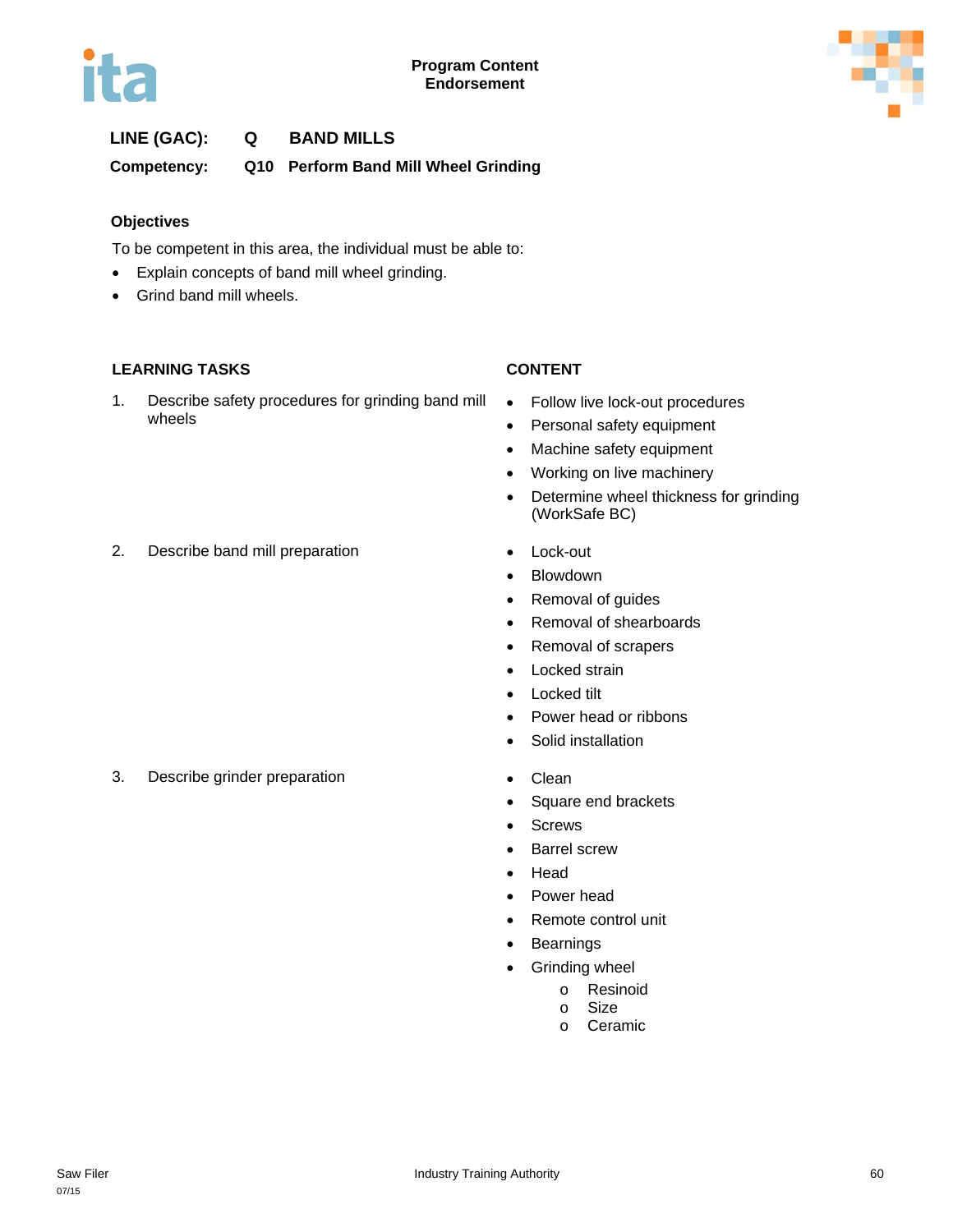



- 4. Describe grinding band mill wheels Tape wheels (Pi Tape)
	-
	- Determine wear
	- Scribe line
	- Mount grinder
		- o Secure
		- o Free of vibration
	- Align barrel with wheel
	- Precision square
	- Mount grinding head or power head
	- Adjust as necessary
	- Recheck all measurements
	- Recheck all installations
	- Grind
	- Retape (Pi tape)
	- Brick edges
	-
	- **Crowned** 
		- o Position
		- Edge measurements
			- o 1 in. from all edges
	- Log all measurements
- 6. Perform band mill wheel grinding **•** Demonstrate band mill preparation
	- Demonstrate grinder preparation
	- Demonstrate grinding band mill wheels

- Performance Under the direction of a licensed journeyperson on the job, the learner will prepare band mills and grinders, and then grind band mill wheels.
- Conditions The learner will be given:
	- Various band mills
	- Various grinders
	- Other required tools, equipment, materials

Criteria The learner will score 70% or better on a rating checklist that reflects the following criteria:

- Safety requirements followed
- Correct use of the proper tools and equipment
- Preparation and grinding are to manufacturer standards

5. Describe wheel face **• Flat**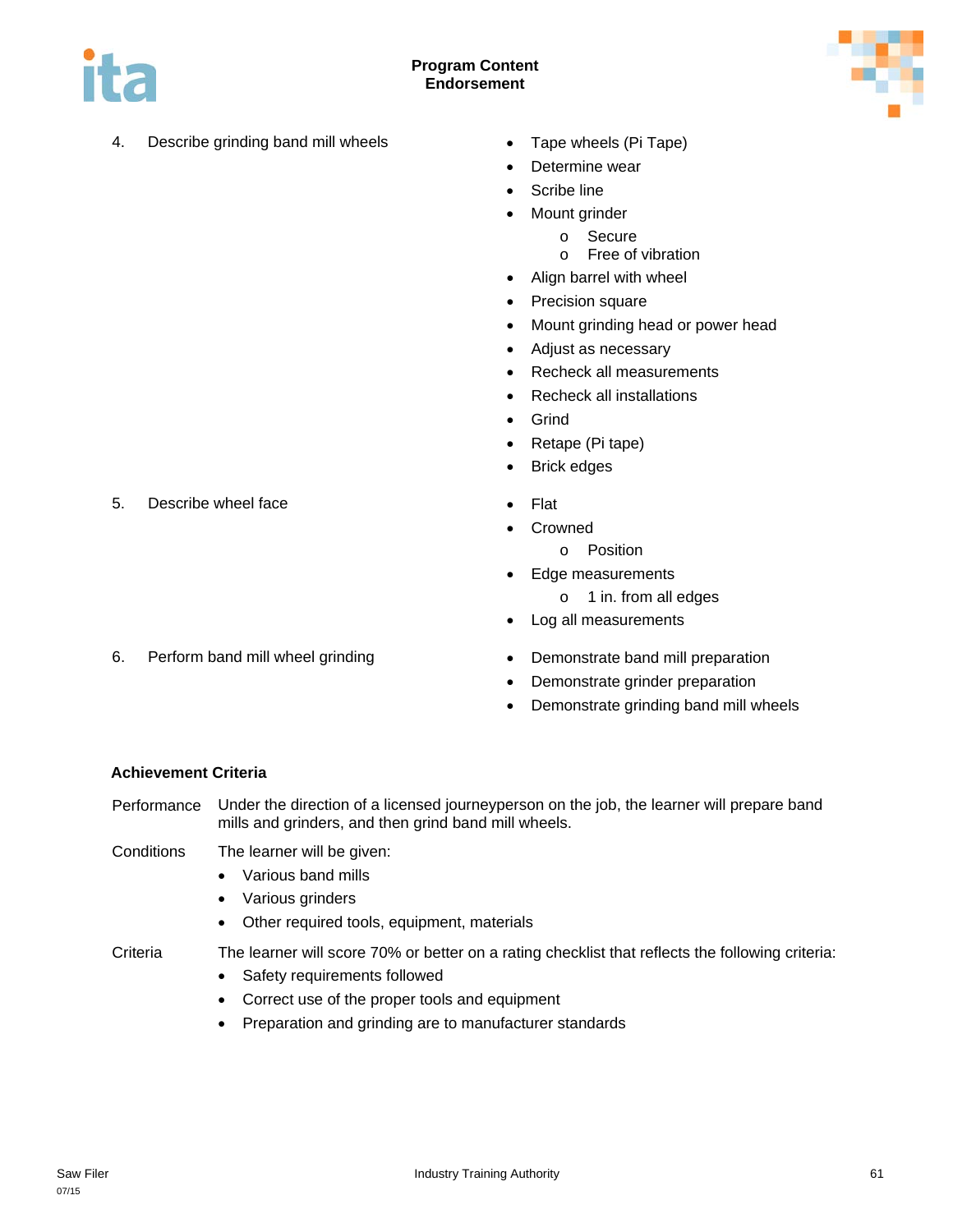



### **LINE (GAC): R QUALITY CONTROL Competency: R1 Describe Quality Control Systems**

### **Objectives**

To be competent in this area, the individual must be able to:

• Explain concepts of quality control systems.

### **LEARNING TASKS CONTENT**

1. Describe systematic objectives and the importance of quality control

- Establish sizing targets
- Ensure that size targets are being met
- Aid in correcting size and sawing problems
- Provide a decision making tool
- Recognize machine induce lumber defects
- 2. Identify size control program Measure sawing variance for each machine
	-
	- Prevent operating "out of control"
	- Aid in effective maintenance
	- Provide feedback to the filing room
	- Reduce lumber processing costs
	- Improve lumber recovery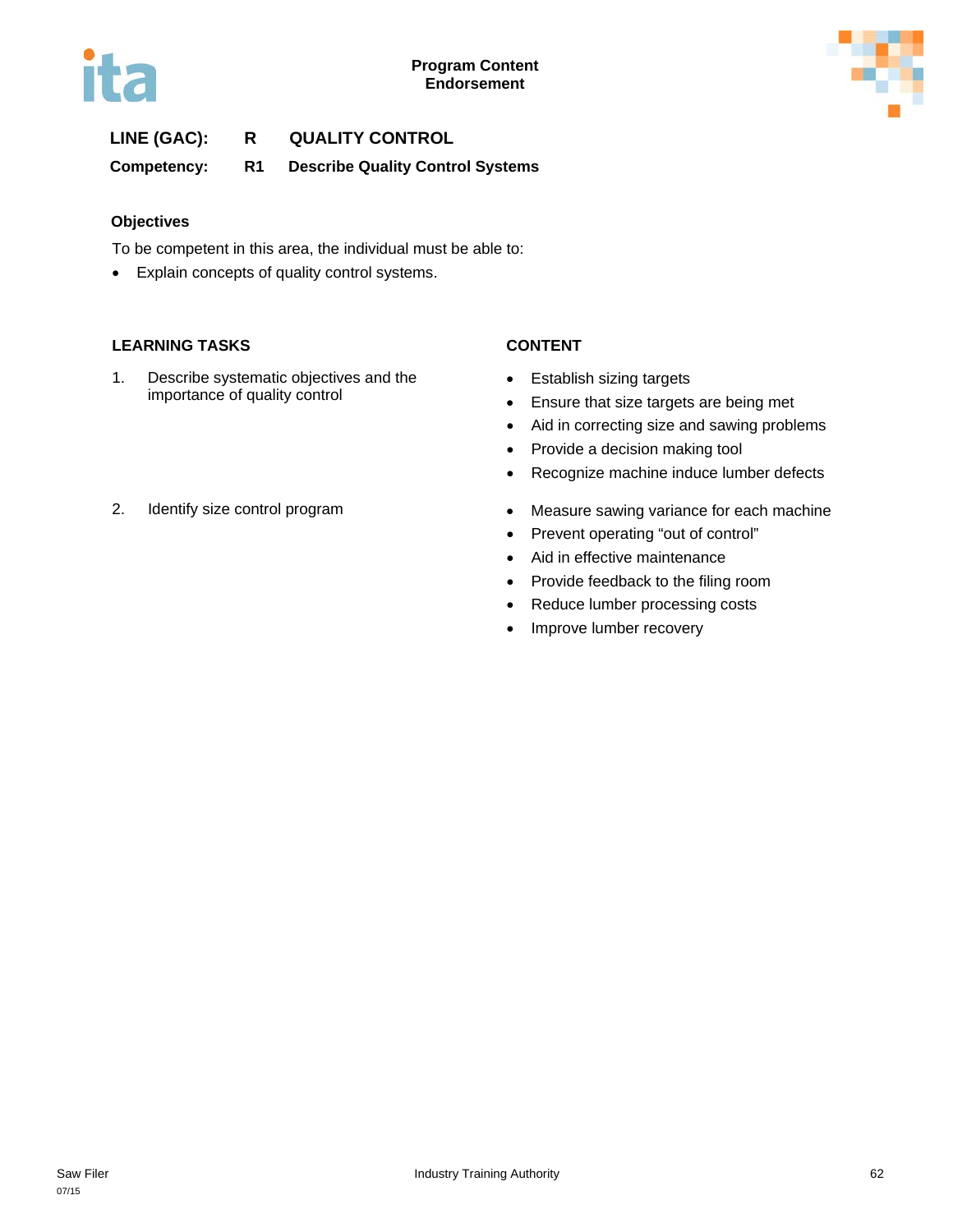



### **LINE (GAC): R QUALITY CONTROL**

**Competency: R2 Identify Standards, Measuring Methods and Data**

### **Objectives**

To be competent in this area, the individual must be able to:

• Explain concepts of standards, measuring methods and data identification.

### **LEARNING TASKS CONTENT**

- 1. Describe main elements of an optimizing system . Method to accurately locate and measure
	- board geometry
	- Computer
	- Servo or other positioner
	- Transport system
	- Cutting system
	- Piece-count
	- Sensor
	- Oscilloscope
	- Alarms
	- Print outs
	- Screens
	- Amp draw systems
- 2. Describe operating, calibrating and maintaining saw control systems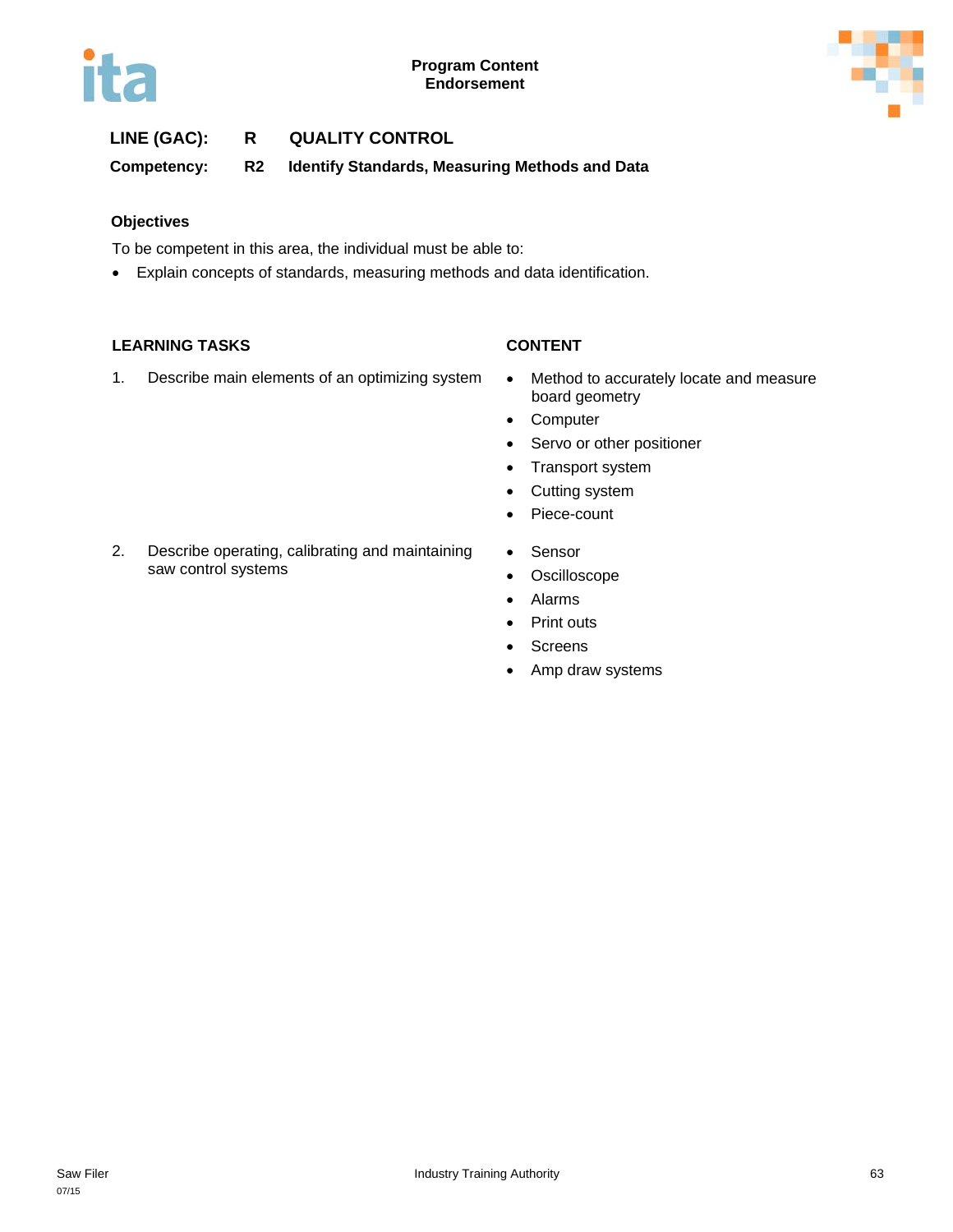



# **Section 4 TRAINING PROVIDER STANDARDS**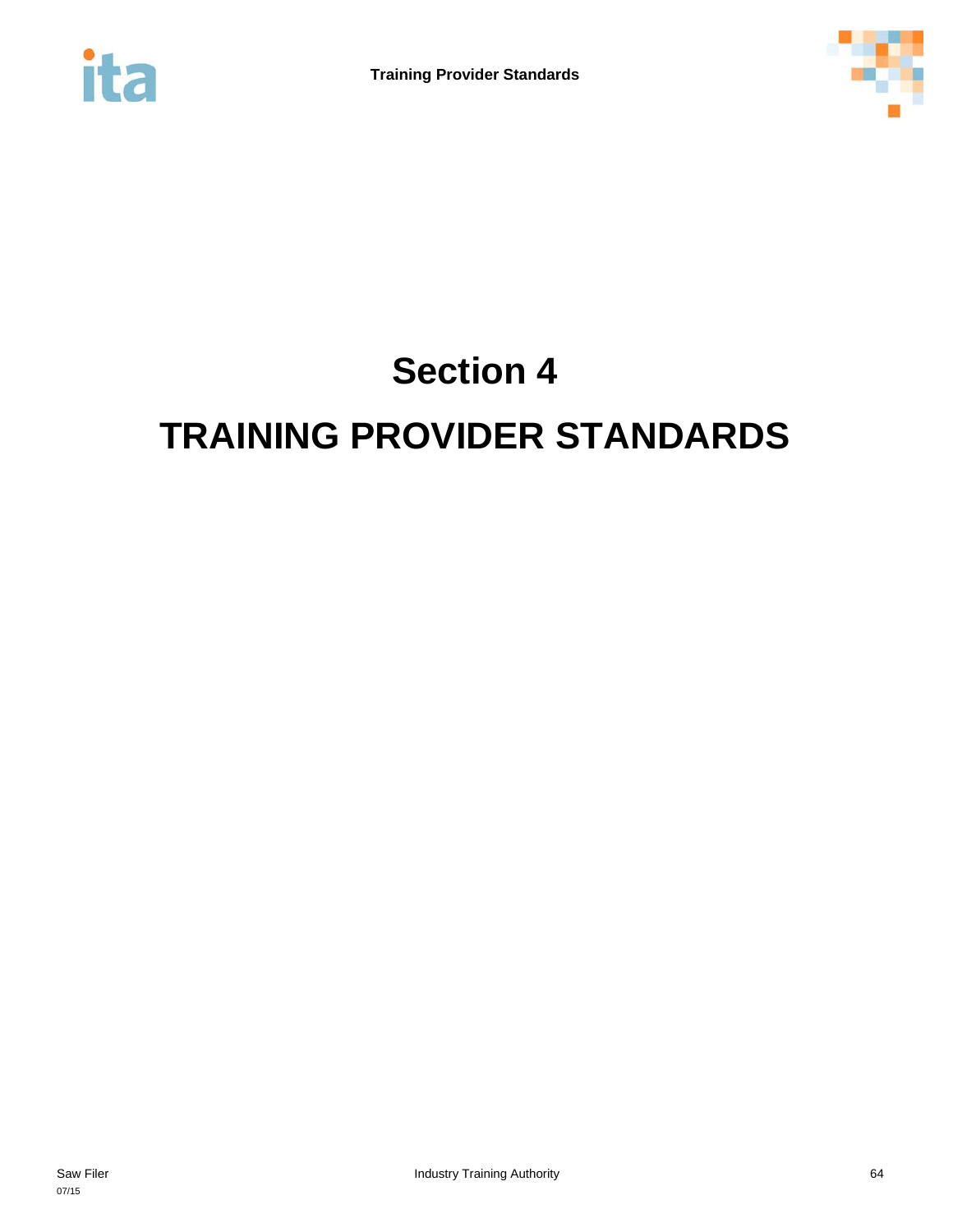



# **Facility Requirements**

### **Classroom Area**

- 900 sq. ft. for a class size of 12 16 students, with moveable tables and chairs
- Instructional media to include multimedia projector, projection screen, DVD player and whiteboard

### **Shop Area**

- 50 sq. ft. per student
- Well heated and ventilated
- 12 ft. high ceilings
- Lighting appropriate to detailed work

### **Lab Requirements**

• N/A

### **Student Facilities**

• N/A

### **Instructor's Office Space**

• 150 sq. ft. per instructor, with desk and chairs and materials storage/filing cabinet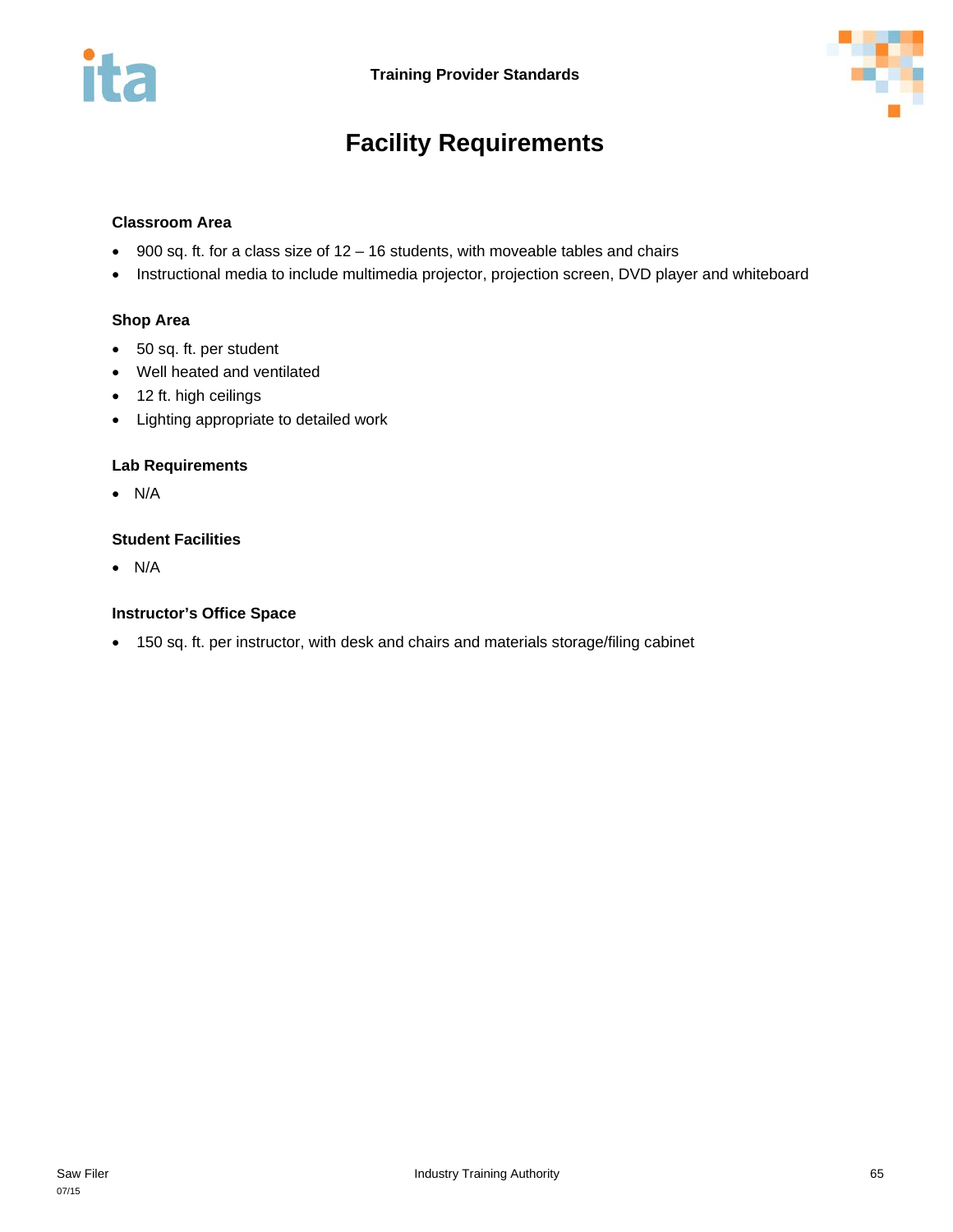

# **Tools and Equipment**

### **Shop Equipment**

### *Required*

- Knives:
	- o Chipper canter
	- o Hog
	- o Profile
	- o Face mounted
	- o Enclosed
	- o Clamp type
	- o Drum
	- o Lily pad
	- o Slabbing head rig
	- o Veneer chipper
	- o Planer
	- o Molders
	- o Waferizer
	- o Straight thick knives
	- o Straight thin knives
	- o Bent knives
	- o Dome tops
	- o Counter knives
	- o Key knives
- Power Tools:
	-
	- o Hand grinders<br>o Uniplanes Uniplanes
	- o Jockey grinders
- Hand Tools:
	- o Wrenches:
		- $-$  Set<br> $-$  Rite
		- Bit and shank wrenches<br>- Saw wrenches
		- Saw wrenches<br>- Collar wrenche
		- Collar wrenches
	- o Dolly
	- o Hammers
		- Ball peen
		- Welding
		- Dog head<br>- Cross face
		- Cross face
		- Twist face<br>- Forging
		- **Forging**
	- o Forging tools
	- o Upsets
	- o Grinding jigs (dies and anvils)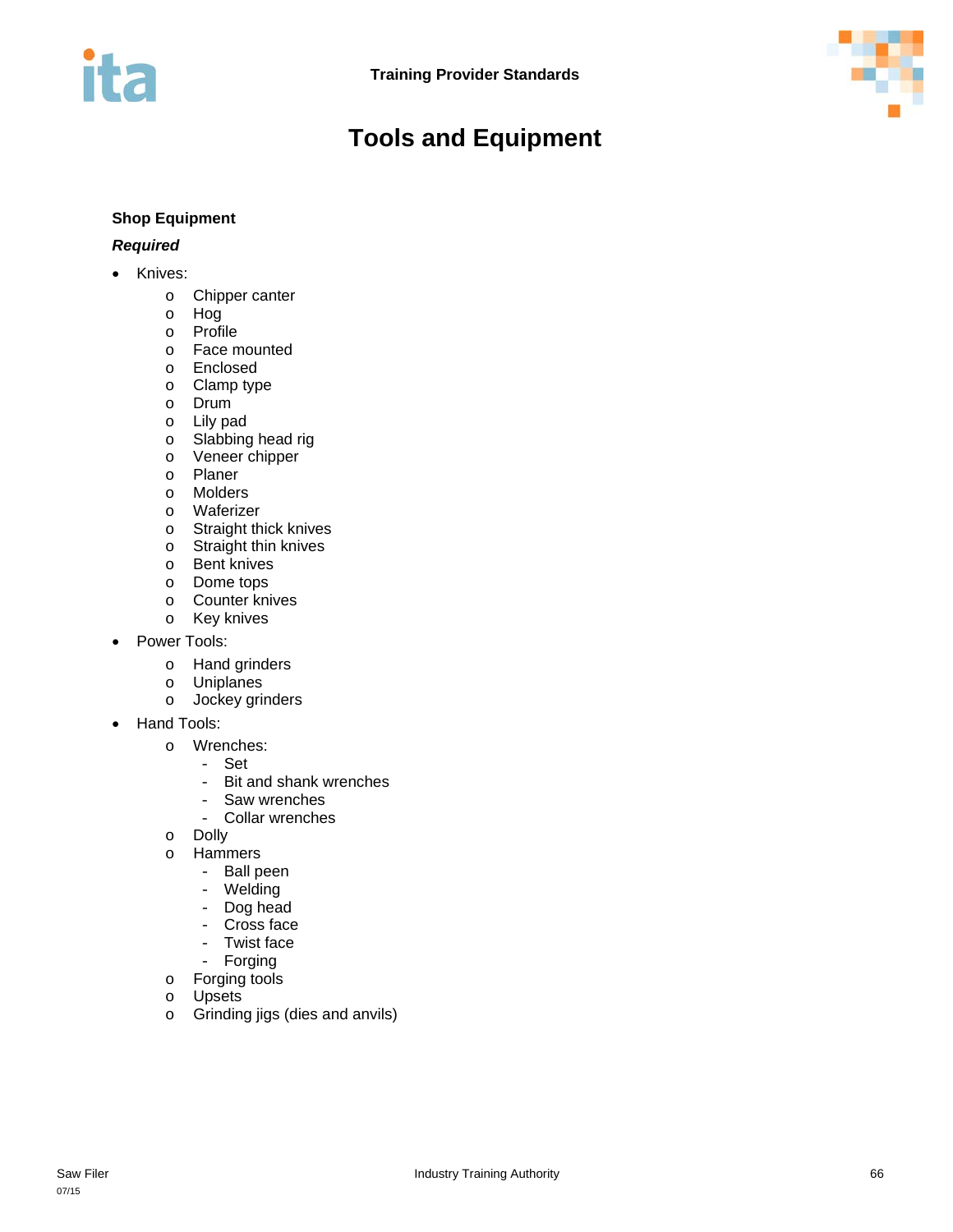



- o Files
	- Flat
	- Mill bastard<br>- Halfround
	- **Halfround**
	- Round
	- Quadrangular<br>- Circular
	- Circular<br>- Triangul
	- **Triangular**
- o Drift
- o Punches
- o Positioning tool
- o Brass brushes
- o Wire brush
- o Tweezers
- Portable Oxy-Acetylene Equipment:
	- o Oxy-Acetylene Unit
	- o Welding clamp<br>o Tips
	- **Tips**
	- o Torch
	- o Gauges
	- o Upset and forging tool
	- o Welding rod
	- o Tip cleaner and striker<br>o Flux
	- o Flux
	- Welding curtain
- Saw Blades (examples with different tips and requiring maintenance):
	-
	- o Circular<br>o Band Band
	- o Chain
- Swages:
	- o Band saw
	- o Hand and air
	- o Circular saw
	- o Hand and air<br>o Shingle
	- Shingle
- Anvils:
	- o Steel
	- o Soft<br>o Hard
	- Hard faces
	- o Crowned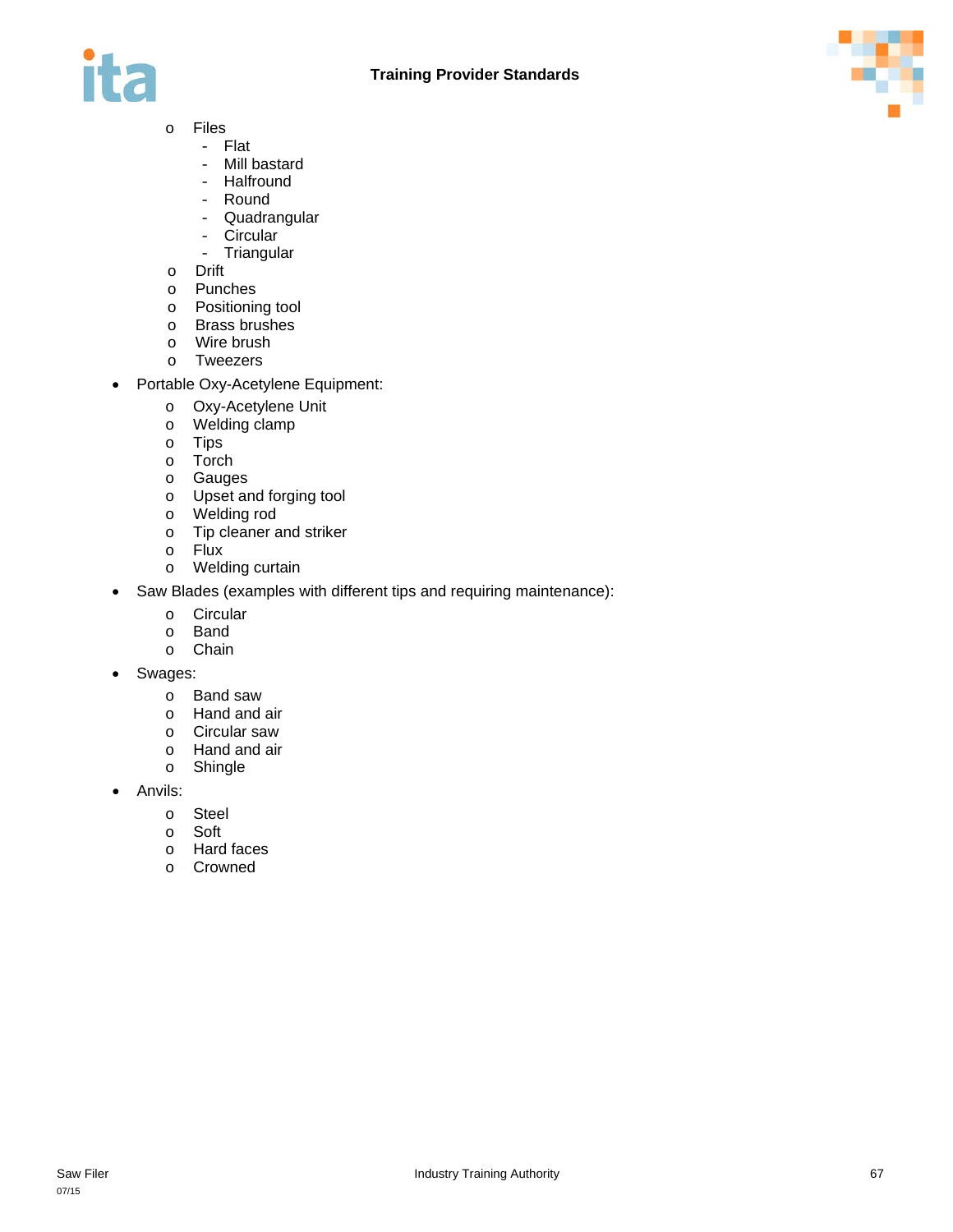



- Measuring Tools and Gauges:
	- o Protractor
	- o Micrometer
	- o Vernier calipers
	- o Outside and inside calipers
	- o Dial indicator
	- o Alignment gauges
	- o Straight edges
	- o Circular convex / concave
	- o Bandsaw tension gauge
	- o Circular saw tension gauges
	- o Back gauges
		- Solid steel
			- 3 point
			- Depth gauges
			- Wire gauges
			- Anvil setting gauges<br>- V gauge
			- V gauge
			- Steel tapes
			- Key steel
			- Machinist squares<br>- Machinist levels
			- Machinist levels<br>- Plum bobs
			- Plum bobs<br>- Track iig
			- Track jig
- Swage Maintenance Tools:
	- o Anvils
	- o Carbide
	- o Carbon steel
	- o Dies
	- o Long bite
	- o Short bite
	- o Extra short bite
	- o Clamp screws<br>o Carbon steel
	- Carbon steel
	- o Carbide
- Shapers:
	- o Band saw
	- o Hand and air
	- o Circular saw
	- o Hand and air
	- o #5700-C
	- o #6900-C
	- o #5500-S
- Saw Filing Tools and Equipment:
	- o Gauge grinder
	- o Filing clamps
	- o Hand sharpeners
	- o Stretcher rolls (36 in.)
	- o Work benches
	- o Bandmill wheel grinder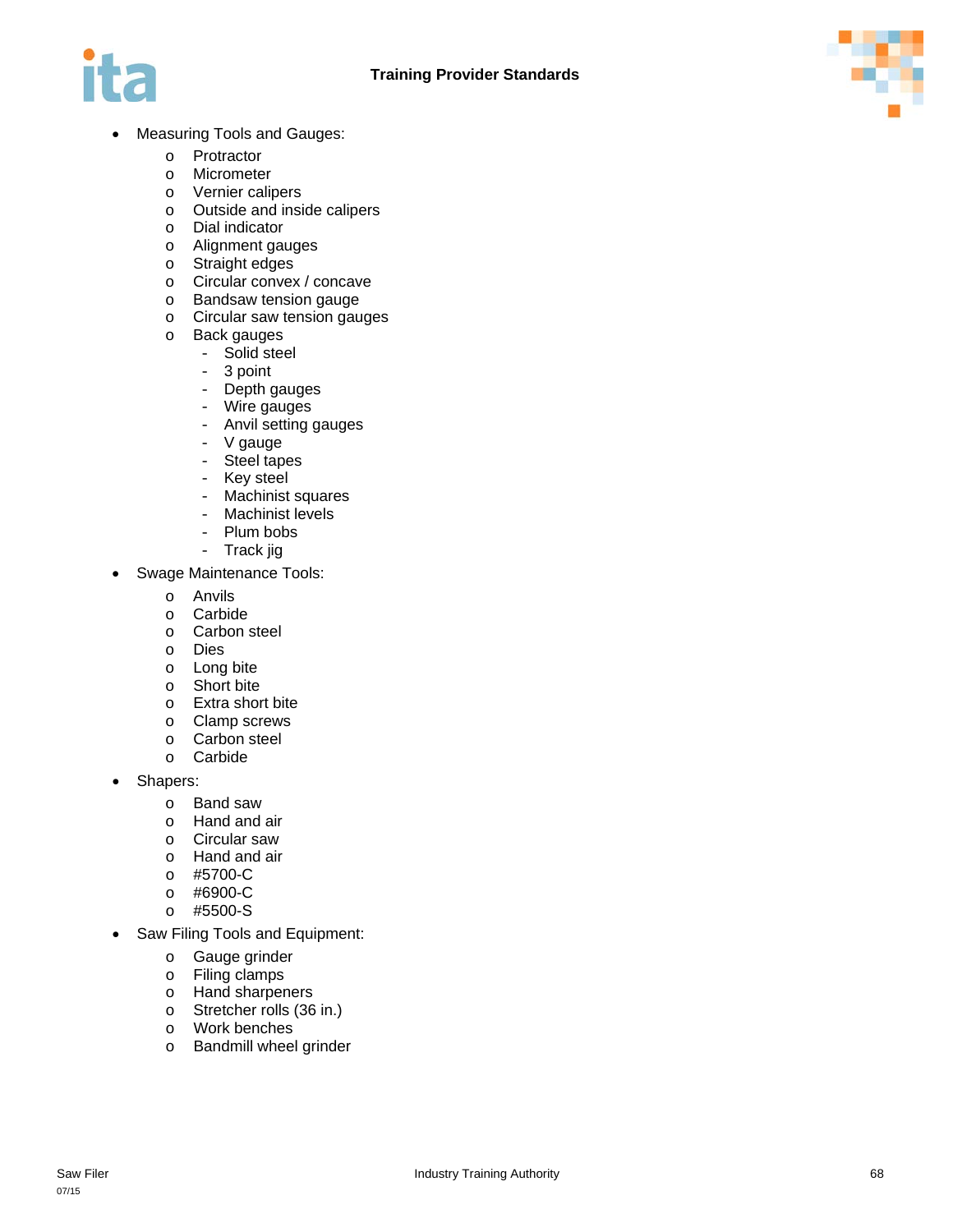



- Wheel Dressers:
	- o Dressing brick
	- o Vitrified and resinoid<br>o Diamond stick
	- Diamond stick
	- o Metcalfe dresser
	- o Desmond dresser
	- o Universal dresser
	- o Star dresser
	- o Diamond profile dresser
	- o Diamond wheel dressing jigs
	- o CBN wheel dressing jigs
- Saw sets:
	-
	- o Hand<br>o Hamn Hammer
	-
	- o Power<br>o Swage Swage and shaper
- Grinding Wheels:
	-
	- o Vitrified<br>o Resinoi Resinoid
	- o Diamond
	- o CBN
	- o Ceramic
	- o Knife grinding wheels<br>o Cup
	- Cup
	- o Cylinder
	- o Straight<br>o Profile
	- Profile
	- o Segments
- Chain Saw Tools:
	- o Files
	- o Raker gauge
	- o Chain breakers
	- o Rivet punch
	- o Special wrenches
- Leveling Slabs:
	- o Circular slabs

### **Student Equipment (supplied by school)**

### *Required*

- Face shield
- Leather aprons
- Dust masks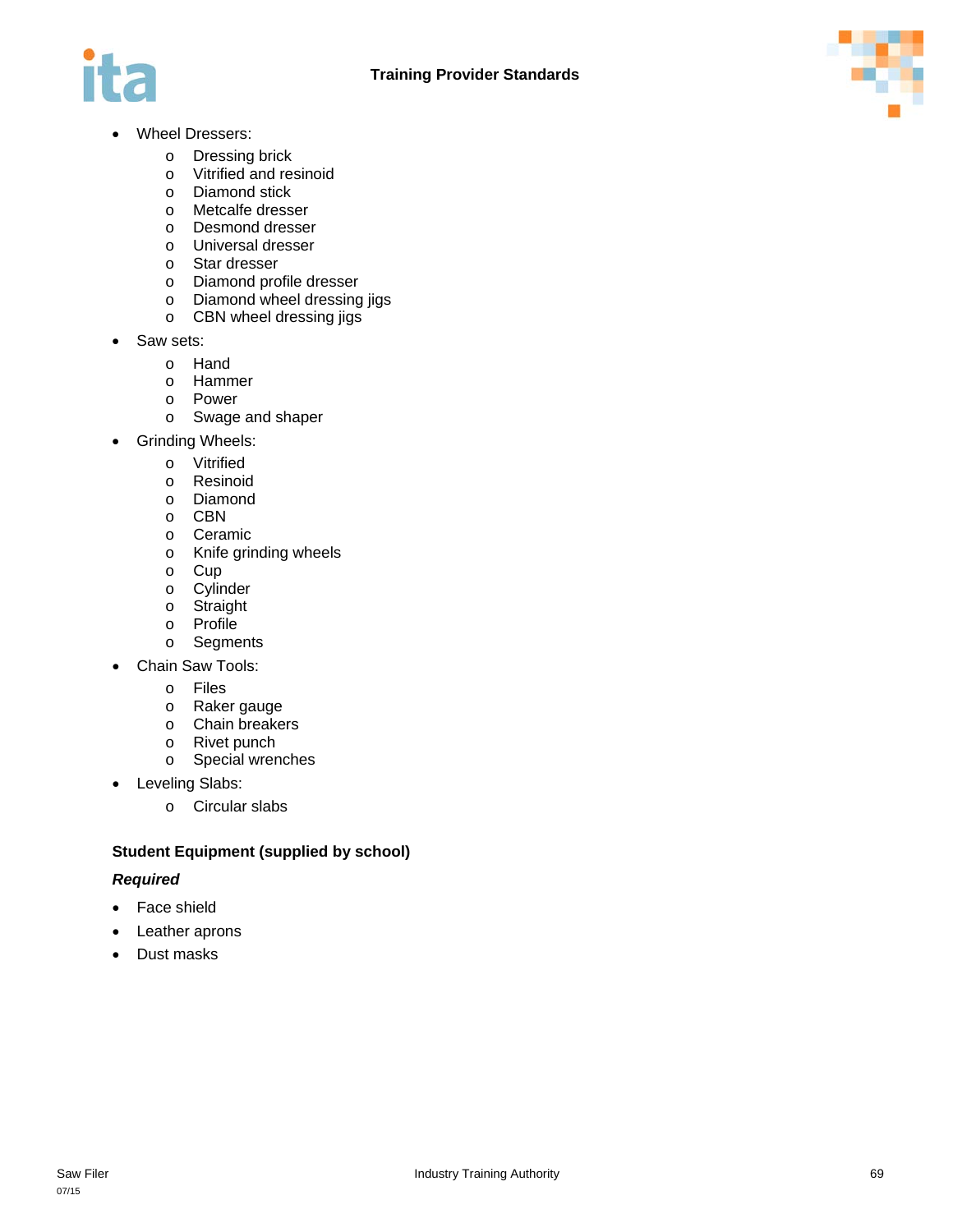



### **Student Tools (supplied by student)**

### *Required*

- Safety toe workboots
- Hard hat
- Gloves
- Safety goggles and glasses
- Ear protection

### *Recommended*

• Close-fitting pants, shirts and jackets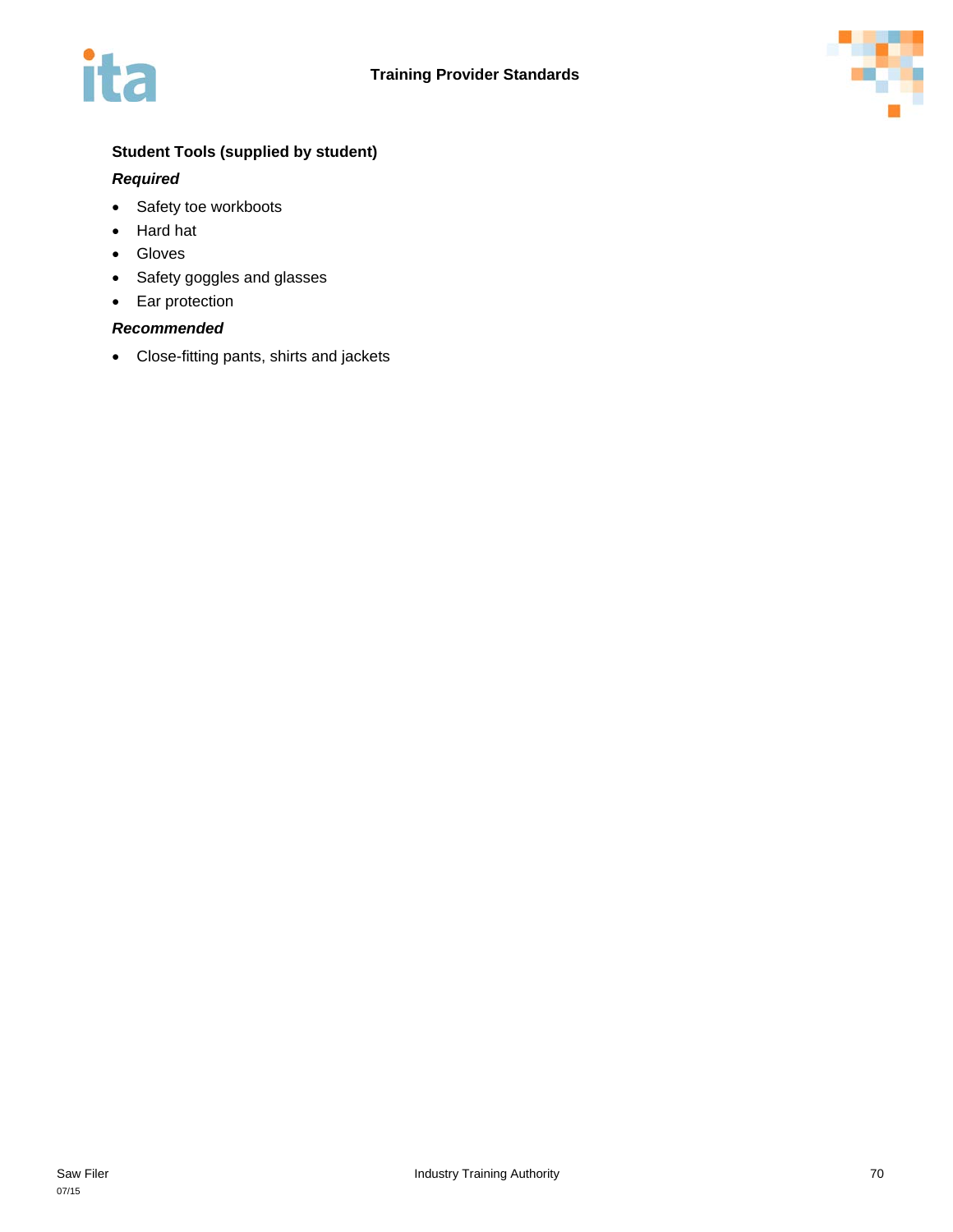



# **Reference Materials**

### **Required Reference Materials**

• Instructional materials for the Saw Fitter, Saw Filer and Benchperson trades (4 manuals) published by ITAC, 2002

### **Recommended Resources**

- Saws Design, Selection, Operation and Maintenance; ED M. Williston, Miller Freeman, ISBN 0- 87930-221-6
- Sawmill Machinery Alignments; Julien Pleau, Forintek Canada Corp.; January 1997, ISBN 0-86488- 522-1
- Wood Bandsaw Balde Manual; Uddenholm Strip Steel AB, 2001

### **NOTE:**

This list of Reference Materials is for training providers. Apprentices should contact their preferred training provider for a list of recommended or required texts for this program.